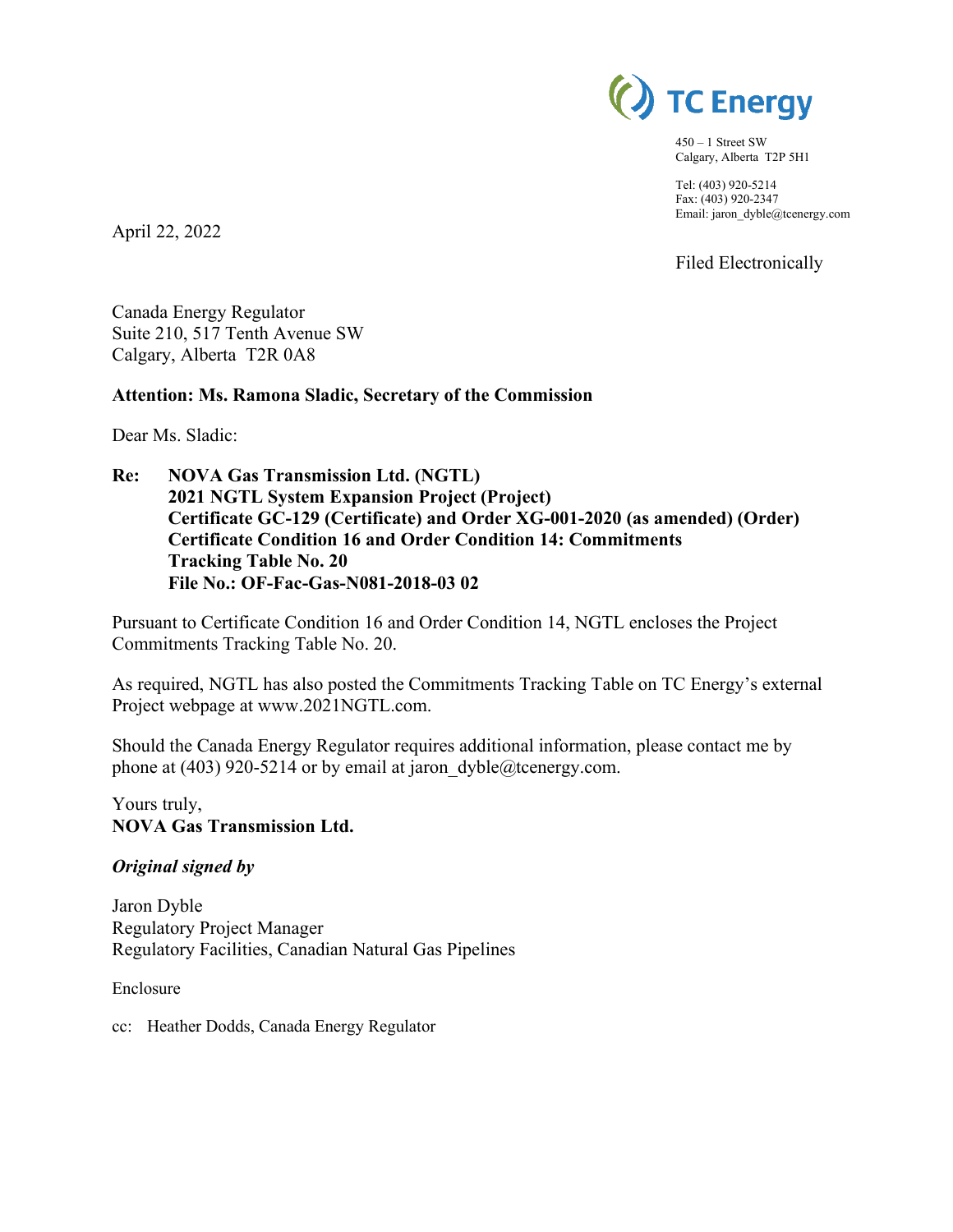### **Table 1: Commitments Tracking Table No. 20 June 2018 to April 2022**

| <b>Commitment</b><br>number | <b>Commitment to</b>                                | Category                            | <b>Description of Commitment</b>                                                                                                                                                                                                                                                                                                                                                           | <b>Source</b>                 | <b>Document</b><br><b>References</b><br>(Filing ID) | <b>Status</b> | <b>Project Phase</b> | <b>Comments</b>                                                                                                                                                                                                                                                                                                                                                                                                                                                                                                                                | <b>Accountability</b>       |
|-----------------------------|-----------------------------------------------------|-------------------------------------|--------------------------------------------------------------------------------------------------------------------------------------------------------------------------------------------------------------------------------------------------------------------------------------------------------------------------------------------------------------------------------------------|-------------------------------|-----------------------------------------------------|---------------|----------------------|------------------------------------------------------------------------------------------------------------------------------------------------------------------------------------------------------------------------------------------------------------------------------------------------------------------------------------------------------------------------------------------------------------------------------------------------------------------------------------------------------------------------------------------------|-----------------------------|
|                             | Potentially affected<br>Aboriginal<br>communities   | Aboriginal<br>Engagement<br>Matters | NGTL will also provide notice to each potentially<br>affected Aboriginal group of the filing of the Section<br>52 application within 72 hours, in accordance with<br>the guidance provided in the NEB Filing Manual.                                                                                                                                                                       | Application<br>Section 13.3.1 | A92619                                              | Complete      | Pre-Construction     | Notifications of the filing of the Application were sent to the<br>potentially affected Aboriginal communities on June 21,<br>2018.                                                                                                                                                                                                                                                                                                                                                                                                            | Indigenous Relations        |
| $\overline{2}$              | Horse Lake First<br>Nation                          | Aboriginal<br>Engagement<br>Matters | NGTL confirmed its commitment to considering<br>additional information brought forward concerning<br>Horse Lake First Nation TK and land use in the<br>Project area.                                                                                                                                                                                                                       | Application<br>Section 13.3.1 | A92619                                              | Complete      | Pre-Construction     | Final report received November 8, 2017, for the Grande<br>Prairie Mainline Loop No. 2 (Colt Section) and January 25,<br>2018, for the Grande Prairie Mainline Loop No. 3 (Elmworth<br>Section). NGTL reviewed the reports and provided a<br>response to Horse Lake First Nation on June 1, 2018. Final<br>report received October 25, 2018, for the Grande Prairie<br>Mainline Loop No. 2 (Karr, Deep Valley Sections). NGTL<br>reviewed the report and provided a response to Horse Lake<br>First Nation on December 17, 2018.                | <b>Indigenous Relations</b> |
| $\mathbf{3}$                | Montana First Nation                                | Aboriginal<br>Engagement<br>Matters | NGTL committed to continue to provide information<br>about contracting and employment opportunities to<br>Montana First Nation when the information is<br>available.                                                                                                                                                                                                                       | Application<br>Section 13.3.1 | A92619                                              | Ongoing       | Pre-Construction     | Information regarding an employment opportunity with<br>NGTL's consultant for biophysical and heritage field work<br>was provided to Montana First Nation (MFN) on April 16,<br>2018 and April 15, 2020. NGTL also had a call with MFN in<br>May 2020 to gather information on businesses and<br>capacity. NGTL and MFN have had continued discussions<br>regarding contracting and employment opportunities<br>including sourcing opportunities for designated and targeted<br>services and NGTL will continue discussions as<br>appropriate. | Indigenous Relations        |
| $\overline{4}$              | Nose Creek<br>Community                             | Aboriginal<br>Engagement<br>Matters | NGTL committed to provide to Nose Creek<br>Community a draft TK Protocol Agreement for the<br>TK study.                                                                                                                                                                                                                                                                                    | Application<br>Section 13.3.1 | A92619                                              | Complete      | Pre-Construction     | NGTL received a signed LOA from Nose Creek Community<br>(NCC) on August 25, 2020 to participate in a site visit on the<br>Grande Prairie Mainline Loop No. 3 (Elmworth Section). On<br>September 17, 2020, NGTL received an email from NCC<br>with a copy of NCC's TK Report.                                                                                                                                                                                                                                                                  | Indigenous Relations        |
| $5\phantom{.0}$             | Siksika Nation                                      | Aboriginal<br>Engagement<br>Matters | NGTL confirmed its commitment to reasonable<br>capacity funding to support Siksika Nation's<br>participation in Project engagement activities.                                                                                                                                                                                                                                             | Application<br>Section 13.3.1 | A92619                                              | Complete      | Pre-Construction     | NGTL received signed engagement capacity funding<br>agreement from Siksika Nation on April 8, 2019.                                                                                                                                                                                                                                                                                                                                                                                                                                            | <b>Indigenous Relations</b> |
| 6                           | Asini Wachi<br>Nehiyawak<br><b>Traditional Band</b> | Aboriginal<br>Engagement<br>Matters | NGTL will keep Asini Wachi Nehiyawak Traditional<br>Band informed as information about the<br>archaeology fieldwork becomes available.                                                                                                                                                                                                                                                     | Supplemental<br>Report        | A94516                                              | Complete      | Pre-Construction     | April 24, 2019, NGTL provided a notification regarding a<br>work opportunity that the Wood Group is offering on field<br>studies for the Project, including archaeological work.                                                                                                                                                                                                                                                                                                                                                               | <b>Indigenous Relations</b> |
| $\overline{7}$              | <b>Driftpile First Nation</b>                       | Aboriginal<br>Engagement<br>Matters | NGTL remains committed to working with Driftpile<br>First Nation to discuss the proposed budget and<br>tasks associated with it to reach agreement on<br>funding for a Project-specific TK study as well as<br>engagement with NGTL for the Project and<br>requested Driftpile First Nation contact NGTL at<br>their earliest convenience to further discuss the<br>budget and agreements. | Supplemental<br>Report        | A94516                                              | Complete      | Pre-Construction     | NGTL received signed amended TK Protocol from DCN on<br>January 29, 2019 and signed engagement capacity funding<br>agreement on February 19, 2019.                                                                                                                                                                                                                                                                                                                                                                                             | Indigenous Relations        |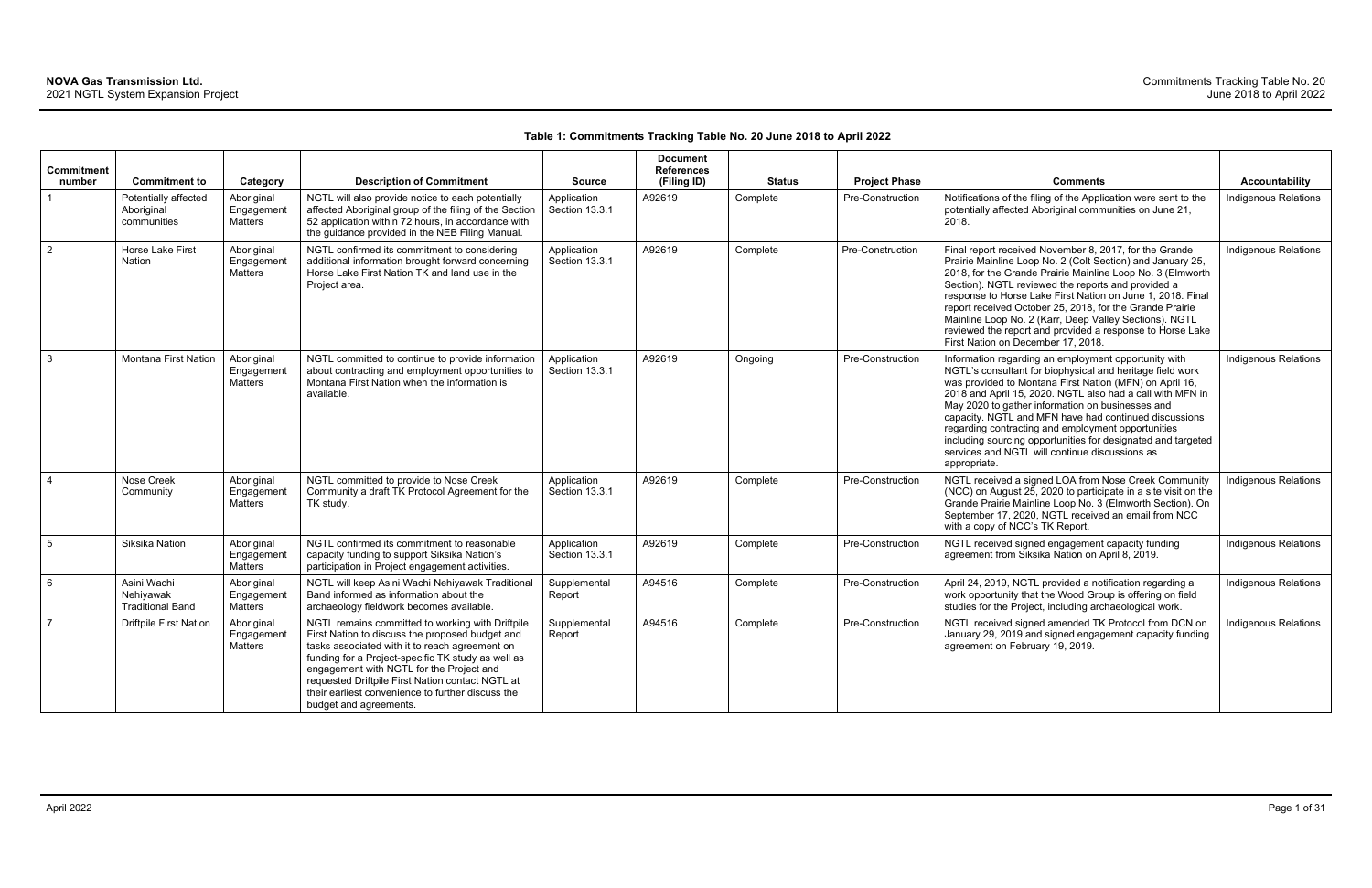|                             |                                     |                                            |                                                                                                                                                                                                                                                                                                                                                                                                            |                                                        | <b>Document</b>                  |               |                         |                                                                                                            |                             |
|-----------------------------|-------------------------------------|--------------------------------------------|------------------------------------------------------------------------------------------------------------------------------------------------------------------------------------------------------------------------------------------------------------------------------------------------------------------------------------------------------------------------------------------------------------|--------------------------------------------------------|----------------------------------|---------------|-------------------------|------------------------------------------------------------------------------------------------------------|-----------------------------|
| <b>Commitment</b><br>number | <b>Commitment to</b>                | Category                                   | <b>Description of Commitment</b>                                                                                                                                                                                                                                                                                                                                                                           | <b>Source</b>                                          | <b>References</b><br>(Filing ID) | <b>Status</b> | <b>Project Phase</b>    | <b>Comments</b>                                                                                            | <b>Accountability</b>       |
| 8                           | Aseniwuche<br><b>Winewak Nation</b> | Aboriginal<br>Engagement<br><b>Matters</b> | NGTL will provide this information (Appendix E,<br>Annex A of the ESA Supplement for Additional<br>Written Evidence Filing: Traditional Knowledge<br>Report - Aboriginal Groups Project-Related<br>Issue Summaries for NGTL's responses and<br>proposed mitigation measures from the Project<br>EPP) to Aseniwuche Winewak Nation and offer<br>to answer any questions or discuss concerns, if<br>any.     | <b>Additional Written</b><br>Evidence (AWE)<br>Section | A96812                           | Complete      | <b>Pre-Construction</b> | NGTL reviewed the report and provided responses to<br>Aseniwuche Winewak Nation on December 17, 2018.      | <b>Indigenous Relations</b> |
| g                           | East Prairie Métis<br>Settlement    | Aboriginal<br>Engagement<br><b>Matters</b> | NGTL will provide this information (Appendix E,<br>Annex A of the ESA Supplement for Additional<br>Written Evidence Filing: Traditional Knowledge<br>Report - Aboriginal Groups Project-Related<br>Issue Summaries for NGTL's responses and<br>proposed mitigation measures from the Project<br>EPP) to East Prairie Métis Settlement and offer<br>to answer any questions or discuss concerns, if<br>any. | <b>Additional Written</b><br>Evidence (AWE)<br>Section | A96812                           | Complete      | Pre-Construction        | NGTL reviewed the report and provided a response to<br>East Prairie Métis Settlement on December 17, 2018. | Indigenous Relations        |
| 10 <sup>1</sup>             | Gunn Métis Local 55                 | Aboriginal<br>Engagement<br>Matters        | NGTL will provide this information (Appendix E,<br>Annex A of the ESA Supplement for Additional<br>Written Evidence Filing: Traditional Knowledge<br>Report - Aboriginal Groups Project-Related<br>Issue Summaries for NGTL's responses and<br>proposed mitigation measures from the Project<br>EPP) to Gunn Métis Local 55 and offer to<br>answer any questions or discuss concerns, if<br>any.           | <b>Additional Written</b><br>Evidence (AWE)<br>Section | A96812                           | Complete      | Pre-Construction        | NGTL reviewed the report and provided a response to<br>Gunn Métis Local 55 on December 17, 2018.           | Indigenous Relations        |
| 11                          | Horse Lake First<br><b>Nation</b>   | Aboriginal<br>Engagement<br><b>Matters</b> | NGTL will provide this information (Appendix E,<br>Annex A of the ESA Supplement for Additional<br>Written Evidence Filing: Traditional Knowledge<br>Report - Aboriginal Groups Project-Related<br>Issue Summaries for NGTL's responses and<br>proposed mitigation measures from the Project<br>EPP) to Horse Lake First Nation and offer to<br>answer any questions or discuss concerns, if<br>any.       | <b>Additional Written</b><br>Evidence (AWE)<br>Section | A96812                           | Complete      | Pre-Construction        | NGTL reviewed the report and provided a response to<br>Horse Lake First Nation on December 17, 2018.       | Indigenous Relations        |
| 12 <sup>°</sup>             | <b>Paul First Nation</b>            | Aboriginal<br>Engagement<br>Matters        | NGTL will provide this information (Appendix E,<br>Annex A of the ESA Supplement for Additional<br>Written Evidence Filing: Traditional Knowledge<br>Report - Aboriginal Groups Project-Related<br>Issue Summaries for NGTL's responses and<br>proposed mitigation measures from the Project<br>EPP) to Paul First Nation and offer to answer<br>any questions or discuss concerns, if any.                | <b>Additional Written</b><br>Evidence (AWE)<br>Section | A96812                           | Complete      | Pre-Construction        | NGTL reviewed the report and provided a response to<br>Paul First Nation on December 17, 2018.             | <b>Indigenous Relations</b> |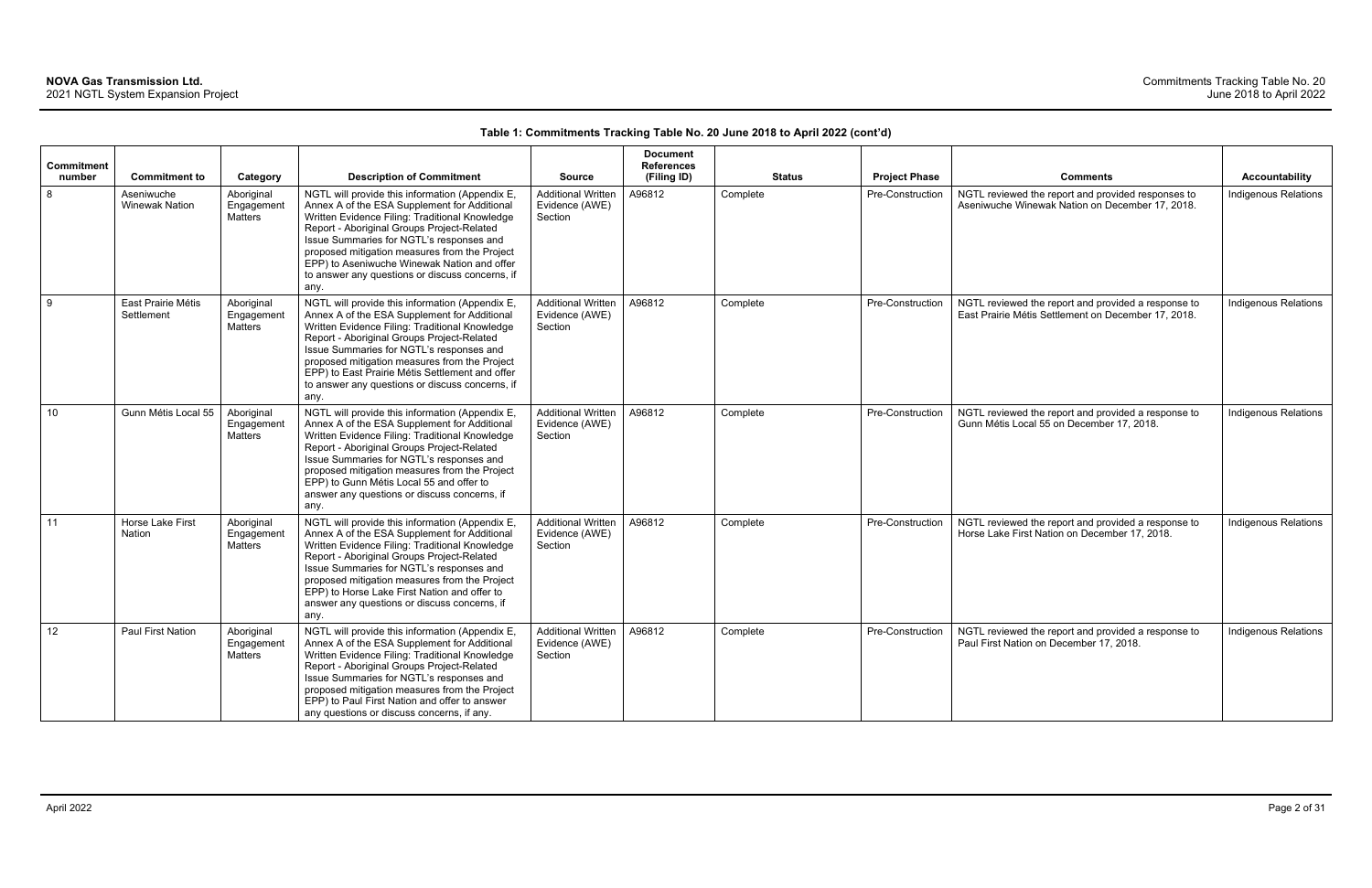|                             |                                     |                                     |                                                                                                                                                                                                                                                                                                                                                                                                        |                                                               | <b>Document</b>                  |               |                         |                                                                                                                                                                                                                                                                                                                                                                                                                                                                                              |                             |
|-----------------------------|-------------------------------------|-------------------------------------|--------------------------------------------------------------------------------------------------------------------------------------------------------------------------------------------------------------------------------------------------------------------------------------------------------------------------------------------------------------------------------------------------------|---------------------------------------------------------------|----------------------------------|---------------|-------------------------|----------------------------------------------------------------------------------------------------------------------------------------------------------------------------------------------------------------------------------------------------------------------------------------------------------------------------------------------------------------------------------------------------------------------------------------------------------------------------------------------|-----------------------------|
| <b>Commitment</b><br>number | <b>Commitment to</b>                | Category                            | <b>Description of Commitment</b>                                                                                                                                                                                                                                                                                                                                                                       | <b>Source</b>                                                 | <b>References</b><br>(Filing ID) | <b>Status</b> | <b>Project Phase</b>    | <b>Comments</b>                                                                                                                                                                                                                                                                                                                                                                                                                                                                              | Accountability              |
| 13                          | Stoney Nakoda<br><b>Nations</b>     | Aboriginal<br>Engagemen<br>Matters  | NGTL will provide this information (Appendix E,<br>Annex A of the ESA Supplement for Additional<br>Written Evidence Filing: Traditional Knowledge<br>Report - Aboriginal Groups Project-Related<br>Issue Summaries for NGTL's responses and<br>proposed mitigation measures from the Project<br>EPP) to Stoney Nakoda Nations and offer to<br>answer any questions or discuss concerns, if<br>any.     | <b>Additional Written</b><br>Evidence (AWE)<br>Section        | A96812                           | Complete      | <b>Pre-Construction</b> | NGTL reviewed the issues and concerns and provided a<br>response to Stoney Nakoda Nations on December 17,<br>2018.                                                                                                                                                                                                                                                                                                                                                                           | Indigenous Relations        |
| 14                          | Sturgeon Lake Cree<br><b>Nation</b> | Aboriginal<br>Engagement<br>Matters | NGTL will provide this information (Appendix E,<br>Annex A of the ESA Supplement for Additional<br>Written Evidence Filing: Traditional Knowledge<br>Report - Aboriginal Groups Project-Related<br>Issue Summaries for NGTL's responses and<br>proposed mitigation measures from the Project<br>EPP) to Sturgeon Lake Cree Nation and offer to<br>answer any questions or discuss concerns, if<br>any. | <b>Additional Written</b><br>Evidence (AWE)<br>Section        | A96812                           | Complete      | Pre-Construction        | NGTL reviewed the concerns and provided a response to<br>Sturgeon Lake Cree Nation on December 17, 2018.                                                                                                                                                                                                                                                                                                                                                                                     | <b>Indigenous Relations</b> |
| 15                          | <b>Sunchild First Nation</b>        | Aboriginal<br>Engagement<br>Matters | NGTL will provide this information (Appendix E,<br>Annex A of the ESA Supplement for Additional<br>Written Evidence Filing: Traditional Knowledge<br>Report - Aboriginal Groups Project-Related<br>Issue Summaries for NGTL's responses and<br>proposed mitigation measures from the Project<br>EPP) to Sunchild First Nation and offer to<br>answer any questions or discuss concerns, if<br>any.     | <b>Additional Written</b><br>Evidence (AWE)<br>Section        | A96812                           | Complete      | Pre-Construction        | NGTL reviewed the report and provided a response to<br>Sunchild First Nation on December 17, 2018.                                                                                                                                                                                                                                                                                                                                                                                           | <b>Indigenous Relations</b> |
| 16                          | <b>Foothills First Nation</b>       | Aboriginal<br>Engagemen<br>Matters  | NGTL stated that it is not in a position to agree<br>to provide separate additional funding to<br>Foothills First Nation however NGTL remains<br>committed to meeting with Foothills First Nation<br>in order to hear and address any issues and<br>concerns related to the proposed Project.                                                                                                          | <b>Additional Written</b><br>Evidence (AWE)<br>Section 6.2.10 | A96812                           | Complete      | Pre-Construction        | NGTL met with Foothills First Nation (FFN) on<br>December 14, 2018, and a telephone call on July 26,<br>2019. NGTL emailed FFN the mitigation table with<br>NGTL's responses and proposed mitigation measures for<br>the Project-specific issues and concerns identified in the<br>FFN Traditional Land Use Study filed with the NEB for<br>the Project. NGTL noted that if FFN had any questions or<br>wished to meet to discuss the mitigation table in further<br>detail to contact NGTL. | <b>Indigenous Relations</b> |
| 17                          | Horse Lake First<br>Nation          | Aboriginal<br>Engagement<br>Matters | Should HLFN identify the locations where<br>spraying and herbicide application are of interest<br>to HLFN then NGTL will notify HLFN regarding<br>timing and locations of scheduled spraying and<br>herbicide applications for those locations during<br>construction.                                                                                                                                 | HLFN 1.3e                                                     | A98233-9                         | Planned       | Operations              | To date HLFN has not provided NGTL with any specific<br>locations where spraying or herbicide application are of<br>interest.                                                                                                                                                                                                                                                                                                                                                                | Indigenous Relations        |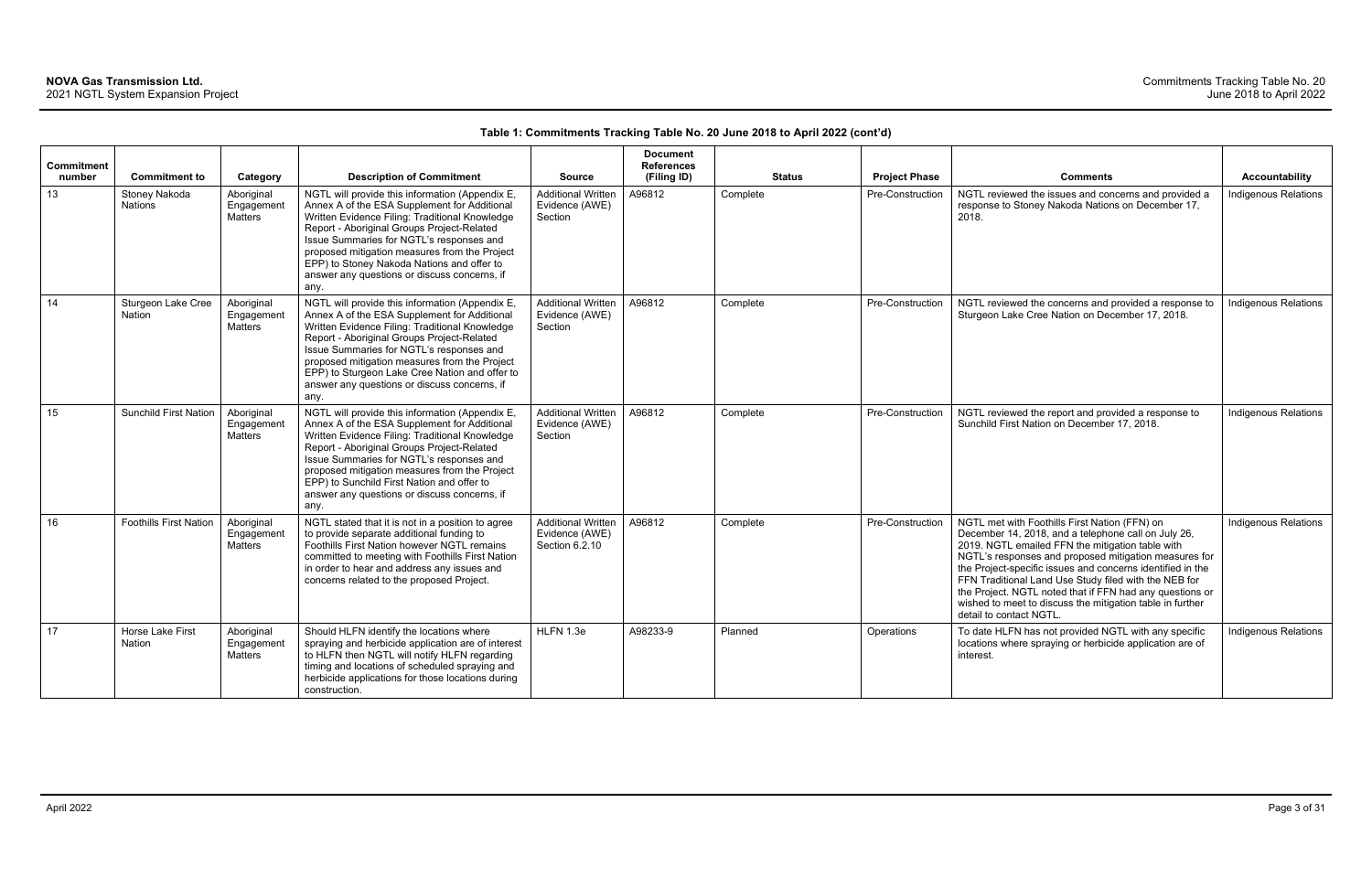|                             |                                     |                                            |                                                                                                                                                                                                                                                                                                                                                                                                                                      |                                                                 | <b>Document</b>                                |               |                      |                                                                                                                                                                                                                                                                                                                                                                                                                                                                                                                            |                             |
|-----------------------------|-------------------------------------|--------------------------------------------|--------------------------------------------------------------------------------------------------------------------------------------------------------------------------------------------------------------------------------------------------------------------------------------------------------------------------------------------------------------------------------------------------------------------------------------|-----------------------------------------------------------------|------------------------------------------------|---------------|----------------------|----------------------------------------------------------------------------------------------------------------------------------------------------------------------------------------------------------------------------------------------------------------------------------------------------------------------------------------------------------------------------------------------------------------------------------------------------------------------------------------------------------------------------|-----------------------------|
| <b>Commitment</b><br>number | <b>Commitment to</b>                | Category                                   | <b>Description of Commitment</b>                                                                                                                                                                                                                                                                                                                                                                                                     | <b>Source</b>                                                   | <b>References</b><br>(Filing ID)               | <b>Status</b> | <b>Project Phase</b> | <b>Comments</b>                                                                                                                                                                                                                                                                                                                                                                                                                                                                                                            | Accountability              |
| 18                          | Horse Lake First<br>Nation          | Aboriginal<br>Engagement<br><b>Matters</b> | NGTL will be developing an Aboriginal<br>Construction Participation Program (ACPP) to<br>provide opportunities for potentially affected<br>Aboriginal groups to develop an understanding<br>of construction and environmental protection<br>activities through observation and discussion of<br>Project construction activities.                                                                                                     | HLFN 1.3 h) and<br><b>HLFN 1.4 f)</b>                           | A98233-9                                       | Complete      | Construction         | NGTL contacted all potentially affected Aboriginal groups<br>regarding the ACPP on March 23, 2020, to determine<br>interest in participation and included a questionnaire to<br>gather additional information to inform the development<br>of the ACPP. Discussions related to the ACPP including<br>regarding the potential for participation in the program<br>has continued with potentially affected Aboriginal groups.<br>NGTL has developed the ACPP pursuant to Certificate<br>Condition 12 and Order Condition 10. | Indigenous Relations        |
| 19                          | Samson Cree First<br>Nation         | Aboriginal<br>Engagement<br>Matters        | In addition, NGTL will require the Prime<br>Contractors for the Project to provide site-<br>specific orientation where best practices and<br>community engagement expectations are<br>communicated to all personnel.                                                                                                                                                                                                                 | SCN 1.0 a) and<br>b)                                            | A98233-9                                       | Ongoing       | Construction         | Prime Contractor orientations are being provided for<br>workers on section 58 and section 52 activities.                                                                                                                                                                                                                                                                                                                                                                                                                   | <b>Indigenous Relations</b> |
| 20                          | Blood Tribe / DCN /<br>MNA R3 / PKN | Aboriginal<br>Engagement<br>Matters        | Should traditional trails be identified through<br>ongoing engagement with potentially affected<br>Aboriginal groups, this information will be<br>considered in Project planning, including the<br>EPP and EAS, as appropriate.                                                                                                                                                                                                      | BT 1.44<br><b>DCN 21</b><br><b>MNA R3 45</b><br><b>PKN 1.44</b> | A98233-3<br>A98233-5<br>A98233-10<br>A98233-12 | Complete      | Pre-Construction     | No trails were identified through ongoing engagement<br>that required consideration as part of Project planning.                                                                                                                                                                                                                                                                                                                                                                                                           | Indigenous Relations        |
| 21                          | Duncan's First<br>Nation            | Aboriginal<br>Engagement<br><b>Matters</b> | The findings of Duncan's First Nation's final TK<br>report will be reviewed in the context of the ESA<br>and considered for incorporation into Project<br>planning, as appropriate. NGTL will also provide<br>responses and proposed mitigation measures<br>from the Project EPP in response to their final<br>TK study and will offer to meet with Duncan's<br>First Nation to answer any questions or discuss<br>concerns, if any. | <b>Attachment BT</b><br>$1.41 - 1$                              | A98233-3                                       | Complete      | Pre-Construction     | NGTL reviewed the report and provided a response to<br>Duncan's First Nation on June 19, 2019.                                                                                                                                                                                                                                                                                                                                                                                                                             | <b>Indigenous Relations</b> |
| 22                          | Kelly Lake Cree<br><b>Nation</b>    | Aboriginal<br>Engagement<br>Matters        | The findings of Kelly Lake Cree Nation's TK<br>study will be reviewed in the context of the ESA<br>and considered for incorporation into Project<br>planning, as appropriate. NGTL will also provide<br>responses and proposed mitigation measures<br>from the Project EPP in response to their final<br>TK study and will offer to meet with Kelly Lake<br>Cree Nation to answer any questions or discuss<br>concerns, if any.      | Attachment BT<br>$1.41 - 1$                                     | A98233-3                                       | Complete      | Pre-Construction     | NGTL reviewed the report and provided a response to<br>Kelly Lake Cree Nation on April 16, 2019.                                                                                                                                                                                                                                                                                                                                                                                                                           | <b>Indigenous Relations</b> |
| 23                          | Stoney Nakoda<br>Nations            | Aboriginal<br>Engagement<br>Matters        | The findings of Stoney Nakoda Nation's interim<br>TK report will be reviewed in the context of the<br>ESA and considered for incorporation into<br>Project planning, as appropriate. NGTL will also<br>provide responses and proposed mitigation<br>measures from the Project EPP in response to<br>their final TK study and will offer to meet with<br>Stoney Nakoda Nation to answer any questions<br>or discuss concerns, if any. | Attachment BT<br>$1.41 - 1$                                     | A98233-3                                       | Complete      | Pre-Construction     | NGTL reviewed the report and provided responses to<br>Stoney Nakoda Nations on April 9, 2019.                                                                                                                                                                                                                                                                                                                                                                                                                              | Indigenous Relations        |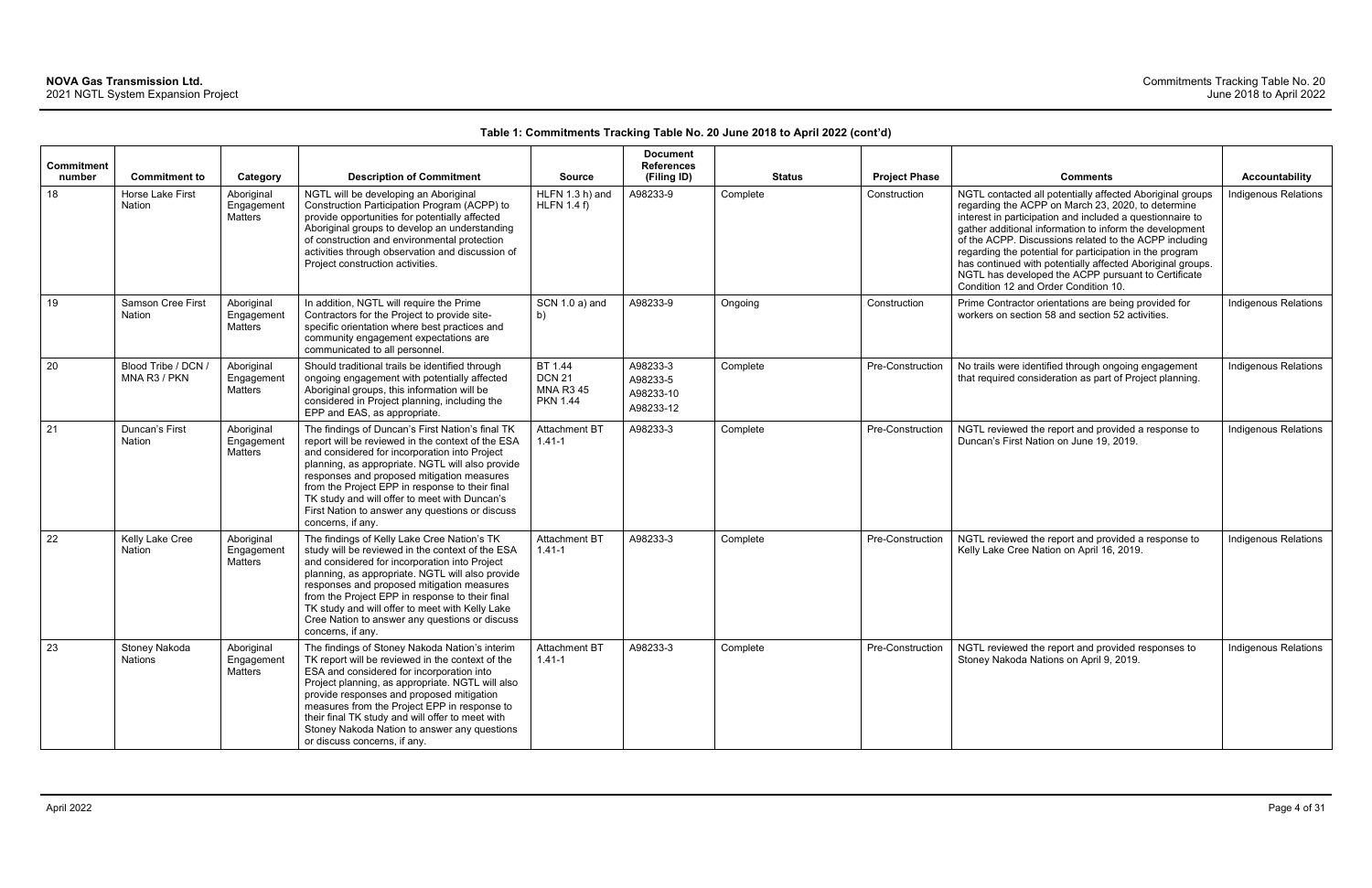| Commitment<br>number | <b>Commitment to</b> | Category                                   | <b>Description of Commitment</b>                                                                                                                                                                                                                                                                                                                                                                     | <b>Source</b>                                                           | <b>Document</b><br><b>References</b><br>(Filing ID) | <b>Status</b> | <b>Project Phase</b>               | <b>Comments</b>                                                                                                                                                                                                                                                                                                                                                                                                                                                                                                                                                                                                                                                                                                                                                       | <b>Accountability</b>       |
|----------------------|----------------------|--------------------------------------------|------------------------------------------------------------------------------------------------------------------------------------------------------------------------------------------------------------------------------------------------------------------------------------------------------------------------------------------------------------------------------------------------------|-------------------------------------------------------------------------|-----------------------------------------------------|---------------|------------------------------------|-----------------------------------------------------------------------------------------------------------------------------------------------------------------------------------------------------------------------------------------------------------------------------------------------------------------------------------------------------------------------------------------------------------------------------------------------------------------------------------------------------------------------------------------------------------------------------------------------------------------------------------------------------------------------------------------------------------------------------------------------------------------------|-----------------------------|
| 24                   | <b>ANSN</b>          | Aboriginal<br>Engagement<br><b>Matters</b> | NGTL will provide Aboriginal groups with<br>updated schedules and mapping prior to the<br>start of construction to avoid potential conflicts<br>between construction crews and traditional<br>users.                                                                                                                                                                                                 | <b>HLFN 1.1d</b><br>ANSN 2.1 h)<br>HLFN 2.3 c)<br><b>Reply Evidence</b> | A98233-9<br>A98655-2<br>A98655-4<br>C00043-1        | Complete      | Pre-Construction                   | On November 9, 2020, NGTL provided Order Condition<br>16 Construction schedules for Section 58 activities<br>(submitted to the CER on November 6, 2020 [C09392-1])<br>to all potentially affected Aboriginal groups, as well as a<br>high-level construction commencement timing update<br>and a link to the Project website for further information<br>and updates. On January 14, 2021, NGTL provided<br>Certificate Condition 18 Construction Schedules for<br>section 52 construction (submitted to the CER on<br>January 11, 2021 [C10858-1]) to all potentially affected<br>Aboriginal groups. NGTL also included the Project fact<br>sheet and associated Project maps as well as links to<br>detailed maps of the Project sections on the Project<br>website. | Indigenous Relations        |
| 25                   | <b>HLFN</b>          | Aboriginal<br>Engagement<br>Matters        | Should cultural and/or ceremonial sites be<br>identified through ongoing engagement with<br>HLFN, this information will be considered in<br>Project planning, including the EPP and EAS, as<br>appropriate.                                                                                                                                                                                          | HLFN 2.1 e)                                                             | A98655-4                                            | Complete      | Pre-Construction                   | HLFN has not provided NGTL with any specific locations<br>of cultural and/or ceremonial sites.                                                                                                                                                                                                                                                                                                                                                                                                                                                                                                                                                                                                                                                                        | Indigenous Relations        |
| 26                   | <b>ANSN</b>          | Aboriginal<br>Engagement<br>Matters        | NGTL will consider relevant input provided by<br>Aboriginal groups during ongoing engagement<br>for the Project throughout the finalization of the<br>CHROMP for the Project.                                                                                                                                                                                                                        | ANSN 2.2 a)                                                             | A98655-2                                            | Complete      | Pre-Construction                   | NGTL provided all potentially affected Aboriginal groups<br>notice that NGTL filed a Revised Caribou Habitat<br>Restoration and Offset Measures Plan (CHROMP), which<br>included relevant feedback provided by Aboriginal<br>groups, with the CER, pursuant to Condition 6 of the<br>Certificate on November 12, 2020. The notice contained<br>a link to the revised CHROMP and Filing ID (C09519-1).                                                                                                                                                                                                                                                                                                                                                                 | <b>Indigenous Relations</b> |
| 27                   | <b>ANSN</b>          | Aboriginal<br>Engagement<br><b>Matters</b> | NGTL does not have specific coordinated<br>agreements with third parties for scheduling<br>maintenance or clearing activities in the Little<br>Smoky Caribou Range; however, with respect to<br>Project construction, if known, NGTL will work<br>with third parties conducting activities within<br>similar timeframes to coordinate activities in<br>order to minimize disturbance within an area. | ANSN 2.2 e)                                                             | A98655-2                                            | Ongoing       | Pre-Construction<br>/ Construction | NGTL completed the majority of clearing within the Little<br>Smoky Caribou Range prior to the beginning of the RAP<br>(i.e., NGTL stopped work within the Range on<br>February 14, 2021). NGTL confirmed that work in the<br>Little Smoky Caribou Range cannot be completed prior to<br>the RAP and submitted the balance of information in<br>support of Condition 23 approval on January 13, 2022<br>(C17194).                                                                                                                                                                                                                                                                                                                                                      | Environment                 |
| 28                   | <b>ANSN</b>          | Aboriginal<br>Engagement<br>Matters        | Following the receipt of the results of ANSN's TK<br>study, NGTL will also offer to meet and discuss<br>with ANSN the proposed measures to avoid,<br>mitigate or otherwise manage potential effects of<br>the Project and to address or respond to<br>questions or identified concerns.                                                                                                              | ANSN 2.4 a)                                                             | A98655-2                                            | Complete      | Pre-Construction                   | NGTL reviewed the report and provided a response to<br>Alexis Nakota Sioux Nation on June 19, 2019.                                                                                                                                                                                                                                                                                                                                                                                                                                                                                                                                                                                                                                                                   | <b>Indigenous Relations</b> |
| 29                   | <b>OCFN</b>          | Aboriginal<br>Engagement<br>Matters        | Upon receipt, the findings of OCFN's TK study<br>will be considered in Project planning, including<br>the EPP and Environmental Alignment Sheets<br>(EAS) filed prior to construction.                                                                                                                                                                                                               | OCFN 2.4 r)                                                             | A98655-5                                            | Complete      | Pre-Construction                   | Inherent and Treaty Rights Assessment Report received<br>by NEB on April 18, 2019. NGTL reviewed the report and<br>provided a response to O'Chiese First Nation on<br>July 22, 2019.<br>NGTL received the final report on April 2, 2020. NGTL<br>reviewed the final report and provided a response to<br>O'Chiese First Nation on July 30, 2020.                                                                                                                                                                                                                                                                                                                                                                                                                      | <b>Indigenous Relations</b> |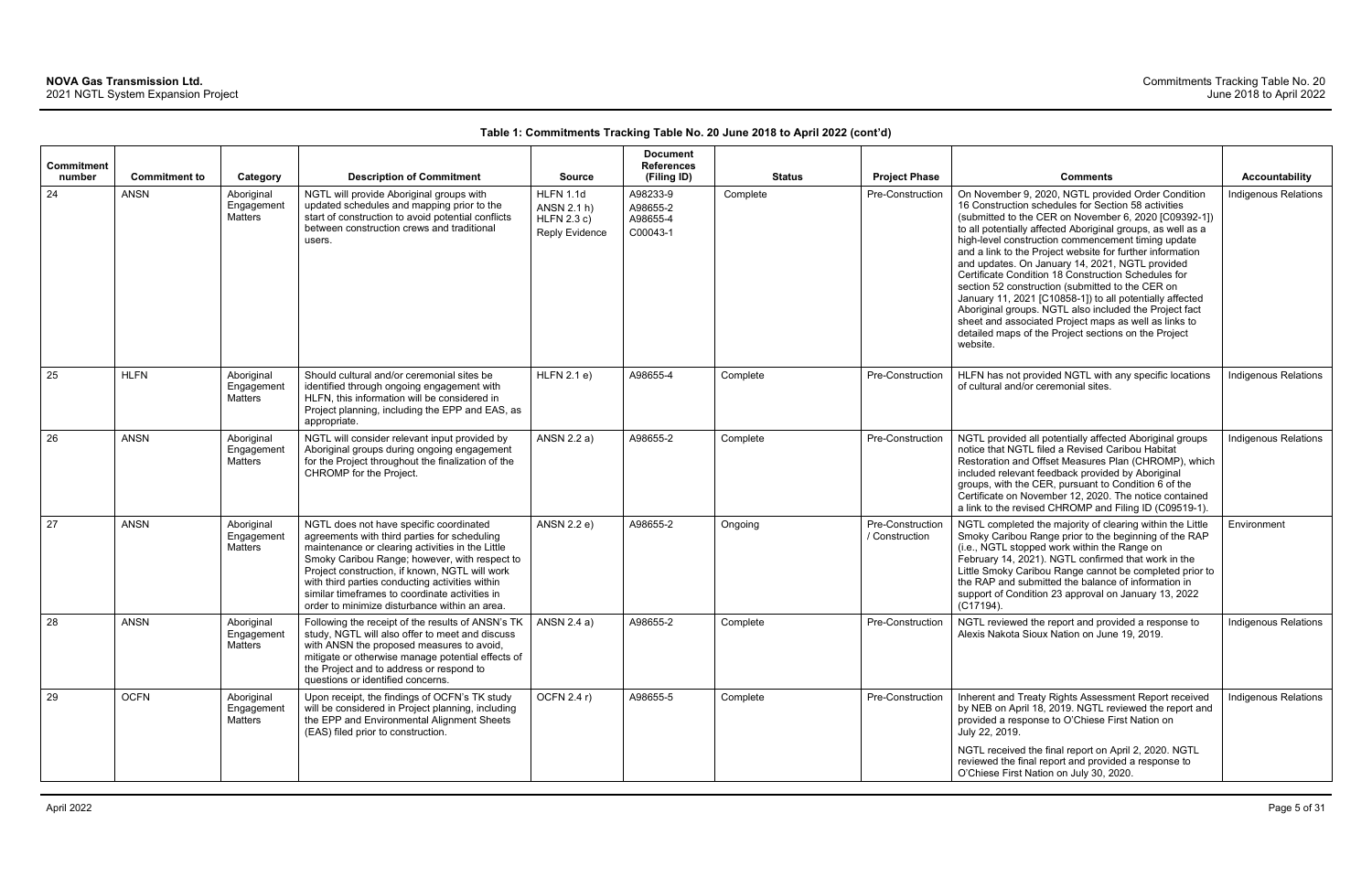| <b>Commitment</b><br>number | <b>Commitment to</b> | Category                            | <b>Description of Commitment</b>                                                                                                                                                                                                                                                                                                                                                                                          | <b>Source</b>  | <b>Document</b><br><b>References</b><br>(Filing ID) | <b>Status</b> | <b>Project Phase</b> | <b>Comments</b>                                                                                                                                                                                                                                                                                                                                                                                                                                                                                                                                                                                                                                                                                                                                                                                                                                                                                                                                                                                                                                                                                                                                                                                                 | Accountability       |
|-----------------------------|----------------------|-------------------------------------|---------------------------------------------------------------------------------------------------------------------------------------------------------------------------------------------------------------------------------------------------------------------------------------------------------------------------------------------------------------------------------------------------------------------------|----------------|-----------------------------------------------------|---------------|----------------------|-----------------------------------------------------------------------------------------------------------------------------------------------------------------------------------------------------------------------------------------------------------------------------------------------------------------------------------------------------------------------------------------------------------------------------------------------------------------------------------------------------------------------------------------------------------------------------------------------------------------------------------------------------------------------------------------------------------------------------------------------------------------------------------------------------------------------------------------------------------------------------------------------------------------------------------------------------------------------------------------------------------------------------------------------------------------------------------------------------------------------------------------------------------------------------------------------------------------|----------------------|
| 30                          | SNN                  | Aboriginal<br>Engagement<br>Matters | NGTL will consider inputs shared by SNN during<br>ongoing engagement, if and when they are<br>provided. Also, NGTL is willing to meet with<br>SNN, at SNN's earliest convenience, to gain an<br>understanding of what SNN's specific interests<br>are regarding participation in the emergency<br>response measures regarding the DMRCP.                                                                                  | SNN 2.5 d)     | A98655-6                                            | Ongoing       | Pre-Construction     | On February 3, 2020 NGTL offered to provide SNN with a<br>presentation, meeting and/or further information on<br>NGTL's Emergency Management and/or Pipeline Safety<br>as it pertains to the NGTL System and more directly the<br>Project. NGTL noted that if SNN is interested in learning<br>more about NGTL's Emergency Management and<br>Pipeline Safety to contact NGTL directly. NGTL followed<br>up on this offer on June 15, 2020 and August 12, 2020.<br>NGTL had discussions with SNN through the Public<br>Awareness Program in June 2021 about potential<br>participation in an emergency response exercise. NGTL<br>also met with SNN as part of engagement on another<br>NGTL project to continue to discuss emergency response<br>related matters. During a meeting on September 28,<br>2021, NGTL and SNN agreed to jointly develop a<br>documented summary in conjunction with SNN<br>technicians, on actions to take in the event of an<br>emergency associated with an NGTL pipeline.<br>Discussions with SNN are ongoing and will continue<br>through TC Energy's Regional Engagement Leads.<br>NGTL also remains available to discuss matters at a<br>Project-level with SNN if requested. | Indigenous Relations |
| 31                          | All groups           | Aboriginal<br>Engagement<br>Matters | NGTL confirms that available TK is considered<br>and incorporated into NGTL's orientation<br>materials i.e., cultural awareness training, as<br>appropriate. NGTL is willing to provide a copy of<br>the orientation materials, upon request from a<br>potentially affected Aboriginal group, and any<br>feedback received by NGTL prior to construction<br>will be considered in the finalization of the<br>orientation. | Reply Evidence | C00043-1                                            | Complete      | Pre-Construction     | GML55 has requested and NGTL agreed to provide<br>GML55 a copy of the cultural awareness training once it<br>is compiled.<br>On January 6, 2021, NGTL emailed GML55 a copy of<br>NGTL's Draft Indigenous Awareness portion of<br>orientation materials for the Project for GML55's<br>information and review as per GML55's previous request.<br>No feedback has been received to date.<br>On February 3, 2021, NGTL emailed KLFN a copy of the<br>Indigenous Awareness portion of NGTL's Cultural<br>Awareness Training for the Project as per KLFN's<br>request during a meeting between NGTL and KLFN on<br>November 19, 2020. KLFN confirmed receipt of the email<br>on February 12, 2021.                                                                                                                                                                                                                                                                                                                                                                                                                                                                                                                  | Indigenous Relations |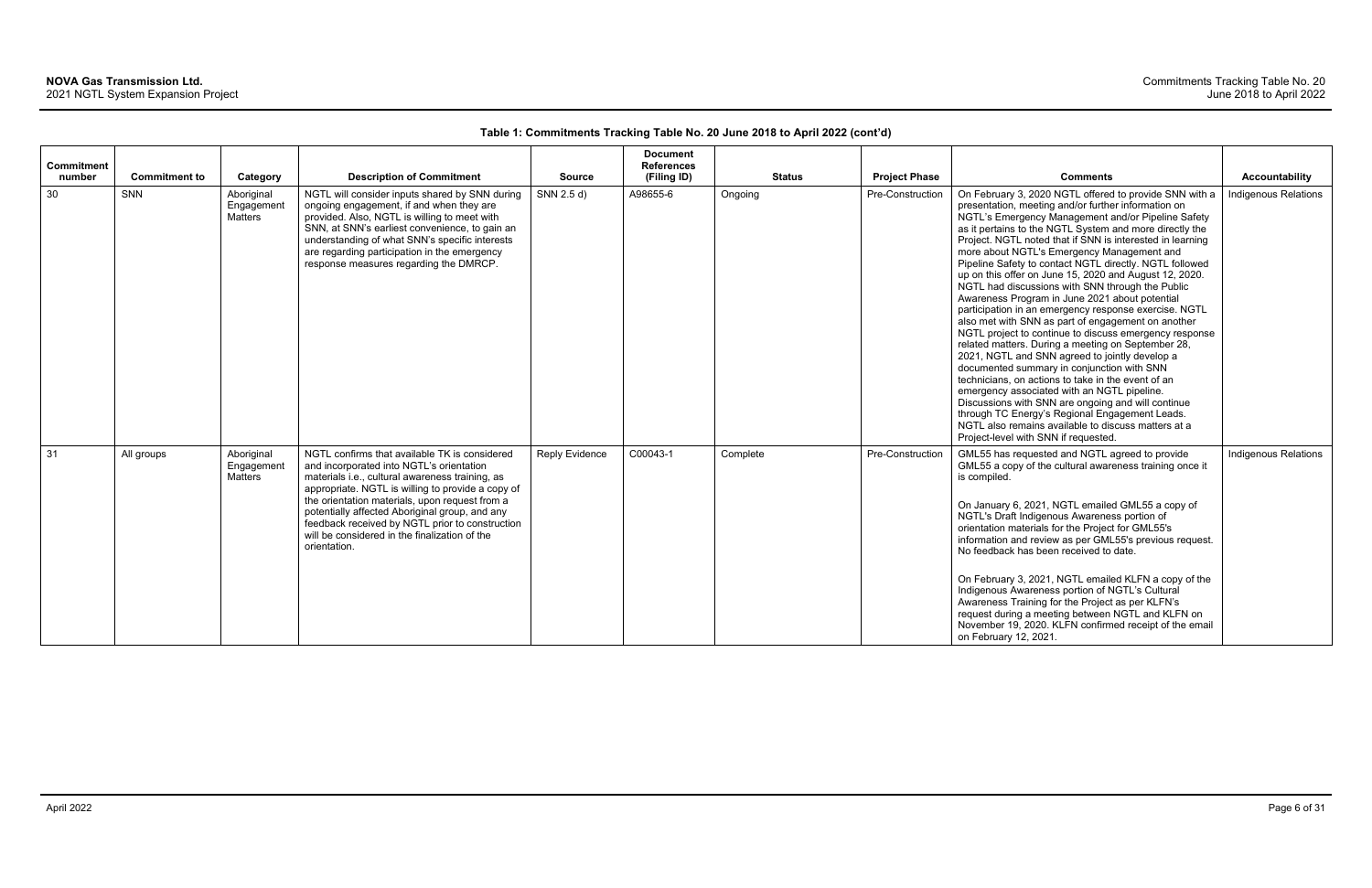| <b>Commitment</b><br>number | <b>Commitment to</b>         | Category                            | <b>Description of Commitment</b>                                                                                                                                                                                                                                                                                                                                                                                                                                         | <b>Source</b>         | <b>Document</b><br><b>References</b><br>(Filing ID) | <b>Status</b> | <b>Project Phase</b>                  | <b>Comments</b>                                                                                                                                                                                                                                                                                                                                                                                                                                                                                                                                                                                                                                                                                                                                                                                                                                                                                                                                                                                                                                                                                                                           | <b>Accountability</b> |
|-----------------------------|------------------------------|-------------------------------------|--------------------------------------------------------------------------------------------------------------------------------------------------------------------------------------------------------------------------------------------------------------------------------------------------------------------------------------------------------------------------------------------------------------------------------------------------------------------------|-----------------------|-----------------------------------------------------|---------------|---------------------------------------|-------------------------------------------------------------------------------------------------------------------------------------------------------------------------------------------------------------------------------------------------------------------------------------------------------------------------------------------------------------------------------------------------------------------------------------------------------------------------------------------------------------------------------------------------------------------------------------------------------------------------------------------------------------------------------------------------------------------------------------------------------------------------------------------------------------------------------------------------------------------------------------------------------------------------------------------------------------------------------------------------------------------------------------------------------------------------------------------------------------------------------------------|-----------------------|
| 32                          | All groups                   | Aboriginal<br>Engagement<br>Matters | NGTL is willing to meet with any Aboriginal<br>group expressing an interest in the Project-<br>specific ERP once it is created, upon request.                                                                                                                                                                                                                                                                                                                            | <b>Reply Evidence</b> | C00043-1                                            | Complete      | Pre-Construction                      | NGTL provided all potentially affected Aboriginal groups<br>a redacted copy of the ERPs for the Elmworth section,<br>Karr section, Valhalla section, Beiseker Compressor unit<br>addition, Didsbury Compressor unit addition and Nordegg<br>Compressor unit addition on August 13, 2020. On<br>September 10, 2020, NGTL provided all potentially<br>affected Aboriginal groups copies of the template ERPs<br>for the outstanding pipeline sections. NGTL provided<br>additional Project component ERPs in November and<br>December 2020 and January 2021 as conditioned within,<br>and filed pursuant to Order Condition $4 -$ Emergency<br>Response Plans. NGTL's subsequent ERP-related<br>discussions with potentially affected Aboriginal groups is<br>detailed, where applicable, in NGTL's Order Condition 11<br>filing (C09392-1) which potentially affected Aboriginal<br>groups were notified of and provided the link to on<br>November 9, 2020, and will be detailed going forward<br>within NGTL's engagement update to be filed pursuant to<br>Certificate Condition 14 and Order Condition 11 as<br>applicable (C09434-1). | Indigenous Relations  |
| 33                          | Samson Cree<br><b>Nation</b> | Aboriginal<br>Engagement<br>Matters | NGTL committed to providing SCN information<br>regarding NGTL's approach to GHG emissions<br>as well as providing a copy of the CHROMP<br>when it is made available from the Project team.                                                                                                                                                                                                                                                                               | <b>Reply Evidence</b> | C00043-1                                            | Ongoing       | Pre-Construction<br>Post-construction | As stated in NGTL's Final Argument, NGTL's assessment<br>of Project-related GHG emissions can be found in section<br>14 of the ESA, which was provided to SCN in June 2018.<br>NGTL provided Samson Cree Nation a draft of the<br>revised CHROMP for feedback on August 13, 2020, and<br>a link to the revised CHROMP submitted to the CER on<br>November 12, 2020, (C09519-1). NGTL will also provide<br>SCN with NGTL's Quantification of Construction-related<br>Greenhouse Gas (GHG) Emissions filing pursuant to<br>Certificate Condition 26 upon filing with the CER. On April<br>8, 2022, NGTL emailed SCN its recently filed TC Energy<br>Fugitive Emissions Management Program for its Canada<br>Gas Operations (C18478).                                                                                                                                                                                                                                                                                                                                                                                                        | Indigenous Relations  |
| 34                          | All groups                   | Aboriginal<br>Engagement<br>Matters | NGTL continues to work with Aboriginal groups<br>to identify employment opportunities during the<br>pre-construction, construction, and post-<br>construction phases of the Project, and any<br>associated training requirements. NGTL will<br>prepare an Aboriginal and local participation plan<br>for the Project. This plan will include the<br>processes used to make contracting and<br>employment opportunities available to Aboriginal<br>and local contractors. | Reply Evidence        | C00043-1                                            | Complete      | Pre-Construction                      | On September 22, 2020, NGTL filed its Appendix I,<br>Condition 13 and Appendix III, Condition 12 -<br>Employment, Contracting, and Procurement Plan Update<br>with the CER. NGTL provided a link to the plan to all<br>potentially affected Aboriginal groups on<br>September 23, 2020.                                                                                                                                                                                                                                                                                                                                                                                                                                                                                                                                                                                                                                                                                                                                                                                                                                                   | Indigenous Relations  |
| 35                          | Sturgeon Lake Cree<br>Nation | Aboriginal<br>Engagement<br>Matters | NGTL will work with the registered trap line<br>owner to determine mitigation and will continue<br>engagement with the Sturgeon Lake Cree Nation<br>on measures to address this site.                                                                                                                                                                                                                                                                                    | <b>Reply Evidence</b> | C00043-1                                            | Complete      | Pre-Construction                      | NGTL has been in discussion with the trap line owner<br>and Sturgeon Lake Cree Nation since July 2019. In<br>November 2019 NGTL confirmed that the distance from<br>the edge of the Project ROW and TWS to the edge of the<br>identified trapper's cabin is more than SLCN's requested<br>100 m.                                                                                                                                                                                                                                                                                                                                                                                                                                                                                                                                                                                                                                                                                                                                                                                                                                          | Indigenous Relations  |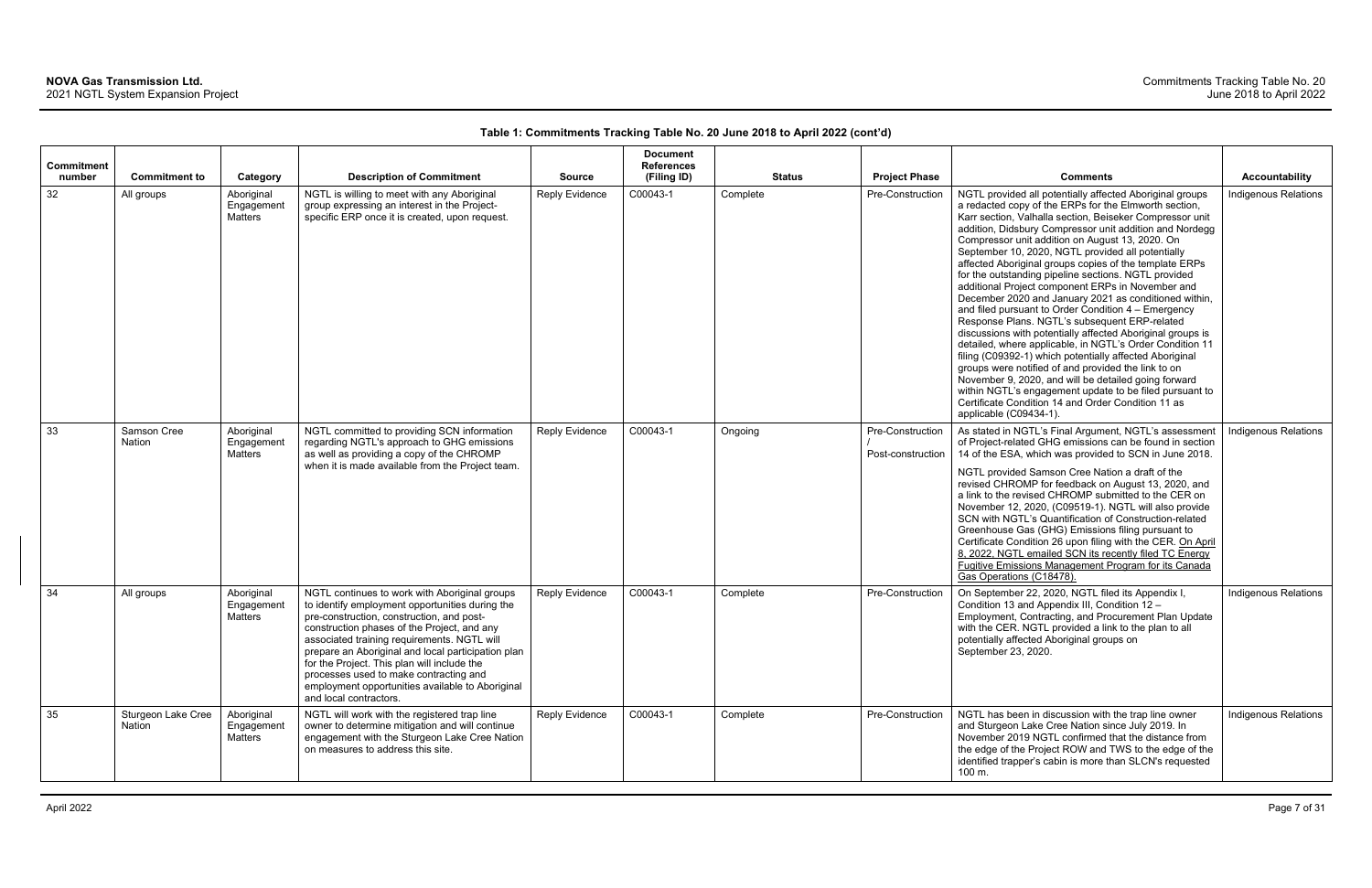| <b>Commitment</b> |                                                   |                                     |                                                                                                                                                                                                                 |                 | <b>Document</b><br><b>References</b> |               |                         |                                                                                                                                                                                                                                     |                       |
|-------------------|---------------------------------------------------|-------------------------------------|-----------------------------------------------------------------------------------------------------------------------------------------------------------------------------------------------------------------|-----------------|--------------------------------------|---------------|-------------------------|-------------------------------------------------------------------------------------------------------------------------------------------------------------------------------------------------------------------------------------|-----------------------|
| number            | <b>Commitment to</b>                              | Category                            | <b>Description of Commitment</b>                                                                                                                                                                                | <b>Source</b>   | (Filing ID)                          | <b>Status</b> | <b>Project Phase</b>    | <b>Comments</b>                                                                                                                                                                                                                     | <b>Accountability</b> |
| 36                | <b>Driftpile Cree Nation</b>                      | Aboriginal<br>Engagemen<br>Matters  | NGTL will provide a proposed response and<br>mitigations to Driftpile Cree Nation's TK Report.                                                                                                                  | Reply Evidence  | C00043-1                             | Complete      | Pre-Construction        | NGTL reviewed the final report and provided a response<br>to Driftpile Cree Nation on January 9, 2020.                                                                                                                              | Indigenous Relations  |
| 37                | Duncan's First<br>Nation                          | Aboriginal<br>Engagement<br>Matters | NGTL will provide a proposed response and<br>mitigations to Duncan's First Nation's TK Report.                                                                                                                  | Reply Evidence  | C00043-1                             | Complete      | Pre-Construction        | NGTL reviewed the final report and provided a response<br>to Duncan's First Nation on June 19, 2019.                                                                                                                                | Indigenous Relations  |
| 38                | Ermineskin Cree<br>Nation                         | Aboriginal<br>Engagemen<br>Matters  | NGTL noted it would provide ECN NGTL's<br>proposed responses and mitigation in response<br>to ECN's final TK Report for ECN's review and<br>consideration.                                                      | Reply Evidence  | C00043-1                             | Complete      | Pre-Construction        | On June 30, 2020, NGTL emailed ECN NGTL's<br>responses and proposed mitigation from the Project EPP<br>in response to the concerns raised in ECN's TK Report.<br>NGTL requested ECN follow up with NGTL regarding any<br>questions. | Indigenous Relations  |
| 39                | Samson Cree<br>Nation                             | Aboriginal<br>Engagemen<br>Matters  | NGTL will provide a proposed response and<br>mitigations to Samson Cree Nation's TK Report.                                                                                                                     | Reply Evidence  | C00043-1                             | Complete      | Pre-Construction        | NGTL reviewed the final report and provided a response<br>to Samson Cree Nation on January 6, 2020.                                                                                                                                 | Indigenous Relations  |
| 40                | Sturgeon Lake Cree<br>Nation                      | Aboriginal<br>Engagemen<br>Matters  | NGTL will provide a proposed response and<br>mitigations to Sturgeon Lake Cree Nation's TK<br>Report.                                                                                                           | Reply Evidence  | C00043-1                             | Complete      | Pre-Construction        | NGTL reviewed the report and provided a response to<br>Sturgeon Lake Cree Nation on June 19, 2019.                                                                                                                                  | Indigenous Relations  |
| 41                | Tsuu T'ina Nation                                 | Aboriginal<br>Engagemen<br>Matters  | NGTL will provide a proposed response and<br>mitigations to Tsuu T'ina Nation's TK Report.                                                                                                                      | Reply Evidence  | C00043-1                             | Complete      | <b>Pre-Construction</b> | NGTL reviewed the final report and provided a response<br>to Tsuu T'ina Nation on June 19, 2019.                                                                                                                                    | Indigenous Relations  |
| 42                | Whitefish Lake First<br>Nation #128<br>(Goodfish) | Aboriginal<br>Engagemen<br>Matters  | NGTL will provide a proposed response and<br>mitigations to Whitefish Lake First Nation #128<br>(Goodfish)'s TK Report.                                                                                         | Reply Evidence  | C00043-1                             | Complete      | <b>Pre-Construction</b> | NGTL reviewed the report and provided a response to<br>Whitefish Lake First Nation #128 (Goodfish) on June 19,<br>2019.                                                                                                             | Indigenous Relations  |
| 43                | <b>Blood Tribe</b>                                | Aboriginal<br>Engagemen<br>Matters  | NGTL will implement a notification process to<br>those Aboriginal groups interested in the<br>implementation of wildlife species of concern<br>contingency plans and where feasible include<br>community input. | <b>NEB 3.14</b> | A99941-1                             | Planned       | Construction            |                                                                                                                                                                                                                                     | Indigenous Relations  |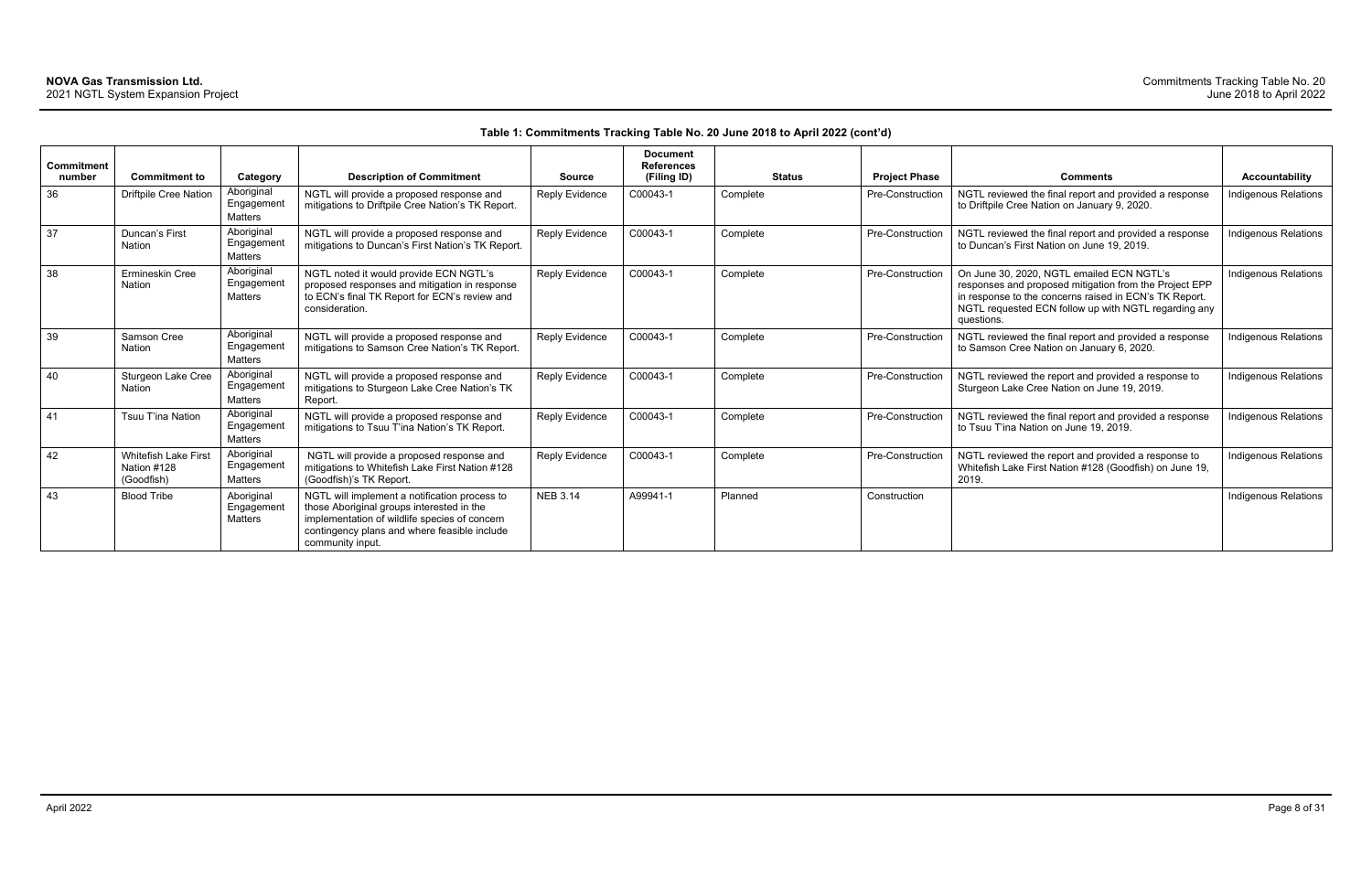<span id="page-9-0"></span>

| <b>Commitment</b><br>number | <b>Commitment to</b> | Category                                   | <b>Description of Commitment</b>                                                                                                                                                                                                                                                                                                                                      | <b>Source</b>   | <b>Document</b><br><b>References</b><br>(Filing ID) | <b>Status</b> | <b>Project Phase</b> | <b>Comments</b>                                                                                                                                                                                                                                                                                                                                                                                                                                                                                                                                                                                                                                                                                                                                                                                                                                                                                                                                                                                                                                                                                                            | <b>Accountability</b>       |
|-----------------------------|----------------------|--------------------------------------------|-----------------------------------------------------------------------------------------------------------------------------------------------------------------------------------------------------------------------------------------------------------------------------------------------------------------------------------------------------------------------|-----------------|-----------------------------------------------------|---------------|----------------------|----------------------------------------------------------------------------------------------------------------------------------------------------------------------------------------------------------------------------------------------------------------------------------------------------------------------------------------------------------------------------------------------------------------------------------------------------------------------------------------------------------------------------------------------------------------------------------------------------------------------------------------------------------------------------------------------------------------------------------------------------------------------------------------------------------------------------------------------------------------------------------------------------------------------------------------------------------------------------------------------------------------------------------------------------------------------------------------------------------------------------|-----------------------------|
| 44                          | All groups           | Aboriginal<br>Engagement<br><b>Matters</b> | NGTL is committed to supporting local Aboriginal<br>groups by providing contracting and employment<br>opportunities to qualified Aboriginal and local<br>businesses and individuals.                                                                                                                                                                                  | <b>NEB 3.14</b> | A99941-1                                            | Ongoing       | Construction         | NGTL continues to gather information from Aboriginal<br>groups on businesses, capacity and partnerships. On<br>September 22, 2020, NGTL filed its Appendix I, Condition<br>13 and Appendix III, Condition 12 - Employment,<br>Contracting, and Procurement Plan Update with the CER.<br>NGTL provided a link to the plan to all potentially affected<br>Aboriginal groups on September 23, 2020. On August 19,<br>2021, NGTL filed Prime Contractors' Aboriginal<br>Participation Plans in accordance with Certificate<br>Condition 13 and Order Condition 12 Employment,<br>Contracting and Procurement Plan and the CER's Ruling<br>No. 2 - Condition Compliance (Filing ID: C14550-1).<br>NGTL provided a link to the plans to all potentially<br>affected Aboriginal groups on August 20, 2021.<br>Additionally, NGTL notified all potentially affected<br>Aboriginal groups on September 29, 2021, that on<br>September 24, 2021, NGTL filed updated copies of its<br>Prime Contractor's Aboriginal Participation Plans for the<br>Project <sup>1</sup> per direction received from the CER on<br>September 16, 2021. | <b>Indigenous Relations</b> |
| 45                          | All groups           | Aboriginal<br>Engagement<br><b>Matters</b> | NGTL has committed to consider all information<br>gathered through ongoing engagement (e.g., TK<br>studies and concerns and recommendations), in<br>the context of the ESA, in the EPPs and EAS<br>filed prior to construction, as appropriate, and<br>will continue to address questions and concerns<br>through its ongoing engagement efforts should<br>any arise. | <b>NEB 3.14</b> | A99941-1                                            | Ongoing       | Pre-Construction     | An update on engagement related discussions with<br>potentially affected Aboriginal groups for the period of<br>April 17 to October 11, 2021 is detailed within NGTL's<br>Report on Engagement with Indigenous Peoples Report<br>No. 3, filed pursuant to Certificate Condition 14 and Order<br>Condition 11 (Filing ID: C15989-1). Filings pursuant to<br>Certificate Condition 14 and Order Condition 11 will<br>continue to be filed with the CER as required by the<br>timing stipulated within conditions. The updated EPP filed<br>November 9, 2020 for Certificate Condition 5 included, in<br>Table 1, additional site-specific measures for TK sites<br>identified and shared with NGTL by potentially affected<br>Aboriginal groups during engagement where required.                                                                                                                                                                                                                                                                                                                                            | <b>Indigenous Relations</b> |

<sup>&</sup>lt;sup>1</sup> CER Filing ID: C15091.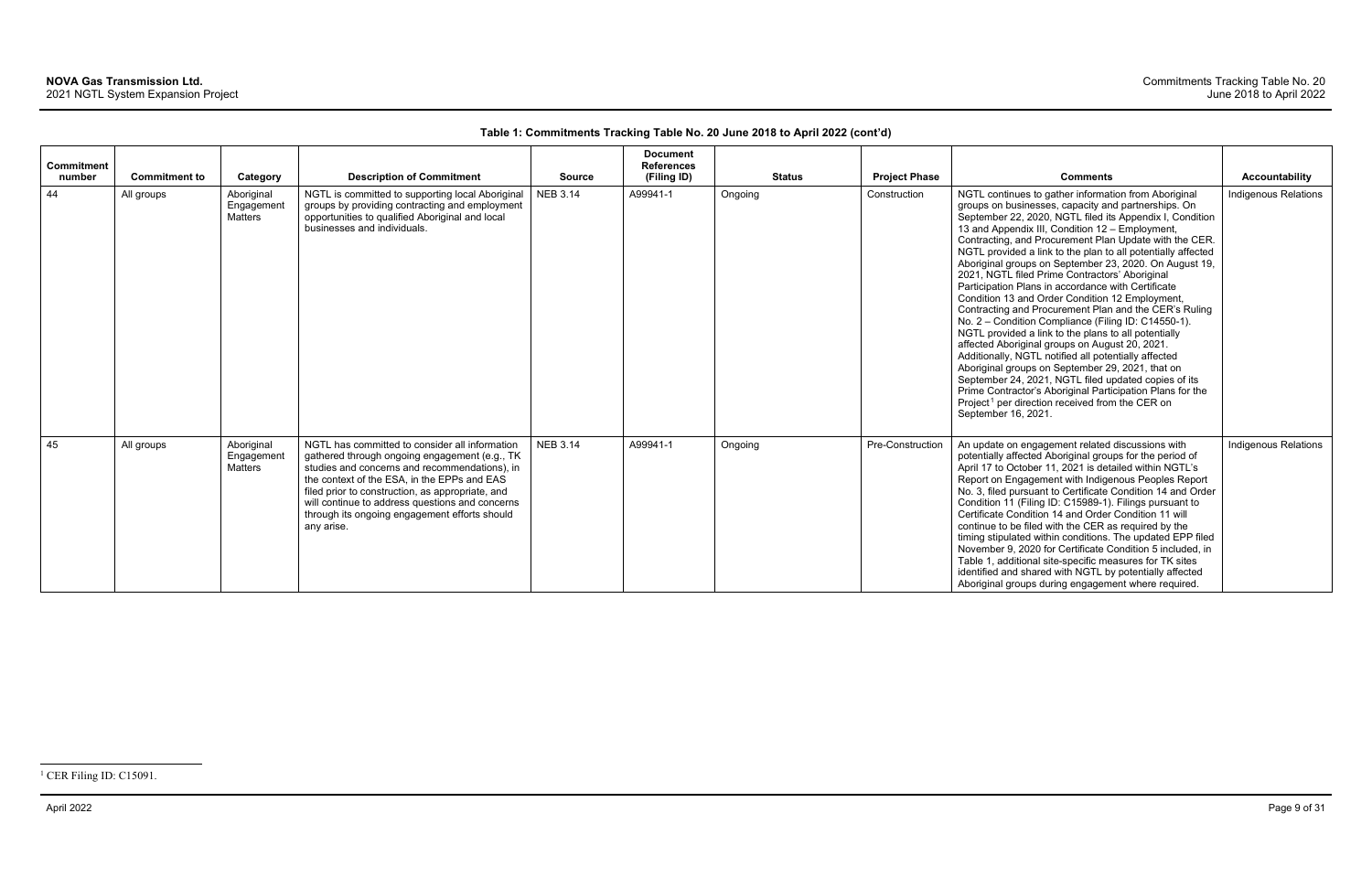| <b>Commitment</b><br>number | <b>Commitment to</b> | Category                            | <b>Description of Commitment</b>                                                                                                                                                                                                                                                                                   | <b>Source</b>                               | <b>Document</b><br><b>References</b><br>(Filing ID) | <b>Status</b> | <b>Project Phase</b>              | <b>Comments</b>                                                                                                                                                                                                                                                                                                                                                                                                                                                                                                                                                                                                                                                                                                                                                                                                                                                                                                                                                                                                                                                                                                                                                                                                                                                                                       | Accountability              |
|-----------------------------|----------------------|-------------------------------------|--------------------------------------------------------------------------------------------------------------------------------------------------------------------------------------------------------------------------------------------------------------------------------------------------------------------|---------------------------------------------|-----------------------------------------------------|---------------|-----------------------------------|-------------------------------------------------------------------------------------------------------------------------------------------------------------------------------------------------------------------------------------------------------------------------------------------------------------------------------------------------------------------------------------------------------------------------------------------------------------------------------------------------------------------------------------------------------------------------------------------------------------------------------------------------------------------------------------------------------------------------------------------------------------------------------------------------------------------------------------------------------------------------------------------------------------------------------------------------------------------------------------------------------------------------------------------------------------------------------------------------------------------------------------------------------------------------------------------------------------------------------------------------------------------------------------------------------|-----------------------------|
| 46                          | <b>Blood Tribe</b>   | Aboriginal<br>Engagement<br>Matters | NGTL is willing to meet with BT, upon request, to<br>discuss water withdrawal and for BT to identify<br>any locations or water sources of specific<br>interest or concern to BT. Information shared by<br>BT will be considered when finalizing water<br>source locations and mitigations for water<br>withdrawal. | <b>NEB 3.14</b>                             | A99941-1                                            | Ongoing       | Pre-Construction                  | On August 16, 2019 NGTL provided all potentially<br>affected Aboriginal groups, including BT, information and<br>maps outlining the proposed water source locations and<br>noted that additional water sources may be added as the<br>Project continues construction planning NGTL noted that<br>if the communities have any questions, concerns or<br>feedback related to the proposed water source locations<br>to contact NGTL directly. On November 10, 2020, NGTL<br>notified all potentially affected Aboriginal groups of its<br>Finalized Watercourse Crossing Inventory filing pursuant<br>to Certificate Condition 20. NGTL has continued to notify<br>all potentially affected Aboriginal groups of related filings<br>including notice provided on May 20, 2021 of NGTL's<br>request to the CER for review related to project water<br>withdrawal locations filed May 18, 2021 and subsequent<br>CER response issued on June 15, 2021 (Filing ID:<br>C13550-1) as well as notice of hydrostatic testing plan<br>filings which contained water source mapping filed with<br>the CER on August 27, September 17, 2021, January 14,<br>and February 7, 2022 (Filing IDs: C14631-1, C14941-1,<br>C17204-1, and C17614-1 respectively). NGTL has not<br>received any feedback from BT to date. | <b>Indigenous Relations</b> |
| 47                          | All groups           | Aboriginal<br>Engagement<br>Matters | NGTL will provide the opportunity to participate<br>in the ACPP to all potentially affected Aboriginal<br>groups that identify interest in participating.                                                                                                                                                          | <b>ANSN 3.3</b>                             | C00514-2                                            | Complete      | Pre-Construction                  | NGTL contacted all potentially affected Aboriginal groups<br>regarding the ACPP on March 23, 2020 to determine<br>interest in participation. NGTL offered opportunities to<br>participate in the ACPP to all groups that confirmed<br>interest on June 29, 2020.                                                                                                                                                                                                                                                                                                                                                                                                                                                                                                                                                                                                                                                                                                                                                                                                                                                                                                                                                                                                                                      | Indigenous Relations        |
| 48                          | ANSN / HLFN / SNN    | Aboriginal<br>Engagement<br>Matters | Given the ACPP and PCM are informed by<br>engagement with Aboriginal groups and the<br>input received where applicable, ANSN's input<br>into the ACPP and PCM, including ANSN's<br>requests and needs, will be considered should it<br>be provided by ANSN.                                                        | ANSN 3.3a-c<br>HLFN 3.3a<br><b>SNN 3.2k</b> | C00514-2<br>C00514-4<br>C00514-8                    | Ongoing       | Pre-Construction<br>to Operations | NGTL contacted all potentially affected Aboriginal groups<br>regarding the ACPP on March 23, 2020 to determine<br>interest in participation and included a questionnaire to<br>gather additional information to inform the development<br>of the ACPP. ANSN and NGTL discussed the timing of<br>ANSN's response to the ACPP clarification questionnaire<br>during NGTL and ANSN's May 20, 2020 meeting. NGTL<br>notified all potentially affected Aboriginal groups and<br>provided a link to its Order Condition 10: Construction<br>Monitoring Plan for Indigenous Peoples filing on<br>November 9, 2020 (C09434-1). NGTL reiterates that<br>ANSN's input into the PCM, including ANSN's requests<br>and needs, will be considered should it be provided by<br>ANSN.                                                                                                                                                                                                                                                                                                                                                                                                                                                                                                                                | <b>Indigenous Relations</b> |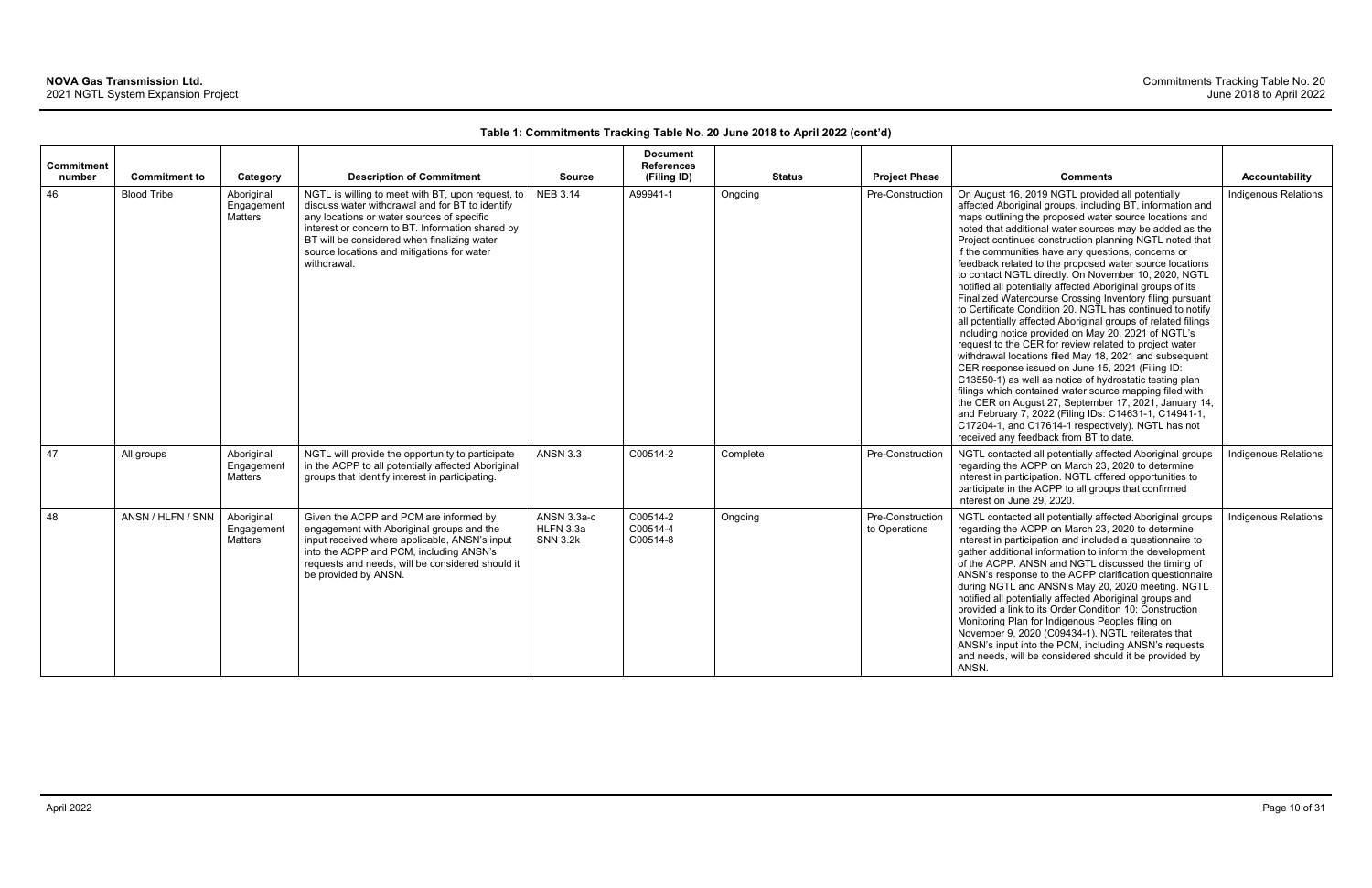| Commitment<br>number | <b>Commitment to</b>               | Category                                   | <b>Description of Commitment</b>                                                                                                                                                                                                                                                                                                                                                                                                               | <b>Source</b>                                         | <b>Document</b><br><b>References</b><br>(Filing ID) | <b>Status</b> | <b>Project Phase</b> | <b>Comments</b>                                                                                                                                                                                                                                                                                                                                                                                                                                                                                                                                                                                                                                                                                                                                                                                        | <b>Accountability</b>       |
|----------------------|------------------------------------|--------------------------------------------|------------------------------------------------------------------------------------------------------------------------------------------------------------------------------------------------------------------------------------------------------------------------------------------------------------------------------------------------------------------------------------------------------------------------------------------------|-------------------------------------------------------|-----------------------------------------------------|---------------|----------------------|--------------------------------------------------------------------------------------------------------------------------------------------------------------------------------------------------------------------------------------------------------------------------------------------------------------------------------------------------------------------------------------------------------------------------------------------------------------------------------------------------------------------------------------------------------------------------------------------------------------------------------------------------------------------------------------------------------------------------------------------------------------------------------------------------------|-----------------------------|
| 49                   | Gift Lake Métis<br>Settlement      | Aboriginal<br>Engagement<br><b>Matters</b> | NGTL committed to ensure that they [Gift Lake<br>Métis Settlement] received all of the information<br>that we have filed for this Project, as well as to<br>meet with them to discuss any questions they<br>have, as well as how and with regards to our<br>mitigation or the information we've provided, as<br>well as then determine the next steps based on<br>that conversation of what engagement activities<br>might contain after that. | Hearing<br>Transcript<br>Volume 12,<br>Paragraph 6042 | C01035                                              | Complete      | Pre-Construction     | NGTL sent Gift Lake Métis Settlement Project materials<br>on August 19, 2019 and October 8, 2019. NGTL met with<br>Gift Lake Métis Settlement on February 4, 2020.                                                                                                                                                                                                                                                                                                                                                                                                                                                                                                                                                                                                                                     | <b>Indigenous Relations</b> |
| 50                   | Samson Cree<br><b>Nation</b>       | Aboriginal<br>Engagement<br><b>Matters</b> | NGTL committed to ongoing discussion<br>regarding the mitigation measures proposed in<br>Samson Cree's interim TK study and cumulative<br>effects assessment report.                                                                                                                                                                                                                                                                           | Hearing<br>Transcript<br>Volume 10,<br>Paragraph 4685 | C00982                                              | Complete      | Pre-Construction     | NGTL met with SCN on October 24, 2019, re-provided<br>the responses to the CEA report on October 29, 2019.<br>NGTL provided a copy of NGTL's responses and<br>proposed mitigation measures for the Project-specific<br>issues and concerns identified in SCN's final TK Study<br>report on January 6, 2020. NGTL met with SCN on<br>February 12, 2020, March 11, 2020 and multiple times in<br>July and August which included discussions on topics<br>regarding SCN's recommendations. SCN is participating<br>in the Indigenous Working Group (IWG) related to<br>caribou. SCN is participating in the ACPP on the Deep<br>Valley South/Colt Section. Any further discussion<br>regarding the mitigation measures proposed in SCN's<br>interim report will be addressed through these<br>mechanisms. | <b>Indigenous Relations</b> |
| 51                   | <b>Natural Resources</b><br>Canada | Aboriginal<br>Engagement<br><b>Matters</b> | NGTL committed to engage on the caribou<br>habitat restoration and offset measurement plan<br>with interested Aboriginal groups.                                                                                                                                                                                                                                                                                                               | NRCan 1.1                                             | C00514-5                                            | Complete      | Pre-construction     | NGTL provided all potentially affected Aboriginal groups<br>a draft of the revised CHROMP for feedback on August<br>18, 2020. NGTL provided all potentially affected<br>Aboriginal groups notice that NGTL filed a Revised<br>Caribou Habitat Restoration and Offset Measures Plan<br>(CHROMP), which included relevant feedback provided<br>by Aboriginal groups, with the CER, pursuant to<br>Condition 6 of the Certificate on November 12, 2020. The<br>notice contained a link to the revised CHROMP and Filing<br>ID (C09519-1). NGTL will also seek to establish an IWG<br>in accordance with Certificate Condition 35.                                                                                                                                                                         | <b>Indigenous Relations</b> |
| 52                   | <b>Natural Resources</b><br>Canada | Aboriginal<br>Engagement<br><b>Matters</b> | NGTL is willing to meet with any Aboriginal<br>group expressing an interest in potential<br>contracting, employment, and training<br>opportunities, where NGTL can discuss its<br>contracting process and develop an<br>understanding of the Aboriginal group's<br>capacities.                                                                                                                                                                 | NRCan 1.2                                             | C00514-5                                            | Ongoing       | Pre-construction     | Meetings have and continue to occur with Aboriginal<br>groups and information has been shared with groups that<br>have expressed interest.                                                                                                                                                                                                                                                                                                                                                                                                                                                                                                                                                                                                                                                             | <b>Indigenous Relations</b> |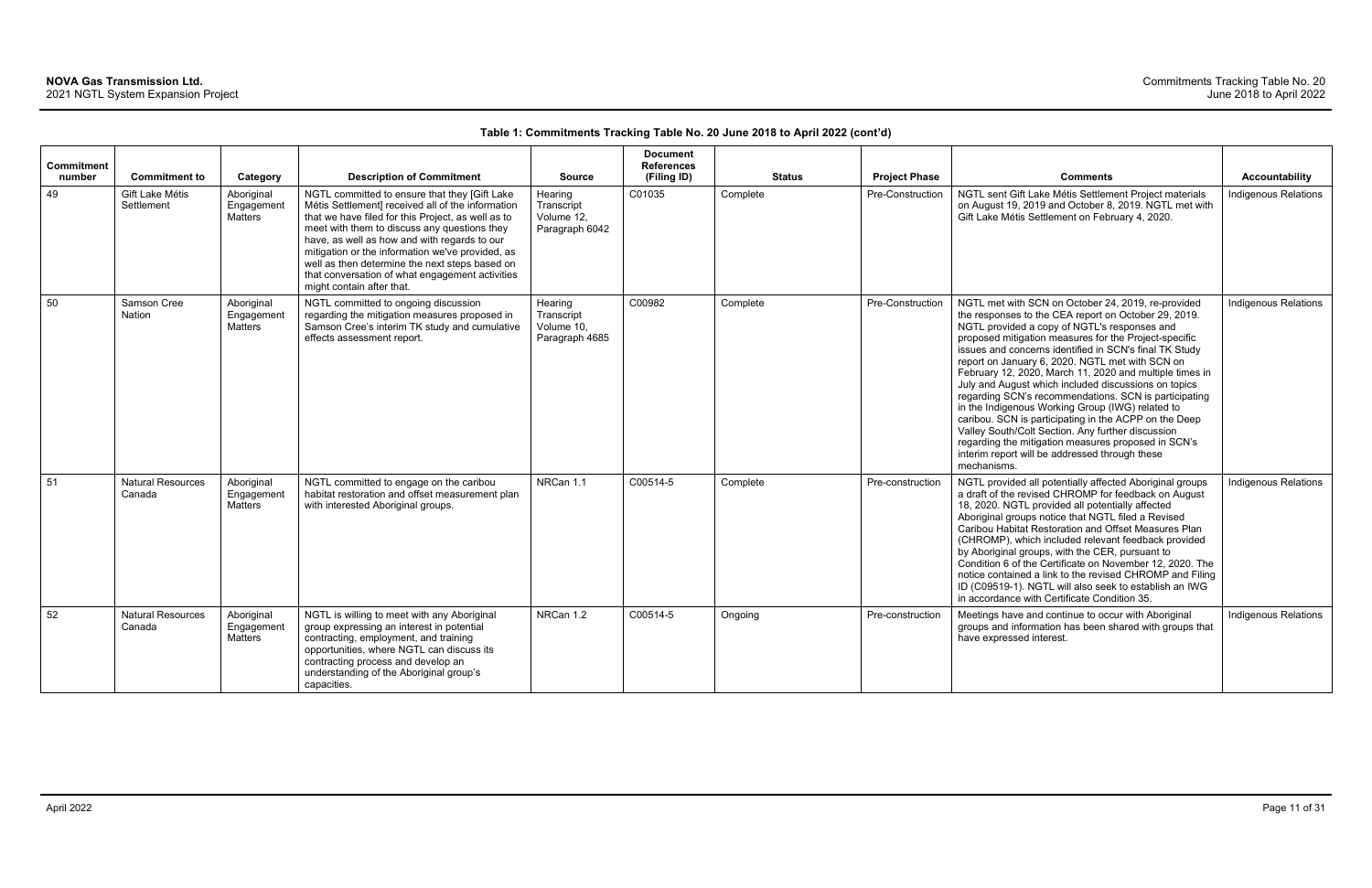| Commitment |                                    |                                            |                                                                                                                                                                                                                                                                                                                                                                                                                                         |                                                       | <b>Document</b><br><b>References</b> |          |               |                      |                                                                                                                                                                                                                                                                                                                                                                                                                                                                                                                                                                                                                                                                                                                                                                                                                                                                                                                                                                                                                                                                                                                                                                                                                                                                                                                                    |                             |
|------------|------------------------------------|--------------------------------------------|-----------------------------------------------------------------------------------------------------------------------------------------------------------------------------------------------------------------------------------------------------------------------------------------------------------------------------------------------------------------------------------------------------------------------------------------|-------------------------------------------------------|--------------------------------------|----------|---------------|----------------------|------------------------------------------------------------------------------------------------------------------------------------------------------------------------------------------------------------------------------------------------------------------------------------------------------------------------------------------------------------------------------------------------------------------------------------------------------------------------------------------------------------------------------------------------------------------------------------------------------------------------------------------------------------------------------------------------------------------------------------------------------------------------------------------------------------------------------------------------------------------------------------------------------------------------------------------------------------------------------------------------------------------------------------------------------------------------------------------------------------------------------------------------------------------------------------------------------------------------------------------------------------------------------------------------------------------------------------|-----------------------------|
| number     | <b>Commitment to</b>               | Category                                   | <b>Description of Commitment</b>                                                                                                                                                                                                                                                                                                                                                                                                        | <b>Source</b>                                         | (Filing ID)                          |          | <b>Status</b> | <b>Project Phase</b> | <b>Comments</b>                                                                                                                                                                                                                                                                                                                                                                                                                                                                                                                                                                                                                                                                                                                                                                                                                                                                                                                                                                                                                                                                                                                                                                                                                                                                                                                    | <b>Accountability</b>       |
| 53         | <b>Natural Resources</b><br>Canada | Aboriginal<br>Engagement<br><b>Matters</b> | NGTL has committed to ongoing engagement<br>throughout all phases of the Project and<br>Aboriginal groups will have an opportunity to<br>provide feedback post-construction through<br>ongoing engagement with Regional Liaisons and<br>TC Energy's Public Awareness (PA) Program.<br>NGTL has committed to respond to any<br>Aboriginal group's concerns post-construction<br>and address potential issues on a case-by-case<br>basis. | NRCan 3                                               | C00514-5                             | Ongoing  |               | Post-construction    |                                                                                                                                                                                                                                                                                                                                                                                                                                                                                                                                                                                                                                                                                                                                                                                                                                                                                                                                                                                                                                                                                                                                                                                                                                                                                                                                    | Indigenous Relations        |
| 54         | <b>ANSN</b>                        | Aboriginal<br>Engagement<br>Matters        | Continue to have discussions with NGTL about<br>the route and to together review some of what<br>we've heard today and have NGTL hear their<br>serious concerns and try to work together to find<br>a solution.                                                                                                                                                                                                                         | Hearing<br>Transcript<br>Volume 11,<br>Paragraph 5407 | C01007                               | Complete |               | Pre-Construction     | NGTL has been working with ANSN since August 2019<br>regarding routing through the Little Smoky Caribou<br>Range and working collaboratively in regard to caribou<br>mitigation, and the planning and implementation of the<br>CHROMP. NGTL and ANSN have continued meeting and<br>sharing information regarding the routing through the<br>caribou range and potential ANSN involvement in the<br>CHROMP since October 2019, most recently on May 20,<br>2020. NGTL provided ANSN a draft of the revised<br>CHROMP for feedback on August 18, 2020. To date,<br>ANSN has not provided NGTL feedback on the draft<br>revised CHROMP. ANSN is participating in the Project<br>IWG and NGTL notified all potentially affected Aboriginal<br>groups engaged on the Project that it filed its IWG for the<br>Little Smoky Caribou Range Progress Report No. 1 on<br>June 23, 2021 (Filing ID: C13705-1) and relatedly, that it<br>filed its CER IR No. 15 response (Filing ID: C14398-1) on<br>August 10, 2021. IWG-related updates will continue to be<br>filed with the CER pursuant to the required timing<br>stipulated in Certificate Condition 35. ANSN concerns<br>regarding the route through the Little Smoky Caribou<br>Range will be addressed through the discussions in the<br>IWG on mitigation, monitoring and offsets. | Indigenous Relations        |
| 55         | Enoch Cree Nation                  | Aboriginal<br>Engagement<br>Matters        | Upon receipt, NGTL will review the final report<br>results and provide a response to Enoch Cree<br>Nation.                                                                                                                                                                                                                                                                                                                              | Condition<br>Compliance: s52<br>Condition 10          | C07968-1                             | Complete |               | Pre-Construction     | Final report received July 8, 2020 for the Grande Prairie<br>Mainline Loop No. 2 (Karr, Deep Valley and Colt<br>Sections) and Edson Mainline Loop No. 2 (Robb<br>Section), Edson Mainline Loop No. 4 (Dismal Creek and<br>Brewster Sections), and Nordegg Compressor Station<br>Unit Addition. NGTL reviewed the final report and<br>provided a response to Enoch Cree Nation on<br>October 22, 2020.                                                                                                                                                                                                                                                                                                                                                                                                                                                                                                                                                                                                                                                                                                                                                                                                                                                                                                                              | Indigenous Relations        |
| 56         | Gift Lake Métis<br>Settlement      | Aboriginal<br>Engagement<br>Matters        | Upon receipt, NGTL will review the report results<br>and provide a response to Gift Lake Métis<br>Settlement.                                                                                                                                                                                                                                                                                                                           | Condition<br>Compliance: s52<br>Condition 10          | C07968-1                             | Ongoing  |               | Pre-Construction     | A LOA for the Grande Prairie Mainline Loop No. 2 (Karr<br>and Deep Valley sections) was sent to Gift Lake Métis<br>Settlement (GLMS) on August 13, 2020. On October 27,<br>2021, GLMS confirmed that they completed their<br>fieldwork. Final report received February 9, 2022 for the<br>Grande Prairie Mainline Loop No. 2 (Karr and Deep<br>Valley Sections). NGTL will review the final report and<br>provide a response to Gift Lake Métis Settlement.                                                                                                                                                                                                                                                                                                                                                                                                                                                                                                                                                                                                                                                                                                                                                                                                                                                                        | <b>Indigenous Relations</b> |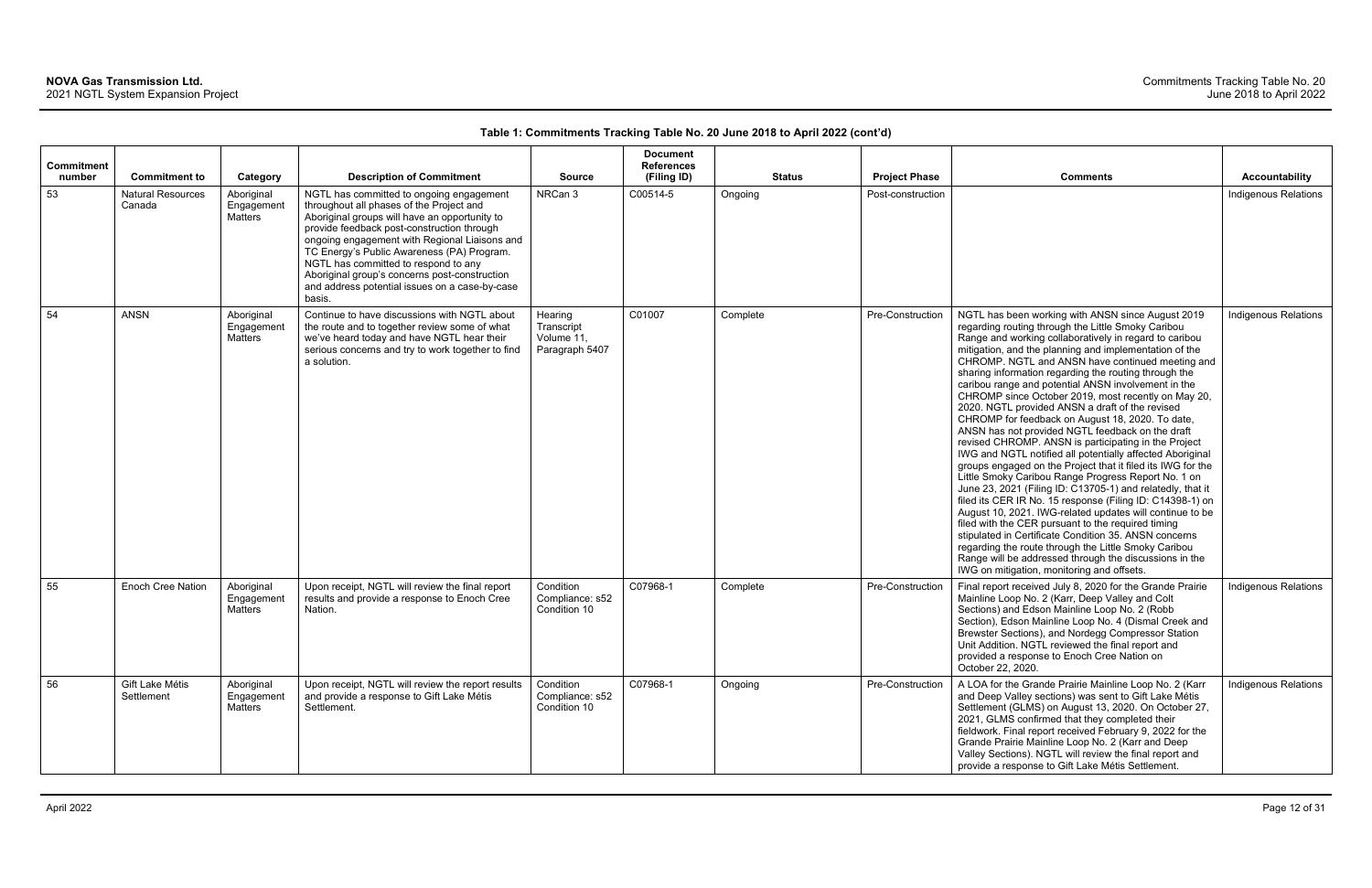| Commitment<br>number | <b>Commitment to</b>             | Category                                   | <b>Description of Commitment</b>                                                                                                                    | <b>Source</b>                                | <b>Document</b><br><b>References</b><br>(Filing ID) | <b>Status</b> | <b>Project Phase</b> | <b>Comments</b>                                                                                                                                                                                                                                                                                                                                                                                                                                                                                                                                                              | <b>Accountability</b>       |
|----------------------|----------------------------------|--------------------------------------------|-----------------------------------------------------------------------------------------------------------------------------------------------------|----------------------------------------------|-----------------------------------------------------|---------------|----------------------|------------------------------------------------------------------------------------------------------------------------------------------------------------------------------------------------------------------------------------------------------------------------------------------------------------------------------------------------------------------------------------------------------------------------------------------------------------------------------------------------------------------------------------------------------------------------------|-----------------------------|
| 57                   | Kapawe'no First<br>Nation        | Aboriginal<br>Engagement<br><b>Matters</b> | Upon receipt, NGTL will review the TK report<br>and provide a response to Kapawe'no First<br>Nation.                                                | Condition<br>Compliance: s52<br>Condition 10 | C07968-1                                            | Complete      | Pre-Construction     | The TK Protocol agreement with Kapawe'no First Nation<br>and NGTL was finalized on October 14, 2020. Kapawe'no<br>First Nation completed TK fieldwork in 2020. Final report<br>received March 24, 2021 and Letter from Chief to<br>approve the final report and provide additional TK<br>information was received March 26, 2021 for Valhalla,<br>Elmworth and Karr sections. NGTL reviewed the final<br>report and a Letter from Chief, and provided a response<br>to Kapawe'no First Nation on May 4, 2021.                                                                | Indigenous Relations        |
| 58                   | Kelly Lake First<br>Nation       | Aboriginal<br>Engagement<br><b>Matters</b> | Upon receipt, NGTL will review the final TK<br>report and provide a response to Kelly Lake First<br>Nation.                                         | Condition<br>Compliance: s52<br>Condition 10 | C07968-1                                            | Complete      | Pre-Construction     | Kelly Lake First Nation completed TK fieldwork in<br>October 2020. Final report received March 8, 2021 for the<br>Grande Prairie Mainline Loop No. 2 (Karr, and Deep<br>Valley Sections); GPML Loop No. 3 (Elmworth Section);<br>and Edson Mainline Loop No. 4 (Dismal Creek Section).<br>NGTL reviewed the final report and provided a response<br>to Kelly Lake First Nation on April 30, 2021.                                                                                                                                                                            | Indigenous Relations        |
| 59                   | <b>Montana First</b><br>Nation   | Aboriginal<br>Engagement<br><b>Matters</b> | NGTL awaits Montana First Nation's final TK<br>report. Upon receipt, NGTL will review the report<br>and provide a response to Montana First Nation. | Condition<br>Compliance: s52<br>Condition 10 | C07968-1                                            | Ongoing       | Pre-Construction     |                                                                                                                                                                                                                                                                                                                                                                                                                                                                                                                                                                              | <b>Indigenous Relations</b> |
| 60                   | Nakcowinewak<br>Nation of Canada | Aboriginal<br>Engagement<br><b>Matters</b> | Upon receipt of a TK report, NGTL will review<br>the report and provide a response to<br>Nakcowinewak Nation of Canada.                             | Condition<br>Compliance: s52<br>Condition 10 | C07968-1                                            | Complete      | Pre-Construction     | Nakcowinewak Nation of Canada' final report received<br>December 1, 2020 for the for the Grande Prairie Mainline<br>Loop No. 2 (Karr, Deep Valley and Colt Sections) and<br>Edson Mainline Loop No. 2 (Robb Section), and Edson<br>Mainline Loop No. 4 (Dismal Creek and Brewster<br>Sections), NGTL reviewed the final report and provided a<br>response to Nakcowinewak Nation of Canada on<br>February 22, 2021.                                                                                                                                                          | Indigenous Relations        |
| 61                   | Nose Creek<br>Community          | Aboriginal<br>Engagement<br>Matters        | Upon receipt, NGTL will review the TK report<br>and provide a response to Nose Creek<br>Community.                                                  | Condition<br>Compliance: s52<br>Condition 10 | C07968-1                                            | Complete      | Pre-Construction     | Nose Creek Community's final report received<br>September 17, 2020, for the Grande Prairie Mainline<br>Loop No. 3 (Valhalla and Elmworth sections). NGTL<br>reviewed the report and provided a response to Nose<br>Creek Community on October 27, 2020. NGTL received<br>an email with four additional mitigation questions from<br>Nose Creek Community related to the Elmworth section<br>on October 28, 2020. NGTL provided a response to Nose<br>Creek Community's questions on November 17, 2020                                                                        | <b>Indigenous Relations</b> |
| 62                   | Paul First Nation                | Aboriginal<br>Engagement<br><b>Matters</b> | Upon receipt of a Final TK report, NGTL will<br>review the report and provide a response to Paul<br>First Nation.                                   | Condition<br>Compliance: s52<br>Condition 10 | C07968-1                                            | Complete      | Pre-Construction     | NGTL received a Letter of No Concern on August 27,<br>2020 and a request to close off the TK project related to<br>the Colt, Deep Valley and Brewster sections. NGTL<br>remains committed to provide responses to Paul First<br>Nation upon receipt of additional information, should any<br>arise.<br>NGTL reviewed additional field information received from<br>Paul First Nation on June 2, 2020 for the GPML Loop No.<br>3 (Valhalla and Elmworth Sections) and GPML Loop No.<br>2 (Karr Section) and provided a response to Paul First<br>Nation on November 10, 2020. | Indigenous Relations        |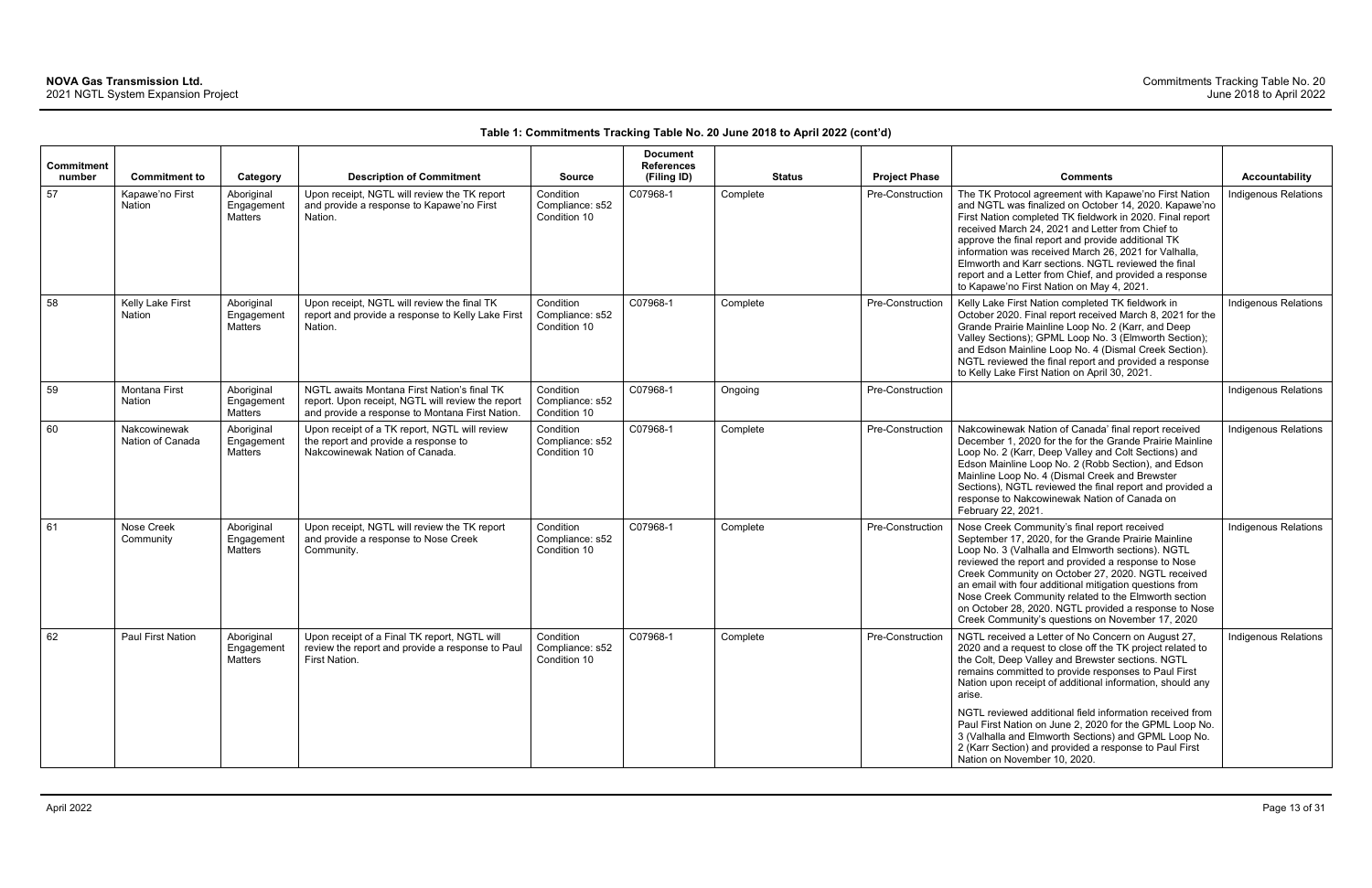| <b>Commitment</b><br>number | <b>Commitment to</b>                       | Category                                   | <b>Description of Commitment</b>                                                                                                                                                                                                                                                                                                                                 | <b>Source</b>                                | <b>Document</b><br><b>References</b><br>(Filing ID) | <b>Status</b> | <b>Project Phase</b>               | <b>Comments</b>                                                                                                                                                                  | <b>Accountability</b>          |
|-----------------------------|--------------------------------------------|--------------------------------------------|------------------------------------------------------------------------------------------------------------------------------------------------------------------------------------------------------------------------------------------------------------------------------------------------------------------------------------------------------------------|----------------------------------------------|-----------------------------------------------------|---------------|------------------------------------|----------------------------------------------------------------------------------------------------------------------------------------------------------------------------------|--------------------------------|
| 63                          | Saddle Lake Cree<br><b>Nation</b>          | Aboriginal<br>Engagement<br><b>Matters</b> | Upon receipt of a Final TK report, NGTL will<br>review the report and provide a response to<br>Saddle Lake Cree Nation                                                                                                                                                                                                                                           | Condition<br>Compliance: s52<br>Condition 10 | C07968-1                                            | Ongoing       | Pre-Construction                   |                                                                                                                                                                                  | Indigenous Relations           |
| 64                          | <b>Sucker Creek First</b><br><b>Nation</b> | Aboriginal<br>Engagement<br>Matters        | Upon receipt of a Final TK report, NGTL will<br>review the report and provide a response to<br>Sucker Creek First Nation.                                                                                                                                                                                                                                        | Condition<br>Compliance: s52<br>Condition 10 | C07968-1                                            | Complete      | Pre-Construction                   | NGTL received the final TK report for the GPML Loop No.<br>2 (Karr Section) on September 2, 2020 and provided a<br>response to Sucker Creek First Nation on<br>October 27, 2020. | Indigenous Relations           |
| 65                          |                                            |                                            |                                                                                                                                                                                                                                                                                                                                                                  |                                              |                                                     |               |                                    | Duplicate to Commitment 106.                                                                                                                                                     |                                |
| 66                          |                                            |                                            |                                                                                                                                                                                                                                                                                                                                                                  |                                              |                                                     |               |                                    | Duplicate to Commitment 106.                                                                                                                                                     |                                |
| 67                          |                                            |                                            |                                                                                                                                                                                                                                                                                                                                                                  |                                              |                                                     |               |                                    | Duplicate to Commitment 106.                                                                                                                                                     |                                |
| 68                          | <b>National Energy</b><br>Board            | Design<br>Matters                          | TransCanada will provide technical oversight for<br>pipeline engineering and technical activities, and<br>will also ensure coordination with prime<br>contractors and other third-party engineering<br>consultants to ensure that TransCanada's<br>engineering specifications and project<br>requirements are met.                                               | Application<br>Section 7.2.3                 | A92619                                              | Ongoing       | Pre-Construction<br>/ Construction |                                                                                                                                                                                  | <b>Project Engineering</b>     |
| 69                          | <b>National Energy</b><br>Board            | Design<br><b>Matters</b>                   | All purchased items and contracted services will<br>be obtained from suppliers and contractors of<br>assessed capabilities who have been pre-<br>qualified in accordance with TransCanada's<br>internal supplier management and pre-<br>qualification procedures or have been pre-<br>qualified by a prime contractor to TransCanada.                            | Application<br>Section 7.2.3                 | A92619                                              | Complete      | Pre-Construction                   |                                                                                                                                                                                  | <b>Project Engineering</b>     |
| 70                          | <b>National Energy</b><br>Board            | Construction<br>Matters                    | During construction, each prime contractor will<br>be responsible for ensuring the work performed<br>is in accordance with contract documents,<br>Project design, applicable standards,<br>specifications and procedures, and the Project-<br>specific quality plan. TransCanada inspectors<br>will monitor all construction activities to ensure<br>compliance. | Application<br>Section 7.2.3                 | A92619                                              | Ongoing       | Construction                       |                                                                                                                                                                                  | Pipeline Project<br>Management |
| 71                          | <b>National Energy</b><br>Board            | Engineering<br>Matters                     | Design changes during construction will be<br>managed in accordance with the appropriate<br>change management procedures and in<br>accordance with TransCanada's standard<br>engineering practices.                                                                                                                                                              | Application<br>Section 7.2.3                 | A92619                                              | Ongoing       | Construction                       |                                                                                                                                                                                  | <b>Project Engineering</b>     |
| 72                          | <b>National Energy</b><br>Board            | Engineering<br>Matters                     | The primary coating for the external surface of<br>the below ground pipe will be fusion-bonded<br>epoxy (FBE). Field girth welds will be protected<br>with a liquid applied coating                                                                                                                                                                              | Application<br>Section 7.5.1                 | A92619                                              | Ongoing       | Pre-construction                   |                                                                                                                                                                                  | <b>Project Engineering</b>     |
| 73                          | <b>National Energy</b><br>Board            | Construction<br>Matters                    | An additional mechanical protection system,<br>such as sand padding or rock shield, will be<br>used if large and/or angular backfill material is<br>encountered.                                                                                                                                                                                                 | Application<br>Section 7.5.1                 | A92619                                              | Ongoing       | Construction                       |                                                                                                                                                                                  | Pipeline Project<br>Management |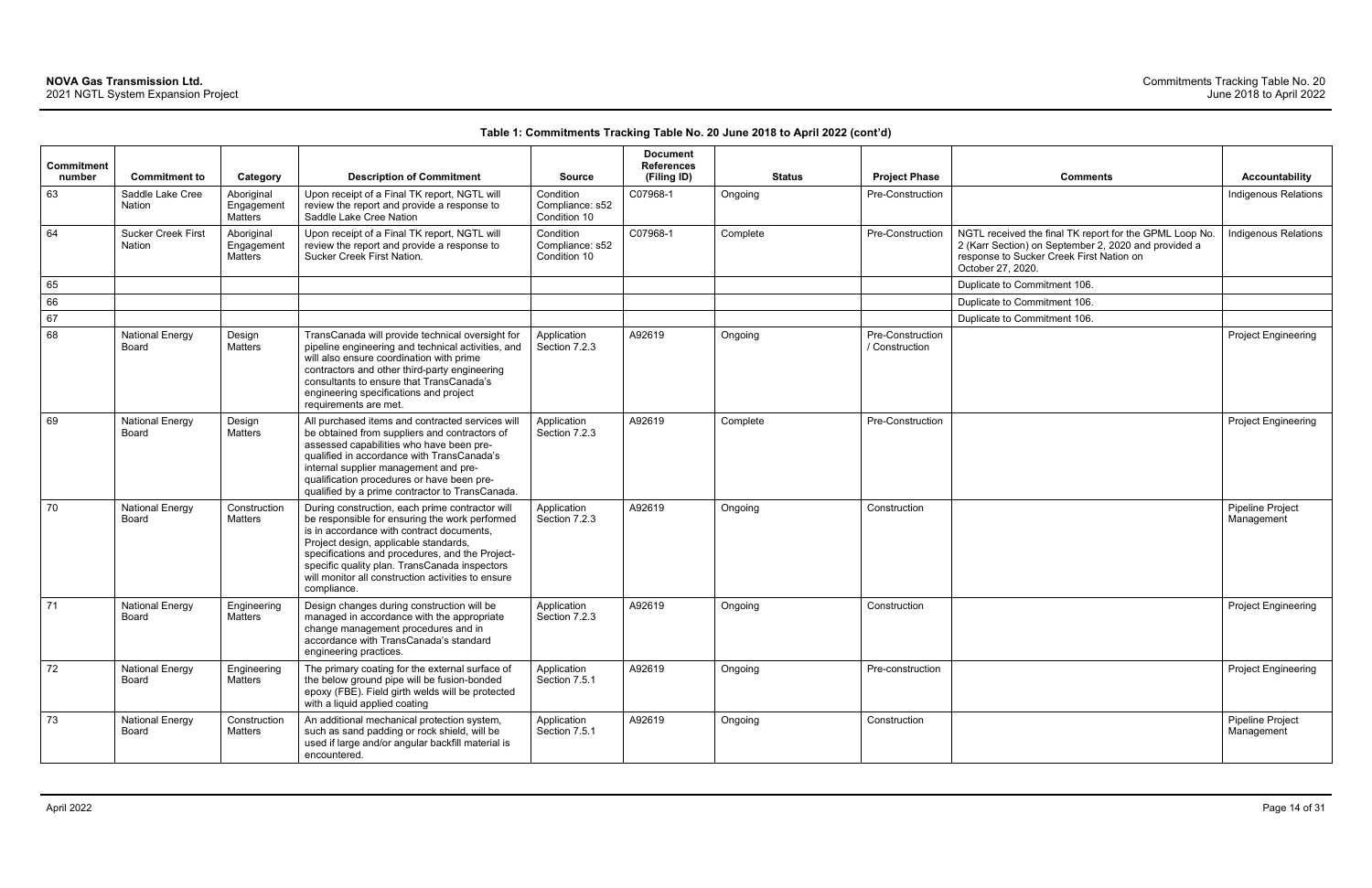| <b>Commitment</b><br>number | <b>Commitment to</b>            | Category                | <b>Description of Commitment</b>                                                                                                                                                                                                                                             | <b>Source</b>                | <b>Document</b><br><b>References</b><br>(Filing ID) | <b>Status</b> | <b>Project Phase</b>               | <b>Comments</b>                                                                                                                                                                                                                                                               | Accountability                        |
|-----------------------------|---------------------------------|-------------------------|------------------------------------------------------------------------------------------------------------------------------------------------------------------------------------------------------------------------------------------------------------------------------|------------------------------|-----------------------------------------------------|---------------|------------------------------------|-------------------------------------------------------------------------------------------------------------------------------------------------------------------------------------------------------------------------------------------------------------------------------|---------------------------------------|
| 74                          | <b>National Energy</b><br>Board | Engineering<br>Matters  | Abrasion-resistant coating will be used where<br>pipe is installed using boring, HDD or other<br>methods that could cause abrasion to the<br>coating during installation.                                                                                                    | Application<br>Section 7.5.1 | A92619                                              | Ongoing       | Pre-construction<br>/ Construction | Pipe ordered includes abrasion coated pipe based on<br>planned bored pipe installation. Additional quantities of<br>abrasion coated pipe have also been included in the<br>event that a bored pipe installation not previously<br>identified is required during construction. | Project Engineerin                    |
| 75                          | <b>National Energy</b><br>Board | Engineering<br>Matters  | Below-ground assembly piping will be protected<br>with a liquid applied coating. Above-ground<br>piping will be primed and painted.                                                                                                                                          | Application<br>Section 7.5.1 | A92619                                              | Ongoing       | Pre-construction<br>/ Construction |                                                                                                                                                                                                                                                                               | Project Engineerin                    |
| 76                          | <b>National Energy</b><br>Board | Engineering<br>Matters  | In addition to the pipe coating, CP will be<br>provided through impressed current CP systems,<br>which may consist of existing CP systems as<br>well as new CP systems if required, and will<br>include groundbeds and rectifiers as determined<br>during detailed design.   | Application<br>Section 7.5.2 | A92619                                              | Ongoing       | Pre-construction<br>/ Construction |                                                                                                                                                                                                                                                                               | Project Engineerin                    |
| 77                          | <b>National Energy</b><br>Board | Engineering<br>Matters  | CP test points will be installed, where required,<br>along the pipeline and at road, foreign pipeline<br>and utility crossings.                                                                                                                                              | Application<br>Section 7.5.2 | A92619                                              | Ongoing       | Pre-construction<br>/ Construction |                                                                                                                                                                                                                                                                               | <b>Project Engineerin</b>             |
| 78                          | <b>National Energy</b><br>Board | Engineering<br>Matters  | NGTL will install launchers and receivers on the<br>pipeline sections, for the purposes of ILI, during<br>construction                                                                                                                                                       | Application<br>Section 7.5.2 | A92619                                              | Ongoing       | Pre-construction<br>/ Construction |                                                                                                                                                                                                                                                                               | Project Engineerin                    |
| 79                          |                                 |                         |                                                                                                                                                                                                                                                                              |                              |                                                     |               |                                    | Duplicate to Commitment 106.                                                                                                                                                                                                                                                  |                                       |
| 80                          | <b>National Energy</b><br>Board | Engineering<br>Matters  | The geotechnical reports will be provided to the<br>Board in supplemental filings.                                                                                                                                                                                           | Application<br>Section 7.6   | A92619                                              | Complete      | Pre-construction                   | NGTL filed the geotechnical reports in Certificate<br>Condition 8 on November 5, 2020 (C09392-1).                                                                                                                                                                             | Project Engineerin                    |
| 81                          | <b>National Energy</b><br>Board | Engineering<br>Matters  | Mitigation measures will be implemented in<br>organic terrain locations that pose risk to the<br>pipeline sections.                                                                                                                                                          | Application<br>Section 7.6.2 | A92619                                              | Ongoing       | Pre-construction<br>/ Construction |                                                                                                                                                                                                                                                                               | Project Engineerin                    |
| 82                          | <b>National Energy</b><br>Board | Construction<br>Matters | NGTL will award separate contracts for portions<br>of the Project work outside the scope of the<br>prime contractor construction contracts, such as<br>construction surveying, inspection and NDE.                                                                           | Application<br>Section 8.1.1 | A92619                                              | Complete      | Construction                       |                                                                                                                                                                                                                                                                               | Pipeline Project<br>Management        |
| 83                          | <b>National Energy</b><br>Board | Construction<br>Matters | Pipeline construction activities will progress in a<br>manner that will avoid applicable wildlife timing<br>restrictions, where feasible. Where wildlife timing<br>restrictions cannot be avoided, NGTL will work<br>with the appropriate agencies to develop<br>mitigation. | Application<br>Section 8.2   | A92619                                              | Ongoing       | Construction                       |                                                                                                                                                                                                                                                                               | <b>Pipeline Project</b><br>Management |
| 84                          | <b>National Energy</b><br>Board | Construction<br>Matters | The pipeline ROW will be assessed during<br>spring/summer following construction to evaluate<br>reclamation requirements.                                                                                                                                                    | Application<br>Section 8.2   | A92619                                              | Planned       | Post-<br>Construction              |                                                                                                                                                                                                                                                                               | Environment                           |
| 85                          | <b>National Energy</b><br>Board | Construction<br>Matters | Construction access will maximize the use of<br>existing public roads as well as privately owned<br>and maintained all-season and seasonal industry<br>roads                                                                                                                 | Application<br>Section 8.4   | A92619                                              | Ongoing       | Pre-construction<br>/ Construction | Construction is ongoing.                                                                                                                                                                                                                                                      | Project Engineerin                    |
|                             |                                 |                         |                                                                                                                                                                                                                                                                              |                              |                                                     |               |                                    |                                                                                                                                                                                                                                                                               |                                       |

| Comments                                                                                                                                                                                                                                                                      | <b>Accountability</b>          |
|-------------------------------------------------------------------------------------------------------------------------------------------------------------------------------------------------------------------------------------------------------------------------------|--------------------------------|
| Pipe ordered includes abrasion coated pipe based on<br>planned bored pipe installation. Additional quantities of<br>abrasion coated pipe have also been included in the<br>event that a bored pipe installation not previously<br>identified is required during construction. | <b>Project Engineering</b>     |
|                                                                                                                                                                                                                                                                               | <b>Project Engineering</b>     |
|                                                                                                                                                                                                                                                                               | <b>Project Engineering</b>     |
|                                                                                                                                                                                                                                                                               | Project Engineering            |
|                                                                                                                                                                                                                                                                               | Project Engineering            |
| Duplicate to Commitment 106.                                                                                                                                                                                                                                                  |                                |
| NGTL filed the geotechnical reports in Certificate<br>Condition 8 on November 5, 2020 (C09392-1).                                                                                                                                                                             | <b>Project Engineering</b>     |
|                                                                                                                                                                                                                                                                               | Project Engineering            |
|                                                                                                                                                                                                                                                                               | Pipeline Project<br>Management |
|                                                                                                                                                                                                                                                                               | Pipeline Project<br>Management |
|                                                                                                                                                                                                                                                                               | Environment                    |
| Construction is ongoing.                                                                                                                                                                                                                                                      | <b>Project Engineering</b>     |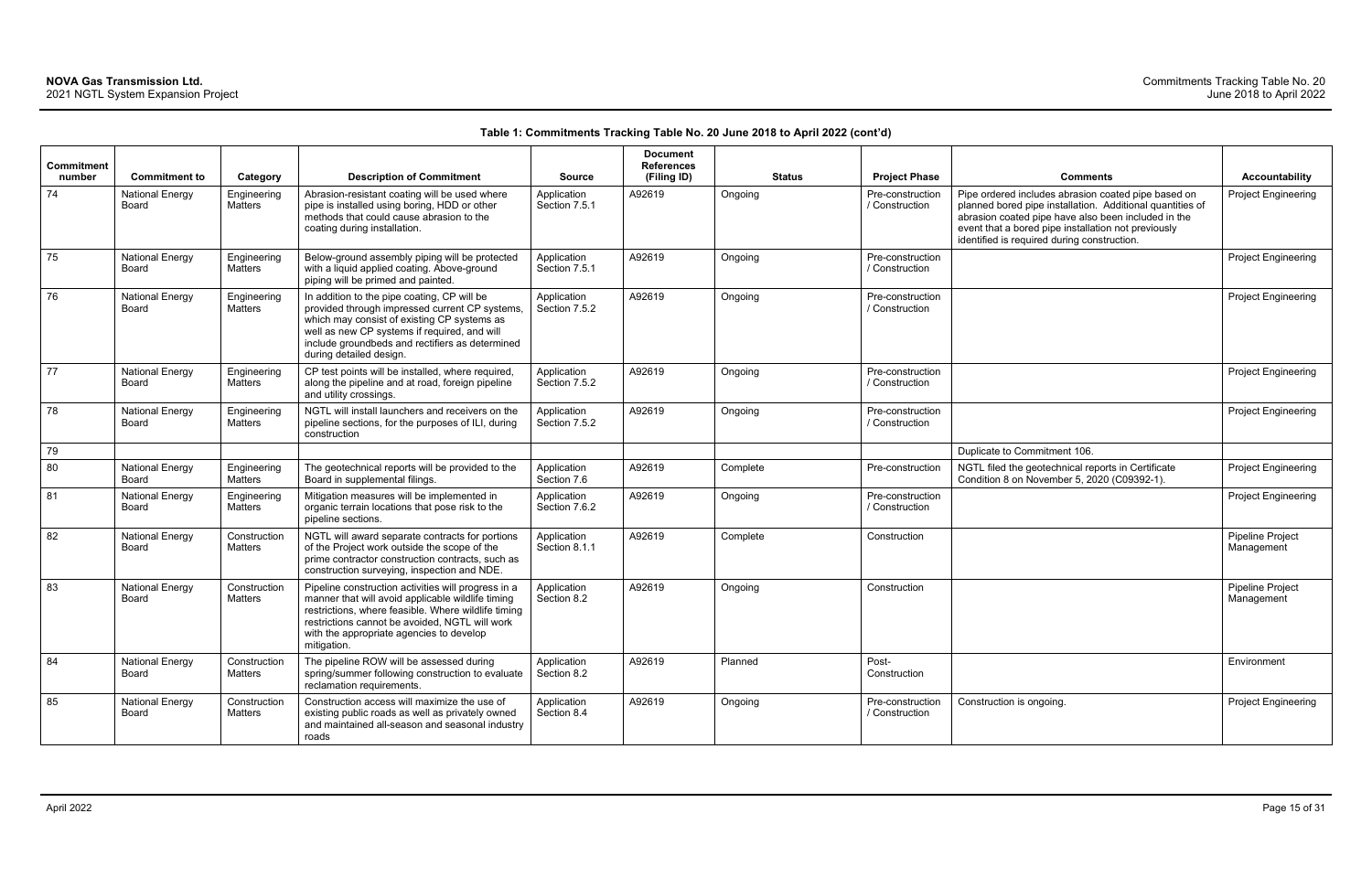| <b>Commitment</b><br>number | <b>Commitment to</b>                   | Category                       | <b>Description of Commitment</b>                                                                                                                                                                                                                                                         | <b>Source</b>                                              | <b>Document</b><br><b>References</b><br>(Filing ID) | <b>Status</b> | <b>Project Phase</b> | <b>Comments</b>                                                                                                                                                                                                                                                                                                                                                                                                                                                                                                 | <b>Accountability</b>                                                                |
|-----------------------------|----------------------------------------|--------------------------------|------------------------------------------------------------------------------------------------------------------------------------------------------------------------------------------------------------------------------------------------------------------------------------------|------------------------------------------------------------|-----------------------------------------------------|---------------|----------------------|-----------------------------------------------------------------------------------------------------------------------------------------------------------------------------------------------------------------------------------------------------------------------------------------------------------------------------------------------------------------------------------------------------------------------------------------------------------------------------------------------------------------|--------------------------------------------------------------------------------------|
| 86                          | <b>National Energy</b><br>Board        | Construction<br><b>Matters</b> | NGTL will develop a Safety Management Plan<br>(SMP) that provides details on the roles and<br>responsibilities of the project/construction<br>management teams and other, relevant safety<br>information associated with the Project.                                                    | Application<br>Section 8.6                                 | A92619                                              | Complete      | Pre-Construction     | Safety Management Plans are in place for the Project.                                                                                                                                                                                                                                                                                                                                                                                                                                                           | Pipeline Project<br>Management                                                       |
| 87                          | <b>National Energy</b><br>Board        | Construction<br>Matters        | NGTL will consult with regional emergency<br>response agencies to ensure that appropriate<br>communications, understanding and cooperation<br>are in place for the Project during construction.                                                                                          | Application<br>Section 8.6                                 | A92619                                              | Complete      | Pre-Construction     | Notifications were sent to emergency response partners<br>prior to construction and NGTL continues to consult with<br>these agencies on an ongoing basis.                                                                                                                                                                                                                                                                                                                                                       | <b>Pipeline Project</b><br>Management                                                |
| 88                          | <b>National Energy</b><br>Board        | Construction<br>Matters        | A hydrostatic test plan will be prepared during<br>detailed design and submitted to the Board<br>before hydrotesting of the pipeline sections.                                                                                                                                           | Application<br>Section 8.8.5                               | A92619                                              | Ongoing       | Pre-Construction     | NGTL filed the hydrostatic test plans for the Valhalla and<br>Elmworth Sections on August 25, 2021 (C14631) and for<br>the Karr, Dismal Creek and Brewster Sections on<br>September 15, 2021 (C14941). NGTL submitted the<br>hydrostatic test plans for the Robb Section and the Deep<br>Valley North section - mainline test from KP 64+309 to<br>69+550 on January 14, 2022 (C17205). NGTL submitted<br>the hydrostatic test plan for Karr Section - mainline test<br>section 2 on February 7, 2022 (C17614). | <b>Pipeline Project</b><br>Management                                                |
| 89                          | <b>National Energy</b><br><b>Board</b> | Engineering<br>Matters         | The compressor station unit additions will be<br>designed, constructed and operated in<br>accordance with CSA Z662-15 and the OPR, as<br>well as other industry standards and<br>TransCanada specifications                                                                              | Application<br>Section 9.3                                 | A92619                                              | Complete      | Pre-Construction     | The Project is designed in accordance with CSA Z662-19<br>and OPR SOR/99-294. CSA Z662-15 has been<br>superseded by CSA Z662-19 as committed to by NGTL<br>in Commitment 106. Compressor station unit addition<br>engineering is complete.                                                                                                                                                                                                                                                                      | Pipeline Project<br>Management                                                       |
| 90                          |                                        |                                |                                                                                                                                                                                                                                                                                          |                                                            |                                                     |               |                      | Duplicate to Commitment 86.                                                                                                                                                                                                                                                                                                                                                                                                                                                                                     |                                                                                      |
| 91                          | <b>National Energy</b><br><b>Board</b> | Engineering<br><b>Matters</b>  | NGTL will review each prime contractor's SSSP<br>before construction to ensure compliance with<br>TransCanada and regulatory requirements.                                                                                                                                               | Application<br>Section 9.5.4                               | A92619                                              | Complete      | Pre-Construction     | NGTL filed Order Condition 9 on October 20, 2020<br>(C09011).                                                                                                                                                                                                                                                                                                                                                                                                                                                   | <b>Pipeline Project</b><br>Management, Safety<br>Representative                      |
| 92                          |                                        |                                |                                                                                                                                                                                                                                                                                          |                                                            |                                                     |               |                      | Duplicate to Commitment 106.                                                                                                                                                                                                                                                                                                                                                                                                                                                                                    |                                                                                      |
| 93                          |                                        |                                |                                                                                                                                                                                                                                                                                          |                                                            |                                                     |               |                      | Duplicate to Commitment 106.                                                                                                                                                                                                                                                                                                                                                                                                                                                                                    |                                                                                      |
| 94                          | <b>National Energy</b><br>Board        | Engineering<br>Matters         | The prime contractor for each unit addition will<br>prepare a field ERP that will be reviewed by<br>NGTL and will be implemented in the event of an<br>emergency during construction.                                                                                                    | Application<br>Section 9.5.15                              | A92619                                              | Complete      | Pre-construction     | NGTL submitted the ERPs for the Compressor Station<br>Unit Additions on August 6, 2020.                                                                                                                                                                                                                                                                                                                                                                                                                         | Pipeline Project<br>Management, TC<br>Energy emergency<br>response<br>representative |
| 95                          |                                        |                                |                                                                                                                                                                                                                                                                                          |                                                            |                                                     |               |                      | Duplicate to Commitment 107.                                                                                                                                                                                                                                                                                                                                                                                                                                                                                    |                                                                                      |
| 96                          | <b>National Energy</b><br>Board        | Engineering<br><b>Matters</b>  | The geotechnical program for the remaining<br>proposed trenchless crossings i.e., Smoky River,<br>Little Smoky River, McLeod River, Pembina<br>River and North Saskatchewan River, is<br>ongoing. NGTL will submit updated trenchless<br>feasibility reports when they become available. | <b>Additional Written</b><br>Evidence (AWE)<br>Section 2.4 | A96812                                              | Complete      | Pre-Construction     | Certificate Condition 9 was filed on October 27, 2020<br>(C09149).                                                                                                                                                                                                                                                                                                                                                                                                                                              | Pipeline Project<br>Management                                                       |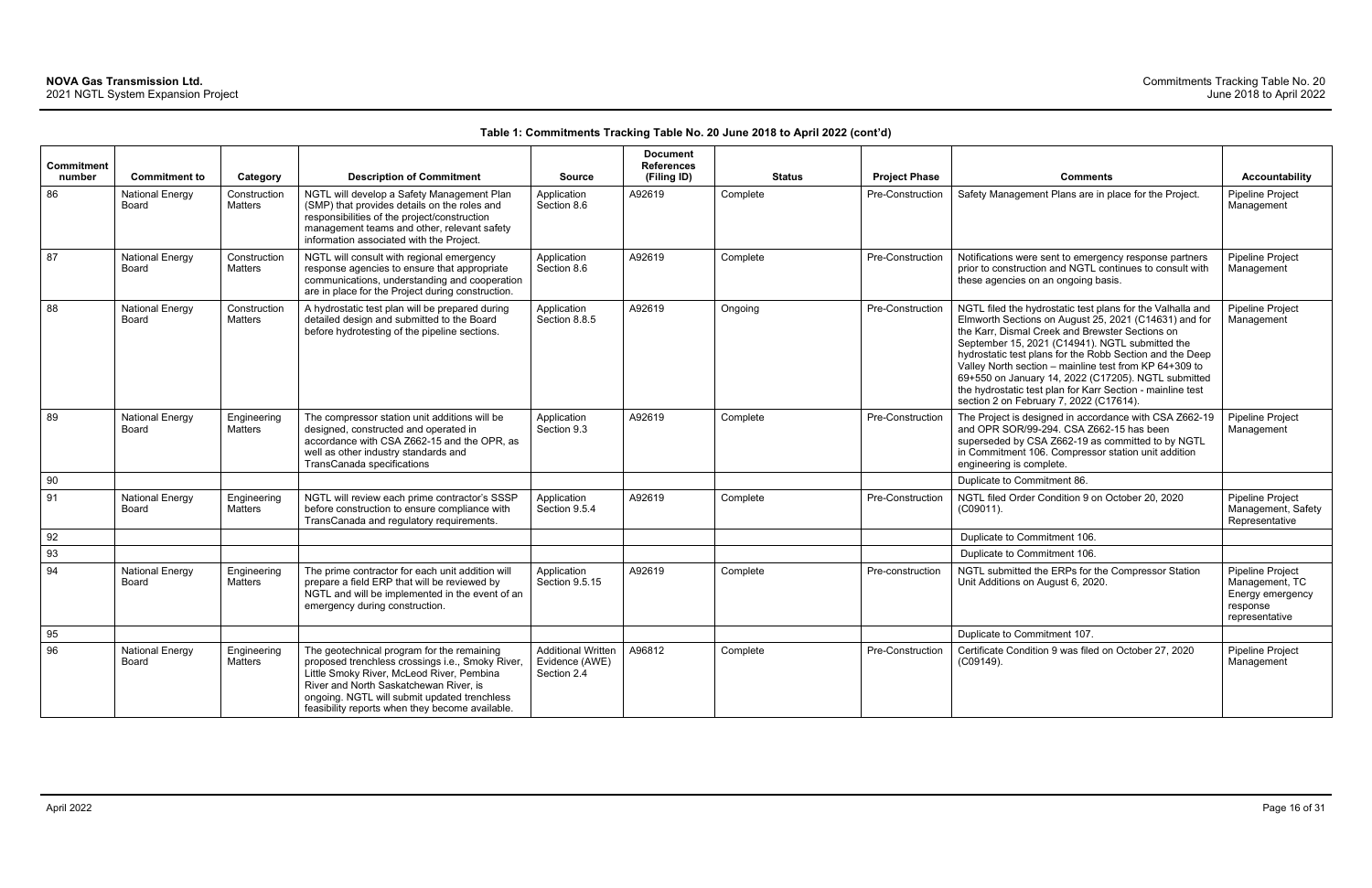| <b>Commitment</b><br>number | <b>Commitment to</b>            | Category                      | <b>Description of Commitment</b>                                                                                                                                                                                                                                                                                                                                                                                 | <b>Source</b>             | <b>Document</b><br><b>References</b><br>(Filing ID) | <b>Status</b> | <b>Project Phase</b> | <b>Comments</b>                                                                                                                                                                                                                           | <b>Accountability</b>          |
|-----------------------------|---------------------------------|-------------------------------|------------------------------------------------------------------------------------------------------------------------------------------------------------------------------------------------------------------------------------------------------------------------------------------------------------------------------------------------------------------------------------------------------------------|---------------------------|-----------------------------------------------------|---------------|----------------------|-------------------------------------------------------------------------------------------------------------------------------------------------------------------------------------------------------------------------------------------|--------------------------------|
| 97                          | <b>National Energy</b><br>Board | Engineering<br>Matters        | It is NGTL's intention to carry out a Phase II<br>assessment of the identified areas in Q2 2019<br>(via field reconnaissance) and verify the desktop<br>assessment. Findings of the Phase II<br>assessment and mitigation measures identified<br>will be shared with the Board following its<br>completion.                                                                                                      | <b>NEB 1.2a</b>           | A96810                                              | Complete      | Pre-Construction     | NGTL filed the geotechnical reports in Certificate<br>Condition 8 on November 5, 2020 (C09392-1).                                                                                                                                         | Pipeline Project<br>Management |
| 98                          | <b>National Energy</b><br>Board | Engineering<br>Matters        | Preliminary work has been undertaken to<br>determine the potential for scour of watercourses<br>along all the Project's pipeline routes. A<br>complete scour report is anticipated to be<br>provided to the Board in Q2 2019.                                                                                                                                                                                    | <b>NEB 1.2c</b>           | A96810                                              | Complete      | Pre-Construction     | NGTL provided the scour reports in its Project Update<br>$(C00044)$ .                                                                                                                                                                     | Pipeline Project<br>Management |
| 99                          |                                 |                               |                                                                                                                                                                                                                                                                                                                                                                                                                  |                           |                                                     |               |                      | Duplicate to Commitment 106.                                                                                                                                                                                                              |                                |
| 100                         | <b>National Energy</b><br>Board | Engineering<br>Matters        | Upon completion of the geotechnical fieldwork<br>portion in Q2 2019, geotechnical reports for the<br>remaining trenchless crossings and further, final<br>feasibility studies for the proposed HDD<br>crossings will be completed by Q3 2019.                                                                                                                                                                    | <b>NEB 2.1</b>            | A98232                                              | Complete      | Pre-Construction     | NGTL updated this commitment in its Project Update<br>(NEB Filing ID: C00044), to provide the final feasibility<br>studies to the Board by Q3 2019.<br>Certificate Condition 9 was filed on October 27, 2020<br>(C09149).                 | Pipeline Project<br>Management |
| 101                         | <b>National Energy</b><br>Board | Engineering<br><b>Matters</b> | Upon determination of a feasible contingency<br>method and corresponding crossing alignment,<br>NGTL will conduct a geohazard and risk<br>assessment to identify hazards and risks specific<br>to the alignment and contingency crossing<br>method chosen. NGTL plans to finalize this<br>analysis in Q3 2019 upon completion of<br>geotechnical analyses.                                                       | NEB 2.3c and d            | A98232                                              | Complete      | Pre-Construction     | NGTL updated this commitment in its Project Update<br>(C00044), to provide the final feasibility studies to the<br>Board by Q3 2019.<br>NGTL filed the geotechnical reports in Certificate<br>Condition 8 on November 5, 2020 (C09392-1). | Pipeline Project<br>Management |
| 102                         | <b>National Energy</b><br>Board | Engineering<br>Matters        | NGTL will work with Project contractors to<br>determine, where practical, emission mitigation<br>measures that can be implemented on older<br>specialized equipment.                                                                                                                                                                                                                                             | <b>Reply Evidence</b>     | C00043-1                                            | Complete      | Pre-Construction     |                                                                                                                                                                                                                                           | Pipeline Project<br>Management |
| 103                         | <b>National Energy</b><br>Board | Engineering<br>Matters        | NGTL will work with each contractor to ensure<br>vehicle and equipment maintenance programs<br>are in place and adhere to programs that include<br>routine manufacturer recommended<br>maintenance and repairs to parts such as spark<br>plugs and air filters that influence air emissions<br>and are implemented per the OEM (Original<br>Equipment Manufacturer), operator manuals and<br>guidance documents. | Reply Evidence            | C00043-1                                            | Complete      | Pre-Construction     | NGTL's Prime Contractor's have vehicle and equipment<br>maintenance programs in place.                                                                                                                                                    | Pipeline Project<br>Management |
| 104                         | <b>National Energy</b><br>Board | Engineering<br>Matters        | NGTL will minimize the construction footprint to<br>the extent possible and will, limit construction<br>activities on the slopes to what is necessary to<br>install the pipeline.                                                                                                                                                                                                                                | NEB 3.1c.1<br>through c.4 | A99941-1                                            | Complete      | Construction         | The Elmworth Section was placed in-service on<br>November 10, 2021.                                                                                                                                                                       | Pipeline Project<br>Management |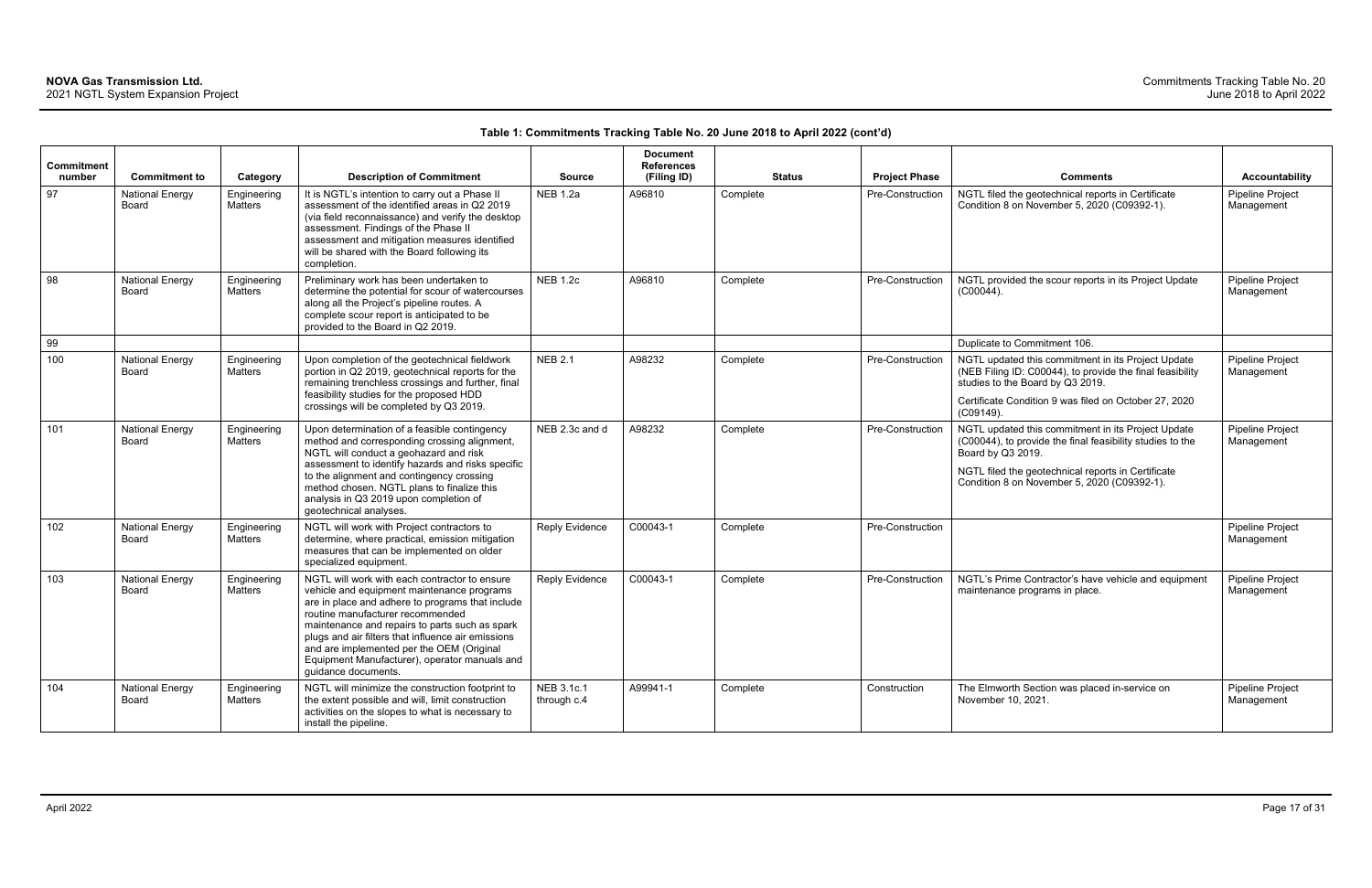| <b>Commitment</b><br>number | <b>Commitment to</b>                   | Category                        | <b>Description of Commitment</b>                                                                                                                                                                                                                                                                                                       | <b>Source</b>                | <b>Document</b><br><b>References</b><br>(Filing ID) | <b>Status</b> | <b>Project Phase</b>                              | <b>Comments</b>                                                                                                                                                                                                                                                            | Accountability                        |
|-----------------------------|----------------------------------------|---------------------------------|----------------------------------------------------------------------------------------------------------------------------------------------------------------------------------------------------------------------------------------------------------------------------------------------------------------------------------------|------------------------------|-----------------------------------------------------|---------------|---------------------------------------------------|----------------------------------------------------------------------------------------------------------------------------------------------------------------------------------------------------------------------------------------------------------------------------|---------------------------------------|
| 105                         | National Energy<br>Board               | Engineering<br>Matters          | NGTL will work with construction contractors and<br>is prepared to ask in the request for proposal<br>(RFP), during the bid process, to identify and<br>propose methods and technology to reduce or<br>minimize construction related noise without<br>compromising safety.                                                             | <b>NEB 3.14</b>              | A99941-1                                            | Complete      | Pre-Construction                                  |                                                                                                                                                                                                                                                                            | Pipeline Project<br>Management        |
| 106                         | <b>National Energy</b><br><b>Board</b> | Engineering<br>Matters          | NGTL confirms that the Project design and<br>construction phases will comply with CSA Z662-<br>19.                                                                                                                                                                                                                                     | <b>NEB 4.4</b>               | C00542-1                                            | Ongoing       | Pre-Construction<br>/ Construction                |                                                                                                                                                                                                                                                                            | <b>Pipeline Project</b><br>Management |
| 107                         | <b>Blood Tribe</b>                     | Engineering<br>Matters          | NGTL will implement TransCanada's<br>comprehensive Integrity Management Program<br>(IMP) to monitor and ensure the integrity of the<br>Project.                                                                                                                                                                                        | BT 1.36                      | A98233-3                                            | Planned       | Post-<br>Construction                             |                                                                                                                                                                                                                                                                            | Pipeline Integrity                    |
| 108                         | <b>National Energy</b><br>Board        | Environmental<br>Matters        | NGTL accepts the findings of the ESA and will<br>adhere to the recommendations and mitigation<br>measures identified in the ESA and the EPPs.                                                                                                                                                                                          | Application<br>Section 14.10 | A92619                                              | Complete      | Pre-Construction<br>through Post-<br>Construction |                                                                                                                                                                                                                                                                            | Environment                           |
| 109                         | <b>National Energy</b><br><b>Board</b> | Environmental<br>Matters        | However, if temporary construction camps for<br>pipeline construction activities are determined to<br>be required, NGTL will undertake the necessary<br>desktop studies, as well as any necessary field<br>studies, to confirm the conclusions of the ESA.                                                                             | <b>NEB 1.7c</b>              | A96810                                              | Complete      | Pre-Construction                                  | Order Conditions 7 (C08400) and 8 (C08407) were filed<br>with the CER on September 17, 2020.                                                                                                                                                                               | Environment                           |
| 110                         | <b>National Energy</b><br>Board        | Environmental<br>Matters        | NGTL confirms that the stand-alone EPP for<br>Section 58 activities will be submitted to the<br>Board                                                                                                                                                                                                                                  | <b>NEB 1.8</b>               | A96810                                              | Complete      | Pre-Construction                                  | NGTL submitted the Section 58 EPP on August 14, 2020<br>(C07842). NGTL submitted an update to the Section 58<br>EPP on February 1, 2020 (C11358).<br>Section 52 and 58 EPP Update July 13, 2021 (C14059)<br>Spawning Deterrent Plan August 23, 2021 (C14599)               | Environment                           |
| 111                         | <b>National Energy</b><br>Board        | Environmental<br>Matters        | However, should further HRIA work or additional<br>mitigation be required, NGTL will follow guidance<br>from ACT regarding the completion of this work.<br>NGTL will determine interest and potential<br>opportunities for Aboriginal participation, if any,<br>following the receipt of decisions from ACT.                           | <b>NEB 1.29</b>              | A96810                                              | Ongoing       | Pre-<br>Construction,<br>Construction             | Note ACT (Alberta Culture and Tourism) is now ACMSW<br>(Alberta Culture, Multiculturalism and Status of Women).<br>Condition 15 was filed with the CER on December 17,<br>2020 (C10487). HRA approval for TWS for access and<br>additional construction workspace ongoing. | Environment                           |
| 112                         | <b>National Energy</b><br>Board        | Environmental<br>Matters        | Historical Resources Impact Assessment (HRIA)<br>reports from Stantec Consulting Ltd. and Wood<br>Environment and Infrastructure Solutions are<br>currently being prepared and will be submitted to<br>Alberta Culture and Tourism (ACT) by April of<br>this year. Responses from ACT to those reports<br>are anticipated in May 2019. | <b>NEB 2.5</b>               | A98232                                              | Complete      | Pre-Construction                                  | ACT (now ACMSW) confirmed mitigation requirements<br>and additional HRIA components which were<br>implemented in 2019 and 2020 as well as 2021. Order<br>Condition 13 was filed on October 7, 2020 (C08789) and<br>Condition 15 on December 17, 2020 (C10487).             | Environment                           |
| 113                         | <b>Blood Tribe</b>                     | Environmental<br><b>Matters</b> | In addition to following the COP for its<br>requirements regarding water sources, NGTL<br>will apply for Temporary Diversion Licenses for<br>water use, where required.                                                                                                                                                                | BT 1.9                       | A98223-3                                            | Ongoing       | Construction                                      | Anticipated for mainline construction and hydrostatic<br>testing starting in Q3, 2021 and continuing through to the<br>end of construction of Q1 2022.                                                                                                                     | Environment                           |

| Comments                                                                                                                                                                                                                                                                   | <b>Accountability</b>          |
|----------------------------------------------------------------------------------------------------------------------------------------------------------------------------------------------------------------------------------------------------------------------------|--------------------------------|
|                                                                                                                                                                                                                                                                            | Pipeline Project<br>Management |
|                                                                                                                                                                                                                                                                            | Pipeline Project<br>Management |
|                                                                                                                                                                                                                                                                            | Pipeline Integrity             |
|                                                                                                                                                                                                                                                                            | Environment                    |
| Order Conditions 7 (C08400) and 8 (C08407) were filed<br>with the CER on September 17, 2020.                                                                                                                                                                               | Environment                    |
| NGTL submitted the Section 58 EPP on August 14, 2020<br>(C07842). NGTL submitted an update to the Section 58<br>EPP on February 1, 2020 (C11358).<br>Section 52 and 58 EPP Update July 13, 2021 (C14059)<br>Spawning Deterrent Plan August 23, 2021 (C14599)               | Environment                    |
| Note ACT (Alberta Culture and Tourism) is now ACMSW<br>(Alberta Culture, Multiculturalism and Status of Women).<br>Condition 15 was filed with the CER on December 17,<br>2020 (C10487). HRA approval for TWS for access and<br>additional construction workspace ongoing. | Environment                    |
| ACT (now ACMSW) confirmed mitigation requirements<br>and additional HRIA components which were<br>implemented in 2019 and 2020 as well as 2021. Order<br>Condition 13 was filed on October 7, 2020 (C08789) and<br>Condition 15 on December 17, 2020 (C10487).             | Environment                    |
| Anticipated for mainline construction and hydrostatic<br>testing starting in Q3, 2021 and continuing through to the<br>end of construction of Q1 2022.                                                                                                                     | Environment                    |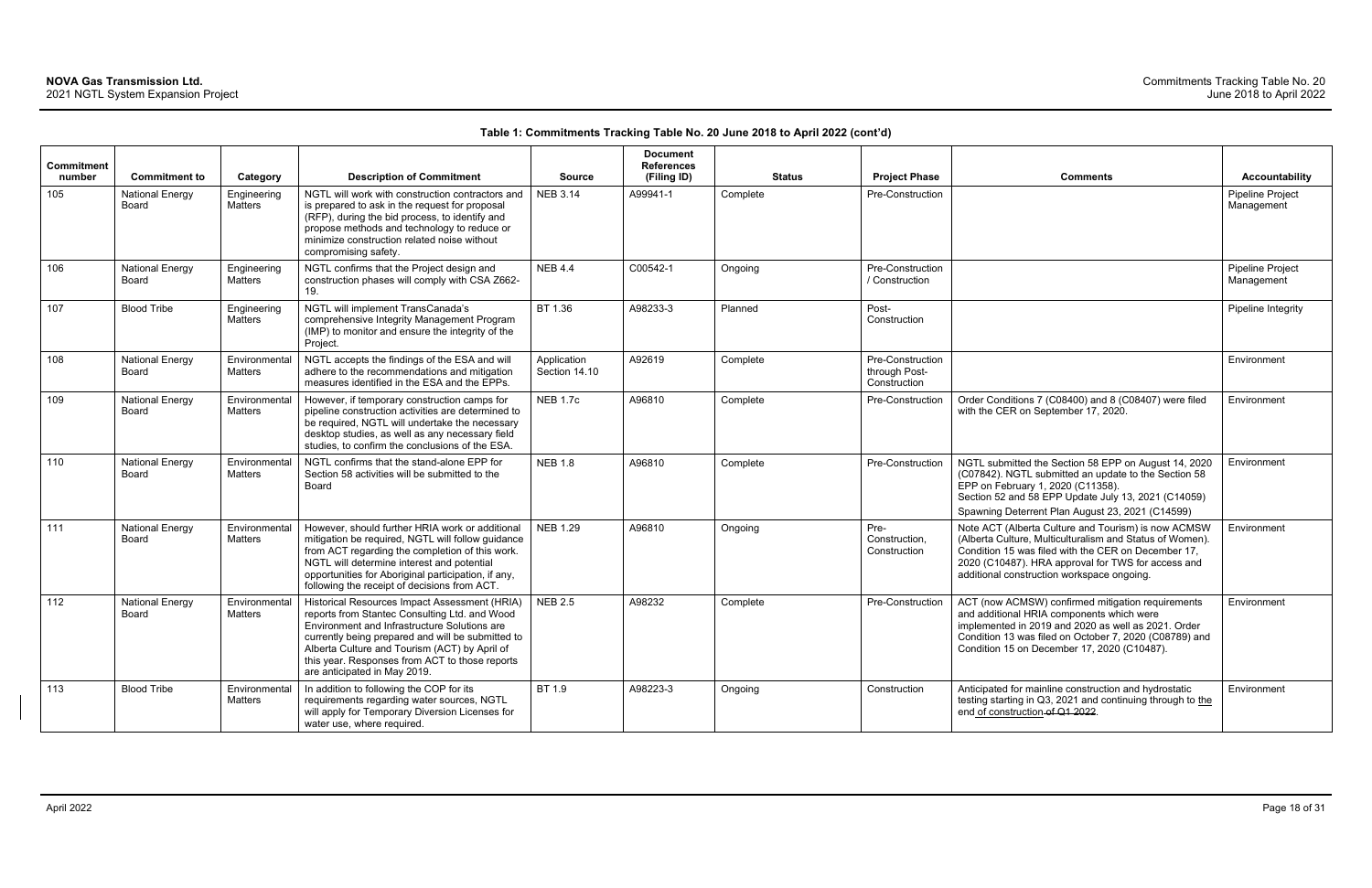| Commitment<br>number | <b>Commitment to</b>  | Category                        | <b>Description of Commitment</b>                                                                                                                                                                                                                                                                                                                                                                                                          | <b>Source</b>                                                   | <b>Document</b><br><b>References</b><br>(Filing ID) |          | <b>Status</b><br><b>Project Phase</b>   | <b>Comments</b>                                                                                                                                                                                                                                                                                                        | Accountability              |
|----------------------|-----------------------|---------------------------------|-------------------------------------------------------------------------------------------------------------------------------------------------------------------------------------------------------------------------------------------------------------------------------------------------------------------------------------------------------------------------------------------------------------------------------------------|-----------------------------------------------------------------|-----------------------------------------------------|----------|-----------------------------------------|------------------------------------------------------------------------------------------------------------------------------------------------------------------------------------------------------------------------------------------------------------------------------------------------------------------------|-----------------------------|
| 114                  | <b>Blood Tribe</b>    | Environmental<br><b>Matters</b> | If shallow groundwater is encountered during<br>trenching activities, mitigation will be<br>implemented to ensure subsurface ground water<br>flow is maintained across the trench through the<br>use of ditch plugs, sub-drains or other<br>impermeable barriers to prevent the pipeline<br>trench from becoming a conduit for groundwater<br>flow.                                                                                       | BT 1.13<br><b>DCN 50</b><br><b>MNA R3 13</b><br><b>PKN 1.13</b> | A98233-3<br>A98233-5<br>A98233-10<br>A98233-12      | Ongoing  | Construction                            |                                                                                                                                                                                                                                                                                                                        | Environment                 |
| 115                  | HLFN / SNN            | Environmental<br>Matters        | NGTL will also seek the input of a Qualified<br>Aquatic Environmental Specialist (QAES) if a<br>Fisheries Act Authorization is required for the<br>contingency method.                                                                                                                                                                                                                                                                    | <b>HLFN 2.2 d)</b><br>SNN 2.6 c)                                | A98655-4<br>A98655-6                                | Ongoing  | Construction                            | NGTL continues to use QAES's for input to construction<br>planning. They are participating and providing input on an<br>ongoing basis throughout the construction phases as well<br>as the current DFO Fisheries Act Authorization (FAA)<br>review process requested by the CER in the letter of<br>February 18, 2020. | Environment                 |
| 116                  | Samson Cree<br>Nation | Environmental<br><b>Matters</b> | The final CHROMP will include a detailed offset<br>plan, including the final plan for the GPML offset<br>measures, and will be implemented once the<br>plan has been finalized through ongoing<br>engagement with regulators and stakeholders.                                                                                                                                                                                            | <b>SCN 3.2d</b>                                                 | A98223-13                                           | Complete | Pre-Construction                        | Amendments to Certificate Condition 6 recommended by<br>the Government of Canada negates the requirement for a<br>detailed offset plan and has been replaced with a<br>mandated threshold. The Revised CHROMP was filed on<br>November 12, 2020 (C09519-1) as the final CHROMP.                                        | Environment                 |
| 117                  | Samson Cree<br>Nation | Environmental<br><b>Matters</b> | The FOV will be provided in the Final CHROMP.                                                                                                                                                                                                                                                                                                                                                                                             | <b>SCN 3.5a</b>                                                 | C00514-7                                            | Complete | Post-<br>Construction                   | Amendments to Certificate Condition 6 recommended by<br>the Government of Canada negates the need for an<br>NGTL FOV. The Revised CHROMP was filed on<br>November 12, 2020 (C09519-1).                                                                                                                                 | <b>Indigenous Relations</b> |
| 118                  | Samson Cree<br>Nation | Environmental<br><b>Matters</b> | Vegetation management will be implemented in<br>accordance with the TransCanada Integrated<br>Vegetation Management Program (TransCanada<br>2009) and TransCanada's Procedure for<br>Invasive Vegetation Weed Control Management<br>Canada (TransCanada 2013) during the<br>construction and operations of the Project.                                                                                                                   | <b>SCN 7.1d</b>                                                 | A98223-13                                           | Planned  | Post-<br>Construction and<br>Operations |                                                                                                                                                                                                                                                                                                                        | Environment                 |
| 119                  | <b>SNN</b>            | Environmental<br>Matters        | NGTL will consider information gathered during<br>ongoing engagement with SNN in Project<br>planning, including the EPP, which includes the<br>Bear Management Plan and Wildlife Species of<br>Concern Discovery Contingency Plan and<br>Environmental Alignment Sheets (EAS) filed<br>prior to construction, and will continue to address<br>questions and concerns from SNN through its<br>ongoing engagement efforts should any arise. | SNN 2.6 c)                                                      | A98655-6                                            | Ongoing  | Pre-Construction                        | NGTL reviewed the final reports and provided responses<br>to Stoney Nakoda Nations on April 9, 2019.                                                                                                                                                                                                                   | Environment                 |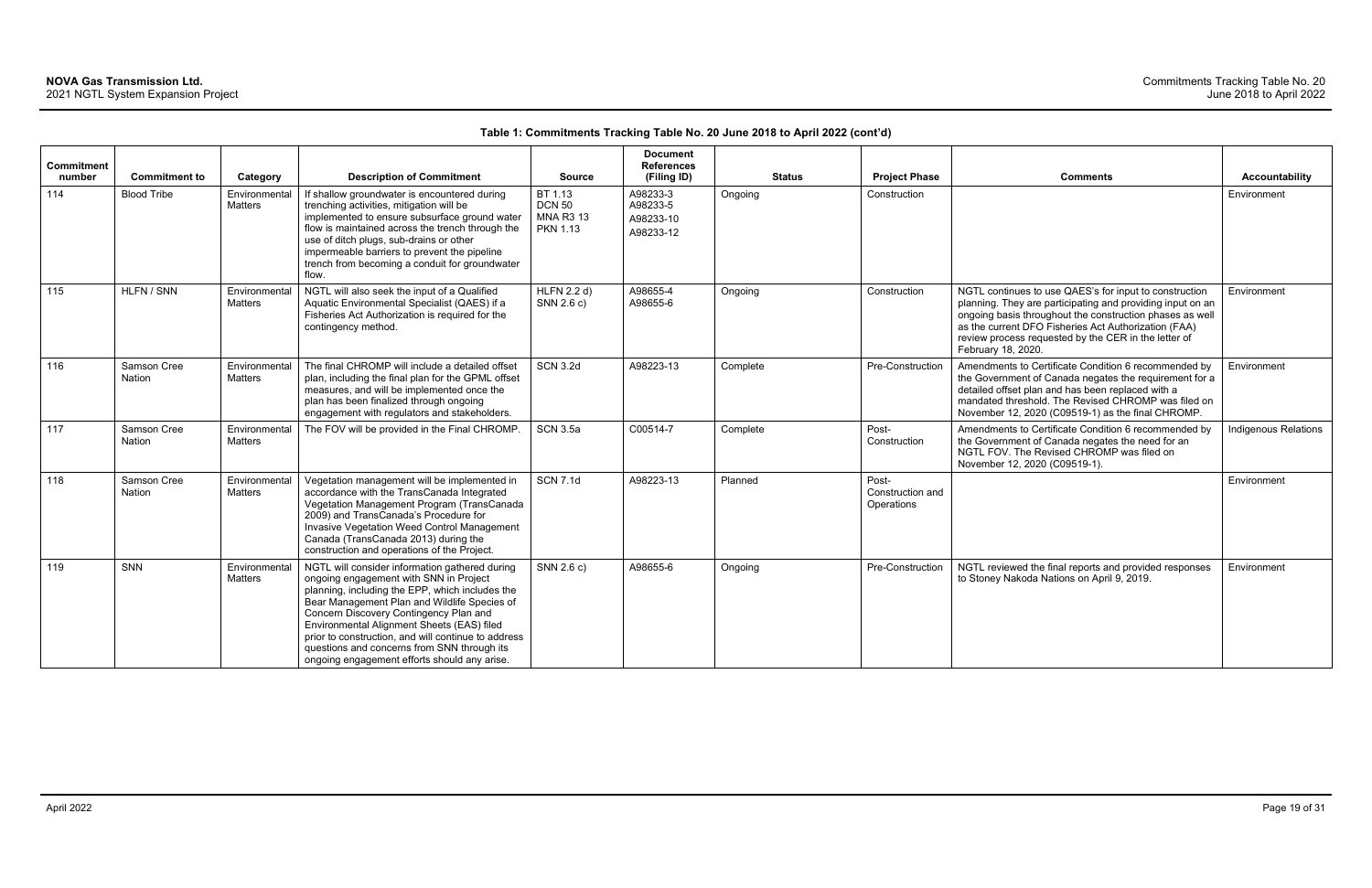| <b>Commitment</b><br>number | <b>Commitment to</b>                   | Category                 | <b>Description of Commitment</b>                                                                                                                                                                                                               | <b>Source</b>   | <b>Document</b><br><b>References</b><br>(Filing ID) |          | <b>Status</b> | <b>Project Phase</b>         | <b>Comments</b>                                                                                                                                                                                                                                                                                                                                                                                                                                                                                                                                                                                                                                                                                                            | Accountability |
|-----------------------------|----------------------------------------|--------------------------|------------------------------------------------------------------------------------------------------------------------------------------------------------------------------------------------------------------------------------------------|-----------------|-----------------------------------------------------|----------|---------------|------------------------------|----------------------------------------------------------------------------------------------------------------------------------------------------------------------------------------------------------------------------------------------------------------------------------------------------------------------------------------------------------------------------------------------------------------------------------------------------------------------------------------------------------------------------------------------------------------------------------------------------------------------------------------------------------------------------------------------------------------------------|----------------|
| 120                         | <b>National Energy</b><br><b>Board</b> | Environmental<br>Matters | NGTL will implement an early in/early out<br>approach to Project construction in Little Smoky<br>Caribou Range.                                                                                                                                | <b>NEB 3.4a</b> | A99941-1                                            | Ongoing  |               | Construction                 | NGTL stopped work within the Little Smoky Caribou<br>Range on February 14, 2021. Clearing activities within<br>the Little Smoky Caribou Range resumed<br>September 13, 2021. NGTL confirmed that work in the<br>Little Smoky Caribou Range cannot be completed prior to<br>the RAP and submitted the balance of information in<br>support of Condition 23 approval on January 13, 2022<br>(C17194). Construction continues within the Little Smoky<br>Caribou Range subject to ongoing engagement with<br>Alberta Environment and Parks and in accordance with<br>Commission approval issued to NGTL on February 2,<br>2022 (C17551).                                                                                      | Environment    |
| 121                         | <b>National Energy</b><br><b>Board</b> | Environmental<br>Matters | Should any activities be required in the Range<br>during the RAP, NGTL will consult with AEP to<br>determine the appropriate course of action and<br>mitigation.                                                                               | <b>NEB 3.4a</b> | A99941-1                                            | Ongoing  |               | Construction                 | NGTL confirmed that work in the Little Smoky Caribou<br>Range cannot be completed prior to the RAP (C16840-1).<br>As part of its contingency planning, NGTL engaged with<br>AEP on October 26, 2021, November 17, 2021 and<br>January 7, 2022. See summary of engagement with AEP,<br>filed on December 7, 2021 (C16607). Additional<br>information on continued AEP engagement in support of<br>required authorization and Condition 23 approval filed on<br>January 13, 2022 (C17194). Construction continues<br>within the Little Smoky Caribou Range subject to ongoing<br>engagement with Alberta Environment and Parks and in<br>accordance with Commission approval issued to NGTL<br>on February 2, 2022 (C17551). | Environment    |
| 122                         | <b>National Energy</b><br>Board        | Environmental<br>Matters | NGTL will comply with any requirements issued<br>under the Historical Resources Act (HRA) for<br>future ground disturbance activities (e.g.,<br>integrity digs).                                                                               | <b>NEB 3.14</b> | A99941-1                                            | Planned  |               | Post-<br>Construction        |                                                                                                                                                                                                                                                                                                                                                                                                                                                                                                                                                                                                                                                                                                                            | Environment    |
| 123                         | <b>National Energy</b><br><b>Board</b> | Environmental<br>Matters | During operation, NGTL has committed to<br>comply with the AER Directive 038 noise<br>guidance and, therefore, predicted residual<br>effects of the Project on the acoustic<br>environment are not significant.                                | <b>NEB 3.14</b> | A99941-1                                            | Planned  |               | Operations                   |                                                                                                                                                                                                                                                                                                                                                                                                                                                                                                                                                                                                                                                                                                                            | Environment    |
| 124                         | <b>National Energy</b><br>Board        | Environmental<br>Matters | NGTL will also adhere to the Alberta Wildlife Act.                                                                                                                                                                                             | <b>NEB 3.14</b> | A99941-1                                            | Ongoing  |               | Construction /<br>Operations |                                                                                                                                                                                                                                                                                                                                                                                                                                                                                                                                                                                                                                                                                                                            | Environment    |
| 125                         | <b>National Energy</b><br>Board        | Environmental<br>Matters | Further, NGTL will not be making withdrawals<br>from groundwater sources for use in construction<br>of the Project.                                                                                                                            | <b>NEB 3.14</b> | A99941-1                                            | Planned  |               | Construction                 |                                                                                                                                                                                                                                                                                                                                                                                                                                                                                                                                                                                                                                                                                                                            | Environment    |
| 126                         | <b>National Energy</b><br>Board        | Environmental<br>Matters | NGTL does not agree with the recommendation<br>that upstream GHG emissions are a best<br>practice nor should they be included as part of<br>the NEB process, however, NGTL will comply<br>with federal agency direction for GHG<br>assessment. | <b>NEB 3.14</b> | A99941-1                                            | Complete |               | Pre-Construction             | NGTL submitted an upstream GHG assessment to ECCC<br>on November 1, 2019 and revised it for submission<br>March 19, 2020 based on comments from ECCC.                                                                                                                                                                                                                                                                                                                                                                                                                                                                                                                                                                      | Environment    |
| 127                         | <b>National Energy</b><br>Board        | Environmental<br>Matters | A camp management plan will be developed<br>closer to the start of construction.                                                                                                                                                               | <b>NEB 3.14</b> | A99941-1                                            | Complete |               | Pre-Construction             | Order Condition 7 was submitted on September 17, 2020<br>$(C08400)$ .                                                                                                                                                                                                                                                                                                                                                                                                                                                                                                                                                                                                                                                      | Environment    |

| Comments                                                                                                                                                                                                                                                                                                                                                                                                                                                                                                                                                                                                                                                                                                                   | <b>Accountability</b> |
|----------------------------------------------------------------------------------------------------------------------------------------------------------------------------------------------------------------------------------------------------------------------------------------------------------------------------------------------------------------------------------------------------------------------------------------------------------------------------------------------------------------------------------------------------------------------------------------------------------------------------------------------------------------------------------------------------------------------------|-----------------------|
| NGTL stopped work within the Little Smoky Caribou<br>Range on February 14, 2021. Clearing activities within<br>the Little Smoky Caribou Range resumed<br>September 13, 2021. NGTL confirmed that work in the<br>Little Smoky Caribou Range cannot be completed prior to<br>the RAP and submitted the balance of information in<br>support of Condition 23 approval on January 13, 2022<br>(C17194). Construction continues within the Little Smoky<br>Caribou Range subject to ongoing engagement with<br>Alberta Environment and Parks and in accordance with<br>Commission approval issued to NGTL on February 2,<br>2022 (C17551).                                                                                      | Environment           |
| NGTL confirmed that work in the Little Smoky Caribou<br>Range cannot be completed prior to the RAP (C16840-1).<br>As part of its contingency planning, NGTL engaged with<br>AEP on October 26, 2021, November 17, 2021 and<br>January 7, 2022. See summary of engagement with AEP,<br>filed on December 7, 2021 (C16607). Additional<br>information on continued AEP engagement in support of<br>required authorization and Condition 23 approval filed on<br>January 13, 2022 (C17194). Construction continues<br>within the Little Smoky Caribou Range subject to ongoing<br>engagement with Alberta Environment and Parks and in<br>accordance with Commission approval issued to NGTL<br>on February 2, 2022 (C17551). | Environment           |
|                                                                                                                                                                                                                                                                                                                                                                                                                                                                                                                                                                                                                                                                                                                            | Environment           |
|                                                                                                                                                                                                                                                                                                                                                                                                                                                                                                                                                                                                                                                                                                                            | Environment           |
|                                                                                                                                                                                                                                                                                                                                                                                                                                                                                                                                                                                                                                                                                                                            | Environment           |
|                                                                                                                                                                                                                                                                                                                                                                                                                                                                                                                                                                                                                                                                                                                            | Environment           |
| NGTL submitted an upstream GHG assessment to ECCC<br>on November 1, 2019 and revised it for submission<br>March 19, 2020 based on comments from ECCC.                                                                                                                                                                                                                                                                                                                                                                                                                                                                                                                                                                      | Environment           |
| Order Condition 7 was submitted on September 17, 2020<br>(C08400).                                                                                                                                                                                                                                                                                                                                                                                                                                                                                                                                                                                                                                                         | Environment           |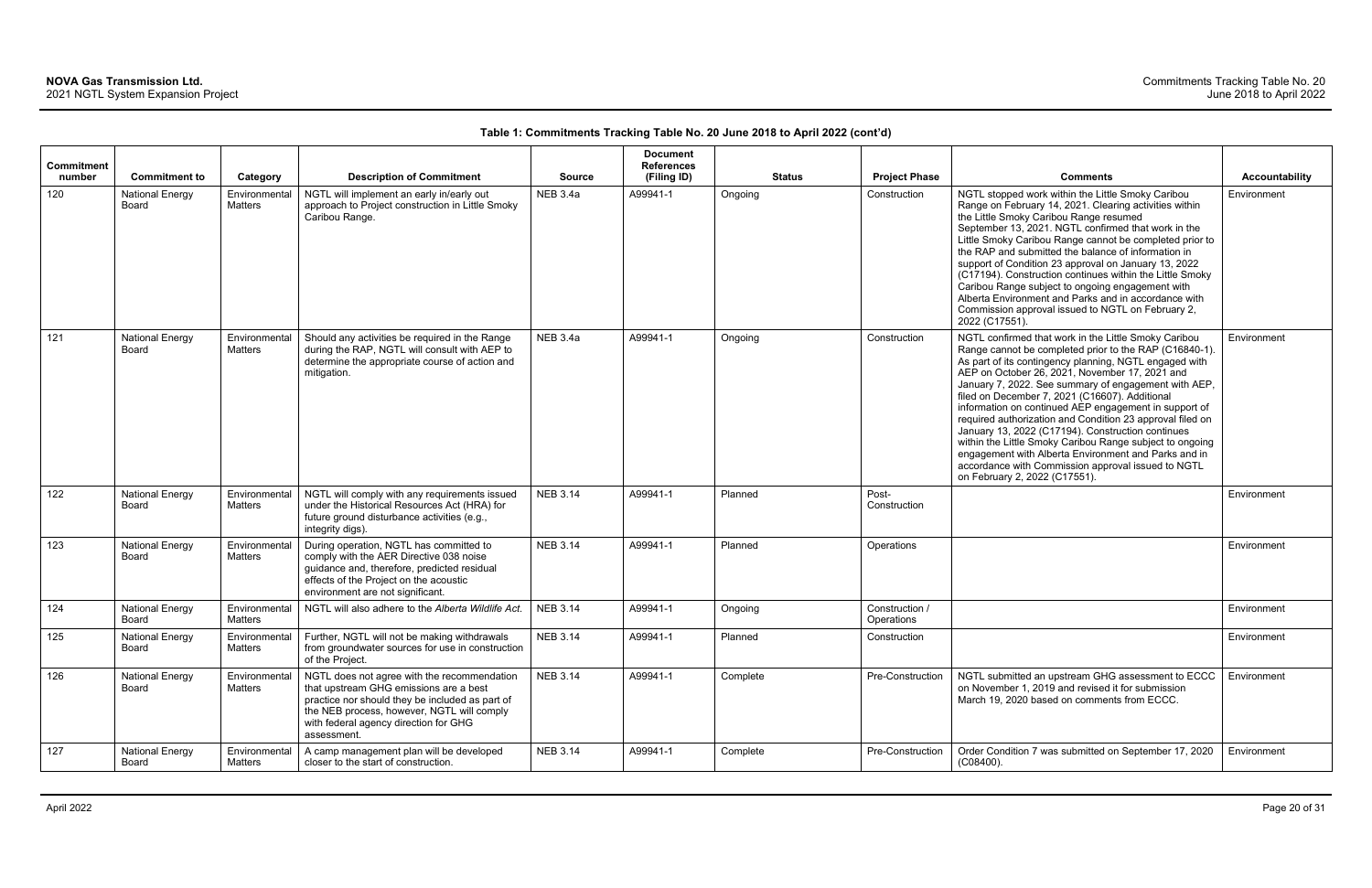| <b>Commitment</b><br>number | <b>Commitment to</b>            | Category                        | <b>Description of Commitment</b>                                                                                                                                                                                                                                                                                                            | <b>Source</b>         | <b>Document</b><br><b>References</b><br>(Filing ID) | <b>Status</b>          | <b>Project Phase</b>                         | <b>Comments</b>                                                                                                                                                                                                                                                                                                                                                                                                                                                                                                                                                                | <b>Accountability</b> |
|-----------------------------|---------------------------------|---------------------------------|---------------------------------------------------------------------------------------------------------------------------------------------------------------------------------------------------------------------------------------------------------------------------------------------------------------------------------------------|-----------------------|-----------------------------------------------------|------------------------|----------------------------------------------|--------------------------------------------------------------------------------------------------------------------------------------------------------------------------------------------------------------------------------------------------------------------------------------------------------------------------------------------------------------------------------------------------------------------------------------------------------------------------------------------------------------------------------------------------------------------------------|-----------------------|
| 128                         | <b>National Energy</b><br>Board | Environmental<br>Matters        | TC Energy is currently developing a Fugitive<br>Emission Management Plan for the Canadian<br>Gas Operations system and NGTL plans to<br>submit a synopsis of the plan relative to the<br>Project prior to the commencement of<br>operations.                                                                                                | <b>Reply Evidence</b> | C00043-1                                            | <b>PlannedComplete</b> | Pre-construction<br>or before<br>operations. | April 7, 2022 Fugitive Emissions Management Program<br>Commitment (C18478).                                                                                                                                                                                                                                                                                                                                                                                                                                                                                                    | Environment           |
| 129                         | <b>National Energy</b><br>Board | Environmental<br><b>Matters</b> | NGTL will continue to engage AEP and ECCC<br>on its planned offsets for the Project.                                                                                                                                                                                                                                                        | <b>NEB 4.12</b>       | C00542-1                                            | Ongoing                | Post-construction                            | NGTL will continue to engage with AEP and ECCC on<br>the planned offsets for the Project for caribou. A Revised<br>Condition 6 has altered the requirements and is currently<br>under review by NGTL as to next steps with AEP and<br>ECCC as well as several Indigenous groups. The<br>Revised CHROMP was filed on November 12, 2020<br>(C09519-1). AEP has identified an area within the Little<br>Smoky Caribou Range where offsets for the Project will<br>be implemented. NGTL anticipates offsets planning will<br>occur in 2022 with implementation scheduled for 2023. | Environment           |
| 130                         | <b>National Energy</b><br>Board | Environmental<br><b>Matters</b> | Any additional site-specific mitigation resulting<br>from these surveys will be included in the EPP<br>and Environmental Alignment Sheets as filed<br>prior to construction.                                                                                                                                                                | <b>NEB 4.7</b>        | C00542-1                                            | Complete               | Construction                                 | The information from the surveys was incorporated as<br>appropriate into the EPP and Environmental Alignment<br>Sheets submitted pursuant to Condition 5 of the Order<br>(C07842) and EPP and Environmental Alignment Sheets<br>submitted pursuant to Condition 5 of the Certificate<br>(C09447).                                                                                                                                                                                                                                                                              | Environment           |
| 131                         | <b>Blood Tribe</b>              | Environmental<br>Matters        | The design and installation of vehicle crossings<br>by NGTL will meet the Province of Alberta's<br>Water Act Codes of Practice and notification<br>process.                                                                                                                                                                                 | BT 1.8                | A98233-3                                            | Ongoing                | Pre-Construction                             |                                                                                                                                                                                                                                                                                                                                                                                                                                                                                                                                                                                | Environment           |
| 132                         |                                 |                                 |                                                                                                                                                                                                                                                                                                                                             |                       |                                                     |                        |                                              | Duplicate to Commitment 113.                                                                                                                                                                                                                                                                                                                                                                                                                                                                                                                                                   |                       |
| 133                         | <b>Blood Tribe</b>              | Environmental<br>Matters        | If springs and/or excessive groundwater are<br>encountered within the Project construction<br>footprint, NGTL will review the area and<br>determine the appropriate mitigation.                                                                                                                                                             | BT 1.14e              | A98233-3                                            | Ongoing                | Construction                                 |                                                                                                                                                                                                                                                                                                                                                                                                                                                                                                                                                                                | Environment           |
| 134                         | All groups                      | Environmental<br>Matters        | NGTL will further incorporate input or issues<br>identified during construction into the Post<br>Construction Monitoring (PCM) activities. For<br>example, sites or resources of concern will be<br>appropriately mitigated during construction,<br>clean up and reclamation, and success will be<br>measured in following growing seasons. | BT 1.39               | A98233-3                                            | Ongoing                | Pre-Construction<br>/ Post-<br>Construction  |                                                                                                                                                                                                                                                                                                                                                                                                                                                                                                                                                                                | Environment           |
| 135                         | ECCC                            | Environmental<br>Matters        | NGTL is willing to work with ECCC outside the<br>NEB hearing process to assist ECCC in<br>estimating upstream GHG emissions, consistent<br>with ECCC's approach to past NEB-regulated<br>projects under the Interim Measures for Major<br><b>Project Reviews</b>                                                                            | ECCC 1                | C00514-3                                            | Complete               | Pre-construction                             | See Commitment 126.                                                                                                                                                                                                                                                                                                                                                                                                                                                                                                                                                            | Environment           |
| 136                         |                                 |                                 |                                                                                                                                                                                                                                                                                                                                             |                       |                                                     |                        |                                              | Duplicate to Commitment 128.                                                                                                                                                                                                                                                                                                                                                                                                                                                                                                                                                   |                       |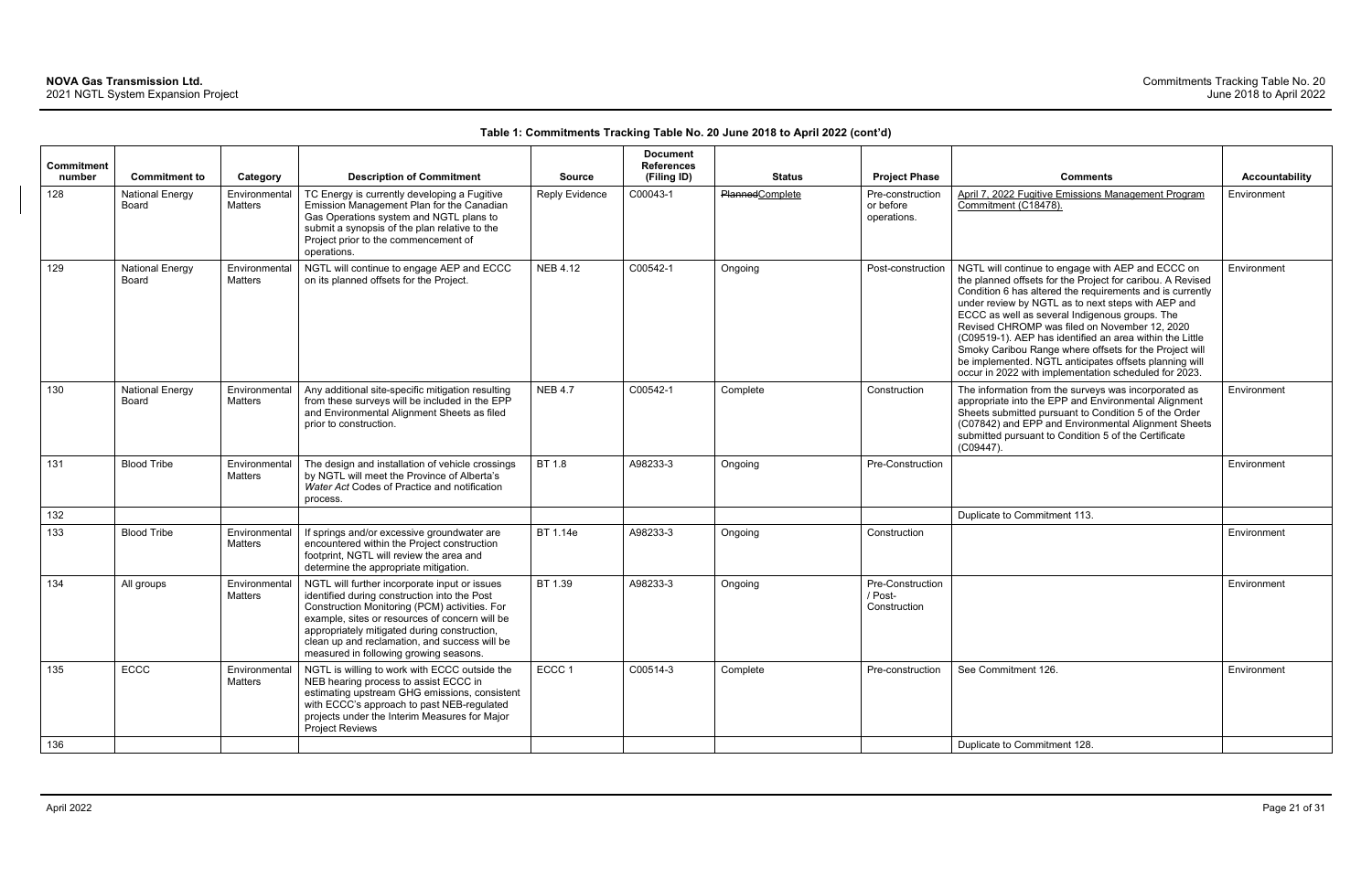| <b>Commitment</b><br>number | <b>Commitment to</b>                   | Category                        | <b>Description of Commitment</b>                                                                                                                                                                                                                                         | <b>Source</b>                                               | <b>Document</b><br><b>References</b><br>(Filing ID) |          | <b>Status</b> | <b>Project Phase</b>                              | <b>Comments</b>                                                                                                                                                                                                                                                                                                                                                                                                                                                                                                                           | <b>Accountability</b>                                            |
|-----------------------------|----------------------------------------|---------------------------------|--------------------------------------------------------------------------------------------------------------------------------------------------------------------------------------------------------------------------------------------------------------------------|-------------------------------------------------------------|-----------------------------------------------------|----------|---------------|---------------------------------------------------|-------------------------------------------------------------------------------------------------------------------------------------------------------------------------------------------------------------------------------------------------------------------------------------------------------------------------------------------------------------------------------------------------------------------------------------------------------------------------------------------------------------------------------------------|------------------------------------------------------------------|
| 137                         | <b>National Energy</b><br><b>Board</b> | Environmental<br><b>Matters</b> | NGTL commits to implementing zipper planting<br>pending the restoration measures implemented<br>on the footprint.                                                                                                                                                        | Hearing<br>Transcript<br>Volume 12,<br>Paragraph 5883       | C01035                                              | Planned  |               | Post-construction                                 |                                                                                                                                                                                                                                                                                                                                                                                                                                                                                                                                           | Environment                                                      |
| 138                         | Landowners                             | <b>Land Matters</b>             | Notices pursuant to section 87(1) of the NEB Act<br>will be served on owners of lands proposed to be<br>acquired for the Project, as defined in sections<br>75 and 85 of the NEB Act.                                                                                    | Application<br>Section 11.5                                 | A92619                                              | Complete |               | Pre-Construction                                  |                                                                                                                                                                                                                                                                                                                                                                                                                                                                                                                                           | <b>Land Department</b>                                           |
| 139                         | Landowners                             | <b>Land Matters</b>             | Prior to the start of construction, NGTL will have<br>site-specific traffic management plans in place to<br>minimize the effects of construction traffic.                                                                                                                | <b>Additional Written</b><br><b>Evidence Section</b><br>4.7 | A96812                                              | Complete |               | Pre-Construction                                  |                                                                                                                                                                                                                                                                                                                                                                                                                                                                                                                                           | Environment / Project<br>Management /<br>Construction<br>Manager |
| 140                         | Landowners                             | <b>Land Matters</b>             | In areas where the presence of clubroot disease<br>has been identified during pre-project<br>consultation, NGTL will follow provincial and<br>industry management objectives with regards to<br>clubroot.                                                                | <b>Additional Written</b><br><b>Evidence Section</b><br>4.7 | A96812                                              | Complete |               | Construction                                      | Only the Valhalla and Elmworth Sections were identified<br>to have clubroot. Management plans were implemented<br>to prevent the spread of clubroot. Both sections have<br>been placed in-service.                                                                                                                                                                                                                                                                                                                                        | Environment                                                      |
| 141                         | <b>National Energy</b><br>Board        | Commercia                       | TransCanada will have the financial resources to<br>ensure that it can financially sustain<br>management of all potential risks including those<br>liabilities that may arise from an accident or<br>malfunction during the construction or operation<br>of the Project. | Application<br>Section 6.6                                  | A92619                                              | Ongoing  |               | Pre-Construction<br>through Post-<br>Construction |                                                                                                                                                                                                                                                                                                                                                                                                                                                                                                                                           | Commercial                                                       |
| 142                         | Canada Energy<br>Regulator             | Regulatory<br>Conditions        | Certificate Condition 1: Condition Compliance                                                                                                                                                                                                                            | Certificate<br>GC-129                                       | C09098                                              | Ongoing  |               | Pre-Construction<br>through Post-<br>Construction |                                                                                                                                                                                                                                                                                                                                                                                                                                                                                                                                           | Project Manager                                                  |
| 143                         | Canada Energy<br>Regulator             | Regulatory<br>Conditions        | Certificate Condition 2: Section 52 Pipeline and<br>Related Facilities Design, Location, Construction<br>and Operation                                                                                                                                                   | Certificate<br>GC-129                                       | C09098                                              | Ongoing  |               | Pre-Construction<br>through Post-<br>Construction |                                                                                                                                                                                                                                                                                                                                                                                                                                                                                                                                           | Project Manager /<br>Construction<br>Manager                     |
| 144                         | Canada Energy<br>Regulator             | Regulatory<br>Conditions        | Certificate Condition 3: Environmental Protection                                                                                                                                                                                                                        | Certificate<br>GC-129                                       | C09098                                              | Ongoing  |               | Pre-Construction<br>through Post-<br>Construction |                                                                                                                                                                                                                                                                                                                                                                                                                                                                                                                                           | Environment                                                      |
| 145                         | Canada Energy<br>Regulator             | Regulatory<br>Conditions        | Certificate Condition 4: Construction Emergency<br>Management Preparedness and Response<br>Planning                                                                                                                                                                      | Certificate<br>GC-129                                       | C09098                                              | Complete |               | Construction                                      | In CER IR No. 7 (C10848) NGTL confirmed that all ERPs<br>for section 52 and section 58 activities have been<br>submitted to the CER with the exception of the Dismal<br>Creek section. On January 20, 2021 NGTL submitted the<br>ERP for the HDD casing installation on the Dismal Creek<br>section. NGTL filed confirmation of notice to Indigenous<br>groups on January 20, 2021 pursuant to Condition 4(b)<br>$(C11048)$ .<br>May 7, 2021 Condition 4 for the mainline component of<br>the Dismal Creek section (Filed via Email only) | Project Manager /<br>Safety<br>Representative                    |
| 146                         | Canada Energy<br>Regulator             | Regulatory<br>Conditions        | Certificate Condition 5: Updated Environmental<br>Protection Plan for Section 52 Pipeline and<br><b>Related Facilities</b>                                                                                                                                               | Certificate<br>GC-129                                       | C09098                                              | Complete |               | Construction<br>through Post-<br>Construction     | Certificate Condition 5 was filed on November 9, 2020<br>(C09447).<br>July 13, 2021 Updated EPP (C14059)<br>August 23, 2021 (C14599)                                                                                                                                                                                                                                                                                                                                                                                                      | Environment                                                      |

| Comments                                                                                                                                                                                                                                                                                                                                                                                                                                                                                                                               | <b>Accountability</b>                                            |
|----------------------------------------------------------------------------------------------------------------------------------------------------------------------------------------------------------------------------------------------------------------------------------------------------------------------------------------------------------------------------------------------------------------------------------------------------------------------------------------------------------------------------------------|------------------------------------------------------------------|
|                                                                                                                                                                                                                                                                                                                                                                                                                                                                                                                                        | Environment                                                      |
|                                                                                                                                                                                                                                                                                                                                                                                                                                                                                                                                        | Land Department                                                  |
|                                                                                                                                                                                                                                                                                                                                                                                                                                                                                                                                        | Environment / Project<br>Management /<br>Construction<br>Manager |
| Only the Valhalla and Elmworth Sections were identified<br>to have clubroot. Management plans were implemented<br>to prevent the spread of clubroot. Both sections have<br>been placed in-service.                                                                                                                                                                                                                                                                                                                                     | Environment                                                      |
|                                                                                                                                                                                                                                                                                                                                                                                                                                                                                                                                        | Commercial                                                       |
|                                                                                                                                                                                                                                                                                                                                                                                                                                                                                                                                        | Project Manager                                                  |
|                                                                                                                                                                                                                                                                                                                                                                                                                                                                                                                                        | Project Manager /<br>Construction<br>Manager                     |
|                                                                                                                                                                                                                                                                                                                                                                                                                                                                                                                                        | Environment                                                      |
| In CER IR No. 7 (C10848) NGTL confirmed that all ERPs<br>for section 52 and section 58 activities have been<br>submitted to the CER with the exception of the Dismal<br>Creek section. On January 20, 2021 NGTL submitted the<br>ERP for the HDD casing installation on the Dismal Creek<br>section. NGTL filed confirmation of notice to Indigenous<br>groups on January 20, 2021 pursuant to Condition 4(b)<br>(C11048).<br>May 7, 2021 Condition 4 for the mainline component of<br>the Dismal Creek section (Filed via Email only) | Project Manager /<br>Safety<br>Representative                    |
| Certificate Condition 5 was filed on November 9, 2020<br>(C09447).<br>July 13, 2021 Updated EPP (C14059)<br>August 23, 2021 (C14599)                                                                                                                                                                                                                                                                                                                                                                                                   | Environment                                                      |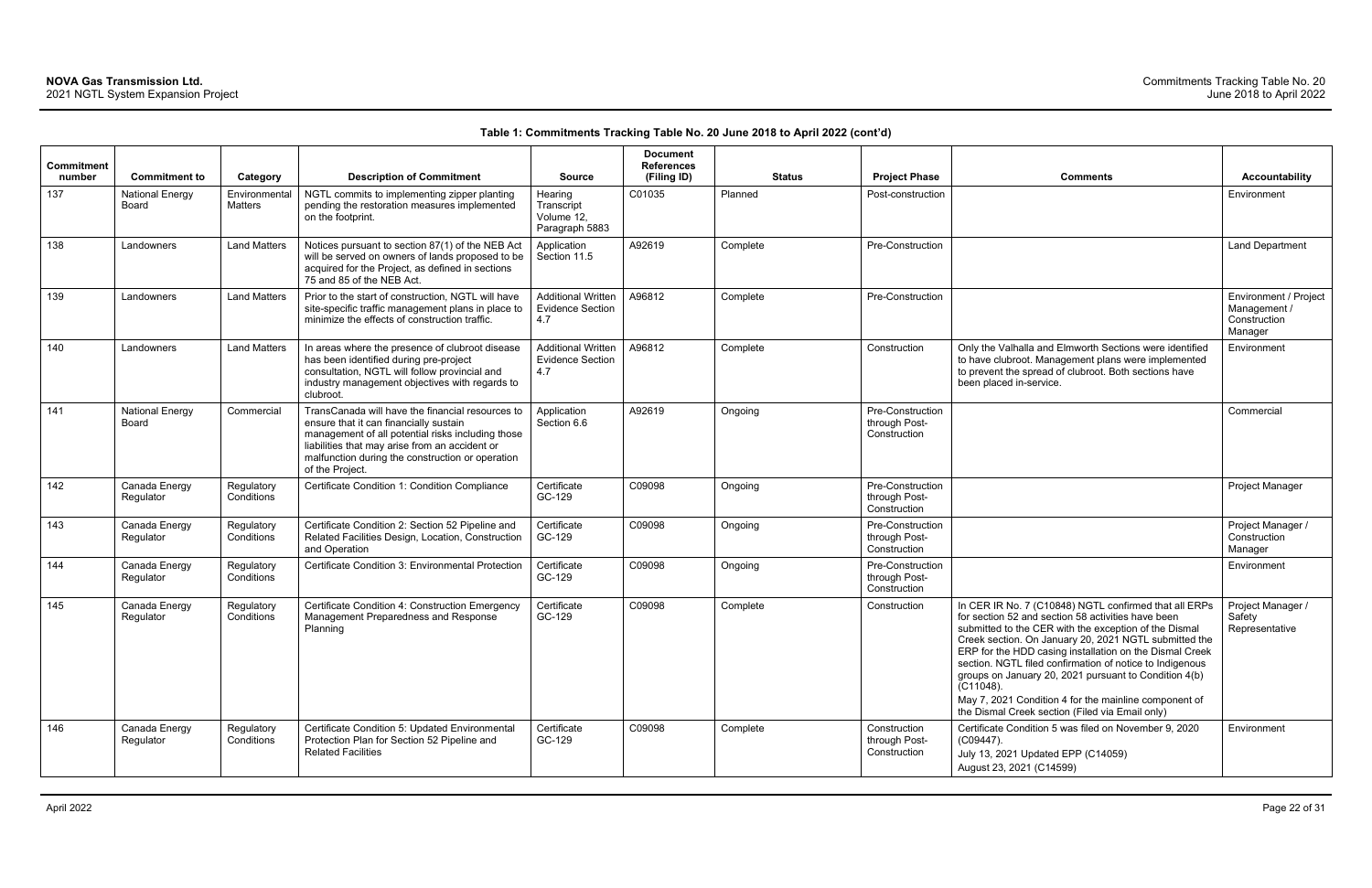| Commitment<br>number | <b>Commitment to</b>       | Category                 | <b>Description of Commitment</b>                                                                             | <b>Source</b>         | <b>Document</b><br><b>References</b><br>(Filing ID) | <b>Status</b> | <b>Project Phase</b>                          | <b>Comments</b>                                                                                                                                                                                                                                                                                                        | <b>Accountability</b>                                        |
|----------------------|----------------------------|--------------------------|--------------------------------------------------------------------------------------------------------------|-----------------------|-----------------------------------------------------|---------------|-----------------------------------------------|------------------------------------------------------------------------------------------------------------------------------------------------------------------------------------------------------------------------------------------------------------------------------------------------------------------------|--------------------------------------------------------------|
| 147                  | Canada Energy<br>Regulator | Regulatory<br>Conditions | Certificate Condition 6: Revised Caribou Habitat<br><b>Restoration and Offset Measures Plan</b><br>(CHR&OMP) | Certificate<br>GC-129 | C09098                                              | Complete      | Construction<br>through Post-<br>Construction | Certificate Condition 6 was filed on November 12, 2020<br>$(C09519)$ .                                                                                                                                                                                                                                                 | Environment                                                  |
| 148                  | Canada Energy<br>Regulator | Regulatory<br>Conditions | Certificate Condition 7: Wildlife and Rare Plant<br>Surveys                                                  | Certificate<br>GC-129 | C09098                                              | Complete      | Pre-Construction                              | Certificate Condition 7 was filed on September 15, 2020<br>$(C08314)$ .                                                                                                                                                                                                                                                | Environment                                                  |
| 149                  | Canada Energy<br>Regulator | Regulatory<br>Conditions | Certificate Condition 8: Geological hazards                                                                  | Certificate<br>GC-129 | C09098                                              | Complete      | Pre-Construction                              | Certificate Condition 8 was filed on November 5, 2020<br>(C09392).                                                                                                                                                                                                                                                     | Project Manager                                              |
| 150                  | Canada Energy<br>Regulator | Regulatory<br>Conditions | Certificate Condition 9: Trenchless Crossing<br>Reports                                                      | Certificate<br>GC-129 | C09098                                              | Complete      | Pre-Construction                              | Certificate Condition 9 was filed on October 27, 2020<br>$(C09149)$ .                                                                                                                                                                                                                                                  | Project Manager                                              |
| 151                  | Canada Energy<br>Regulator | Regulatory<br>Conditions | Certificate Condition 10: Outstanding Traditional<br>Land and Resource Use Investigations                    | Certificate<br>GC-129 | C09098                                              | Complete      | Pre-Construction                              | Certificate Condition 10 was filed on August 19, 2020<br>$(C07968)$ .                                                                                                                                                                                                                                                  | <b>Indigenous Relations</b>                                  |
| 152                  | Canada Energy<br>Regulator | Regulatory<br>Conditions | Certificate Condition 11: Programs and Manuals<br>- Safety                                                   | Certificate<br>GC-129 | C09098                                              | Complete      | Pre-Construction                              | Certificate Condition 11 was filed on December 18, 2020<br>(C10510)<br>February 1, 2021 Construction Safety Manual - Dismal<br>Creek (C11383)<br>Condition 11 was filed May 7, 2021 for the mainline<br>component of the Dismal Creek section (C12990).                                                                | Project Manager /<br>Safety<br>Representative                |
| 153                  | Canada Energy<br>Regulator | Regulatory<br>Conditions | Certificate Condition 12: Construction Monitoring<br>Plan for Indigenous Peoples                             | Certificate<br>GC-129 | C09098                                              | Complete      | Pre-Construction                              | Certificate Condition 12 was filed on November 20, 2020<br>$(C09777)$ .                                                                                                                                                                                                                                                | Indigenous Relations                                         |
| 154                  | Canada Energy<br>Regulator | Regulatory<br>Conditions | Certificate Condition 13: Employment,<br>Contracting, and Procurement Plan Update                            | Certificate<br>GC-129 | C09098                                              | Complete      | Pre-Construction                              | Certificate Condition 13 was filed on September 23, 2020<br>$(C08480)$ .<br>March 2, 2021 Response to ANSN Letter (C11778)<br>May 3, 2021 Ruling No. 1 Response (C12816)<br>August 19, 2021 Ruling No. 2 Response (C14550)<br>September 24, 2021 Updated Prime Contractor's<br>Aboriginal Participation Plans (C15091) | <b>Indigenous Relations</b><br><b>Business</b><br>Engagement |
| 155                  | Canada Energy<br>Regulator | Regulatory<br>Conditions | Certificate Condition 14: Report on Engagement<br>with Indigenous Peoples                                    | Certificate<br>GC-129 | C09098                                              | Complete      | Pre-Construction                              | Certificate Condition 14 was filed on November 20, 2020<br>$(C09777)$ .<br>Certificate Condition 14 Update was filed on May 6, 2021<br>$(C12977)$ .<br>Certificate Condition 11 Update was filed on November 5,<br>2021 (C15989).                                                                                      | <b>Indigenous Relations</b>                                  |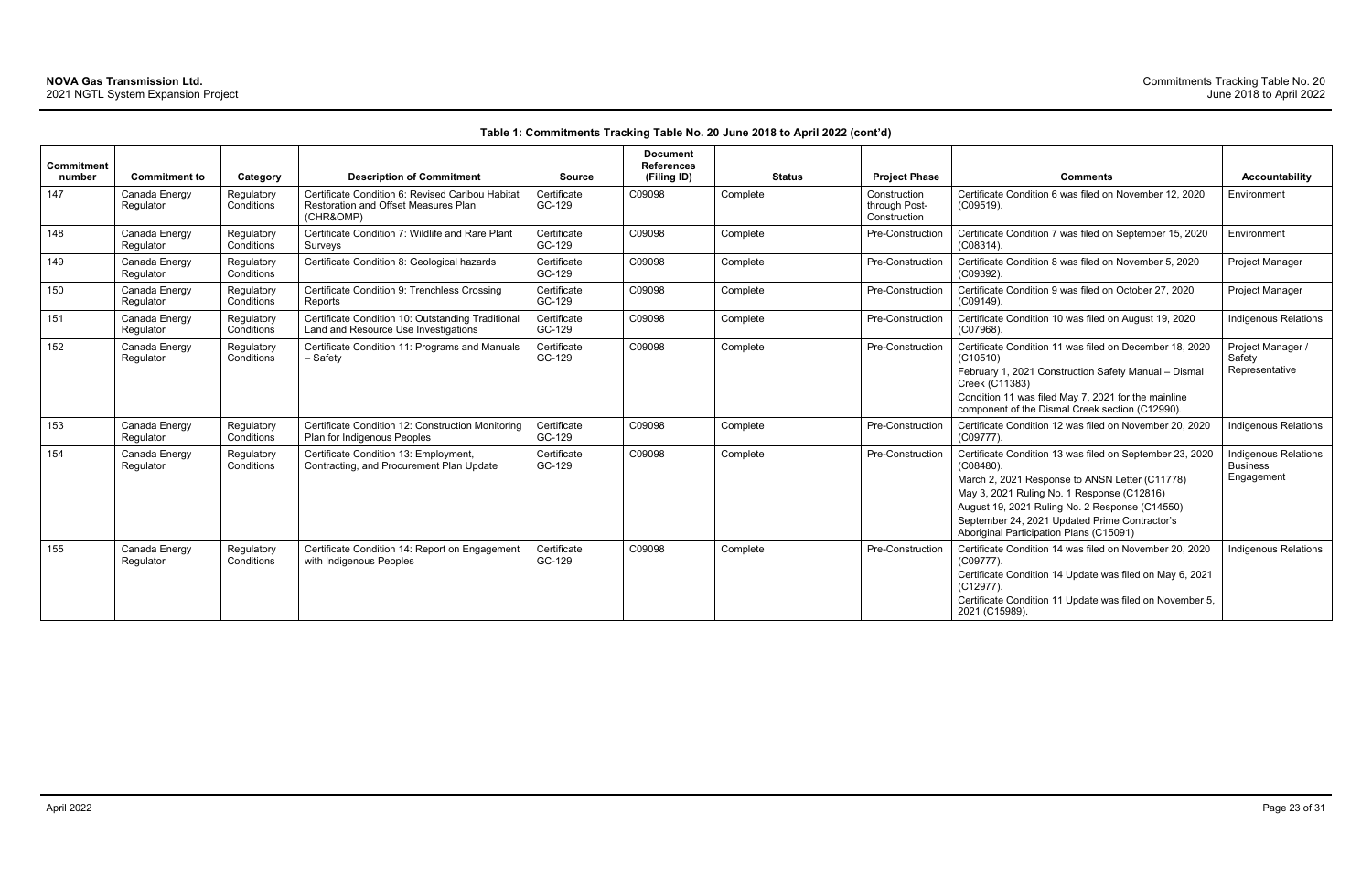| <b>Commitment</b> |                            |                          |                                                                                |                       | <b>Document</b><br><b>References</b> |               |                      |                                                                                                                                                                                                                                                                                                                                                                                                                                                                                                                                                                                                                                                                               |                                             |
|-------------------|----------------------------|--------------------------|--------------------------------------------------------------------------------|-----------------------|--------------------------------------|---------------|----------------------|-------------------------------------------------------------------------------------------------------------------------------------------------------------------------------------------------------------------------------------------------------------------------------------------------------------------------------------------------------------------------------------------------------------------------------------------------------------------------------------------------------------------------------------------------------------------------------------------------------------------------------------------------------------------------------|---------------------------------------------|
| number            | <b>Commitment to</b>       | Category                 | <b>Description of Commitment</b>                                               | <b>Source</b>         | (Filing ID)                          | <b>Status</b> | <b>Project Phase</b> | <b>Comments</b>                                                                                                                                                                                                                                                                                                                                                                                                                                                                                                                                                                                                                                                               | <b>Accountability</b>                       |
| 156               | Canada Energy<br>Regulator | Regulatory<br>Conditions | Certificate Condition 15: Heritage Resource<br>Clearances                      | Certificate<br>GC-129 | C09098                               | Complete      | Pre-Construction     | Certificate Condition 15 was filed on December 17, 2020<br>$(C10487)$ .<br>May 7, 2021, Condition 15 HRA Update (C13001)<br>May 14, 2021, Condition 15 Timing Relief Request<br>(C13105)<br>June 1, 2021 Condition 15 Timing Relief Request<br>(C13347)<br>June 4, 2021 Condition 15 and 13 Response to<br>Compliance Letter No. 11 C13415.<br>June 16, 2021 Bi-monthly Report No. 1 (C13581)<br>August 9, 2021 Bi-monthly Report No. 2 (C14382)<br>October 7, 2021 Bi-monthly Report No. 3 (C15307)<br>December 8, 2021 Bi-monthly Report No. 4 (C16616)<br>February 9, 2022 Bi-monthly Report No. 5 (C17641)<br>April 8, 2022 Bi-monthly Report No. 6 (C18491)              | Environment                                 |
| 157               | Canada Energy<br>Regulator | Regulatory<br>Conditions | Certificate Condition 16: Commitments Tracking<br>Table (CTT)                  | Certificate<br>GC-129 | C09098                               | Complete      | Pre-Construction     | Certificate Condition 16 CTT was filed on:<br>1. September 23, 2020 (C08481)<br>2. October 22, 2020 (C09072)<br>3. November 23, 2020 (C09829)<br>4. December 22, 2020 (C10565)<br>5. January 22, 2021 (C11138)<br>6. February 23, 2021 (C11620)<br>7. March 22, 2021 (C12090)<br>8. April 23, 2021 (C12546)<br>9. May 25, 2021 (C13237)<br>10. June 23, 2021 (C13683)<br>11. July 22, 2021 (C14184)<br>12. August 23, 2021 (C14598)<br>13. September 22, 2021 (C15041)<br>14. October 22, 2021 (C15634)<br>15. November 23, 2021 (C16266)<br>16. December 22, 2021 (C16948)<br>17. January 24, 2022 (C17347)<br>18. February 23, 2022 (C17829)<br>19. March 22, 2022 (C18258) | All                                         |
| 158               | Canada Energy<br>Regulator | Regulatory<br>Conditions | Certificate Condition 17: Emergency<br>Management Continuing Education Program | Certificate<br>GC-129 | C09098                               | Complete      | Pre-Construction     | Certificate Condition 17 was filed on September 23, 2020<br>$(C08482)$ .                                                                                                                                                                                                                                                                                                                                                                                                                                                                                                                                                                                                      | Emergency<br>Management / Public<br>Affairs |
| 159               | Canada Energy<br>Regulator | Regulatory<br>Conditions | Certificate Condition 18: Construction Schedule                                | Certificate<br>GC-129 | C09098                               | Complete      | Pre-Construction     | Certificate Condition 18 was filed on January 14, 2021<br>$(C10917)$ .<br>June 4, 2021 Construction Schedule Update (C13413)<br>September 8, 2021 Construction Schedule Update<br>(C14842)                                                                                                                                                                                                                                                                                                                                                                                                                                                                                    | <b>Project Managers</b>                     |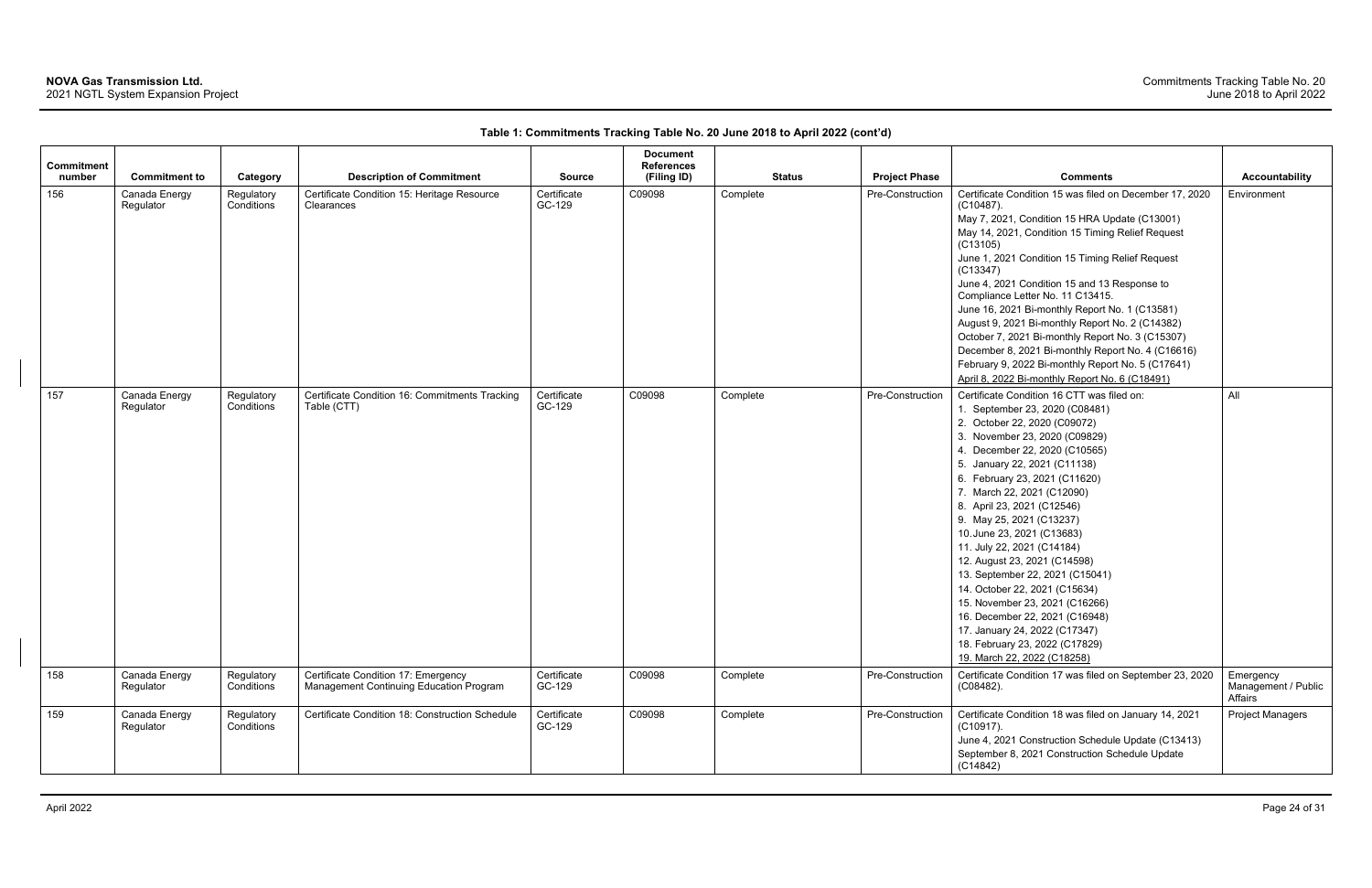# **NOVA Gas Transmission Ltd.**

2021 NGTL System Expansion Project

| <b>Commitment</b><br>number | <b>Commitment to</b>       | Category                 | <b>Description of Commitment</b>                           | <b>Source</b>         | <b>Document</b><br><b>References</b><br>(Filing ID) | <b>Status</b> | <b>Project Phase</b>   | <b>Comments</b>                                                                                                                                                                                                                                                                                                                                                                                                                                                                                                                                                                                                                                                                                                                                                                                                                                                                                                                                                                                                                                                                                                       | <b>Accountability</b>   |
|-----------------------------|----------------------------|--------------------------|------------------------------------------------------------|-----------------------|-----------------------------------------------------|---------------|------------------------|-----------------------------------------------------------------------------------------------------------------------------------------------------------------------------------------------------------------------------------------------------------------------------------------------------------------------------------------------------------------------------------------------------------------------------------------------------------------------------------------------------------------------------------------------------------------------------------------------------------------------------------------------------------------------------------------------------------------------------------------------------------------------------------------------------------------------------------------------------------------------------------------------------------------------------------------------------------------------------------------------------------------------------------------------------------------------------------------------------------------------|-------------------------|
| 160                         | Canada Energy<br>Regulator | Regulatory<br>Conditions | Certificate Condition 19: Construction Progress<br>Reports | Certificate<br>GC-129 | C09098                                              | Ongoing       | During<br>Construction | Certificate Condition 19 was filed on:<br>1. December 16, 2020 (C10461)<br>2. December 31, 2020 (C10655)<br>3. January 18, 2021 (C11012)<br>4. February 2, 2021 (C11394)<br>5. February 16, 2021 (C11542)<br>6. March 2, 2021 (C11752)<br>7. March 16, 2021 (C12015)<br>8. April 6, 2021 (C12266)<br>9. April 18, 2021 (C12437)<br>10. May 3, 2021 (C12800)<br>11. May 17, 2021 (C13132)<br>12. June 1, 2021 (C13346)<br>13. June 16, 2021 (C13574)<br>14. July 5, 2021 (C13903)<br>15. July 19, 2021 (C14129)<br>16. August 3, 2021 (C14319)<br>17. August 16, 2021 (C14501)<br>18. August 31, 2021 (C14722)<br>19. September 16, 2021 (C14962)<br>20. October 1, 2021 (C15215)<br>21. October 18, 2021 (C15517)<br>22. November 2, 2021 (C15876)<br>23. November 17, 2021 (C16173)<br>24. December 2, 2021 (C16409)<br>25. December 16, 2021 (C16840)<br>26. January 6, 2022 (C17029)<br>27. January 18, 2022 (C17256)<br>28. February 2, 2022 (C17545)<br>29. February 17, 2022 (C17755)<br>30. March 3, 2022 (C18001)<br>31. March 17, 2022 (C18197)<br>32. April 1, 2022 (C18410)<br>33. April 20, 2022 (C18669) | <b>Project Managers</b> |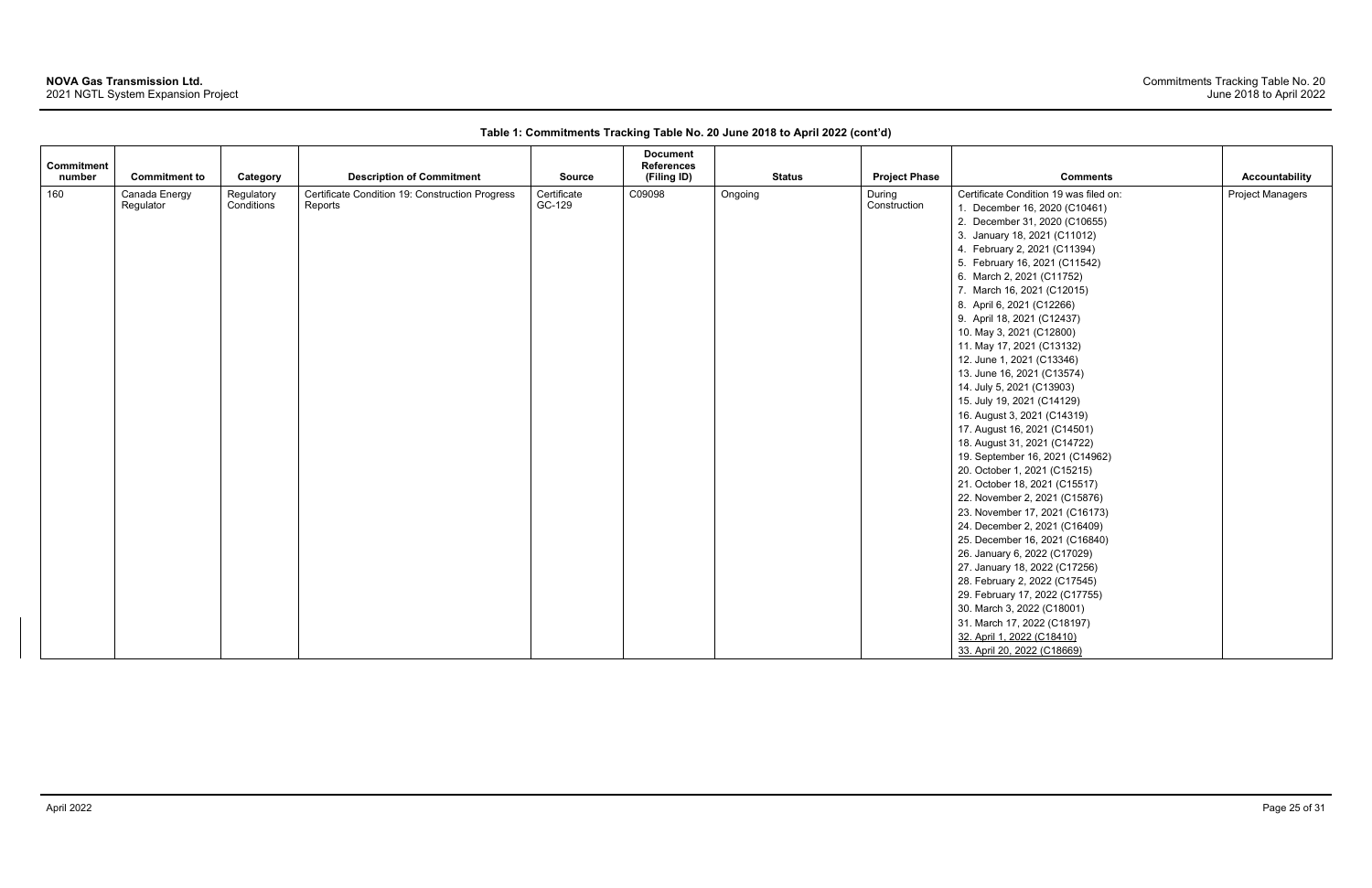| Commitment |                            |                          |                                                                                                       |                       | <b>Document</b><br><b>References</b> |                                                      |                                         |                                                                                                                                                                                                                                                                                                                                                                                          |                         |
|------------|----------------------------|--------------------------|-------------------------------------------------------------------------------------------------------|-----------------------|--------------------------------------|------------------------------------------------------|-----------------------------------------|------------------------------------------------------------------------------------------------------------------------------------------------------------------------------------------------------------------------------------------------------------------------------------------------------------------------------------------------------------------------------------------|-------------------------|
| number     | <b>Commitment to</b>       | Category                 | <b>Description of Commitment</b>                                                                      | <b>Source</b>         | (Filing ID)                          | <b>Status</b>                                        | <b>Project Phase</b>                    | Comments                                                                                                                                                                                                                                                                                                                                                                                 | <b>Accountability</b>   |
| 161        | Canada Energy<br>Regulator | Regulatory<br>Conditions | Certificate Condition 20: Finalized Watercourse<br>Crossing Inventory                                 | Certificate<br>GC-129 | C09098                               | Complete                                             | During<br>Construction                  | Certificate Condition 20 was filed on November 9, 2020<br>(C09448). Additional correspondence as shown:<br>January 15, 2021 Request for Review - Beaver Dam                                                                                                                                                                                                                              | Environment             |
|            |                            |                          |                                                                                                       |                       |                                      |                                                      |                                         | Removal (C10940)<br>February 4, 2021 Request for Review - Watercourses<br>(C11429)                                                                                                                                                                                                                                                                                                       |                         |
|            |                            |                          |                                                                                                       |                       |                                      |                                                      |                                         | February 9, 2021 Removal of MN-WC03A -<br>Watercourses (C11470)                                                                                                                                                                                                                                                                                                                          |                         |
|            |                            |                          |                                                                                                       |                       |                                      |                                                      |                                         | February 16, 2021 Errata: Updated Historical Information<br>(C11540)                                                                                                                                                                                                                                                                                                                     |                         |
|            |                            |                          |                                                                                                       |                       |                                      |                                                      |                                         | February 18, 2021 Update to Request for Review -<br>Watercourses (Feb 4th letter) (C11570).                                                                                                                                                                                                                                                                                              |                         |
|            |                            |                          |                                                                                                       |                       |                                      |                                                      |                                         | April 12, 2021 North Saskatchewan River Update<br>$(C12346)$ .                                                                                                                                                                                                                                                                                                                           |                         |
|            |                            |                          |                                                                                                       |                       |                                      |                                                      |                                         | May 17, 2021 Request for Review - Project Water<br>Withdrawal Locations (C13133)                                                                                                                                                                                                                                                                                                         |                         |
|            |                            |                          |                                                                                                       |                       |                                      |                                                      |                                         | July 8, 2021 Temp Vehicle Crossing Update (C13983)<br>September 10, 2021 Albert Creek Bridge (C14866)                                                                                                                                                                                                                                                                                    |                         |
| 162        | Canada Energy<br>Regulator | Regulatory<br>Conditions | Certificate Condition 21: Contingency<br><b>Watercourse Crossing Method</b>                           | Certificate<br>GC-129 | C09098                               | Planned                                              | During<br>Construction                  |                                                                                                                                                                                                                                                                                                                                                                                          | Environment             |
| 163        | Canada Energy<br>Regulator | Regulatory<br>Conditions | Certificate Condition 22: Authorizations under<br>Paragraph 35(2)(b) of the Fisheries Act             | Certificate<br>GC-129 | C09098                               | Parts a) and c) are Complete.<br>Part b) is Planned. | During<br>Construction                  | NGTL is consulting with DFO on referred watercourses.<br>October 8, 2021 Timing Relief Letter (C15344)<br>October 28, 2021 Fisheries Act Authorizations letter<br>(C15755)<br>October 29, 2021 Confirmation of Notice to Indigenous                                                                                                                                                      | Environment             |
|            |                            |                          |                                                                                                       |                       |                                      |                                                      |                                         | <b>Groups (C15793)</b>                                                                                                                                                                                                                                                                                                                                                                   |                         |
| 164        | Canada Energy<br>Regulator | Regulatory<br>Conditions | Certificate Condition 23: Working within the Little<br>Smoky Caribou Range Restricted Activity Period | Certificate<br>GC-129 | C09098                               | Complete                                             | During<br>Construction                  | December 7, 2021 Condition 23: Little Smoky Caribou<br>Range (C16607)<br>December 10, 2021 Condition 23: Supplemental<br>Environmental Assessment and Technical Memo<br>(C16706)<br>December 21, 2021 CER issued letter: Condition<br>Compliance Relief Request granting NGTL's request for<br>relief to certain aspects of Condition 23(a)(v) including<br>relief from timing (C16927). | Environment             |
| 165        | Canada Energy              | Regulatory               | Certificate Condition 24: Sunset Clause                                                               | Certificate           | C09098                               | Planned                                              | All Stages                              | January 13, 2021 Condition 23 (C17194).                                                                                                                                                                                                                                                                                                                                                  | Regulatory              |
|            | Regulator                  | Conditions               |                                                                                                       | GC-129                |                                      |                                                      |                                         |                                                                                                                                                                                                                                                                                                                                                                                          |                         |
| 166        | Canada Energy<br>Regulator | Regulatory<br>Conditions | Certificate Condition 25: Condition Compliance<br>by the Accountable Officer                          | Certificate<br>GC-129 | C09098                               | Planned                                              | Post-<br>Construction and<br>Operations |                                                                                                                                                                                                                                                                                                                                                                                          | <b>Project Managers</b> |
| 167        | Canada Energy<br>Regulator | Regulatory<br>Conditions | Certificate Condition 26: Quantification of<br>Construction-related Greenhouse Gas (GHG)<br>Emissions | Certificate<br>GC-129 | C09098                               | Planned                                              | Post-<br>Construction and<br>Operations |                                                                                                                                                                                                                                                                                                                                                                                          | Environment             |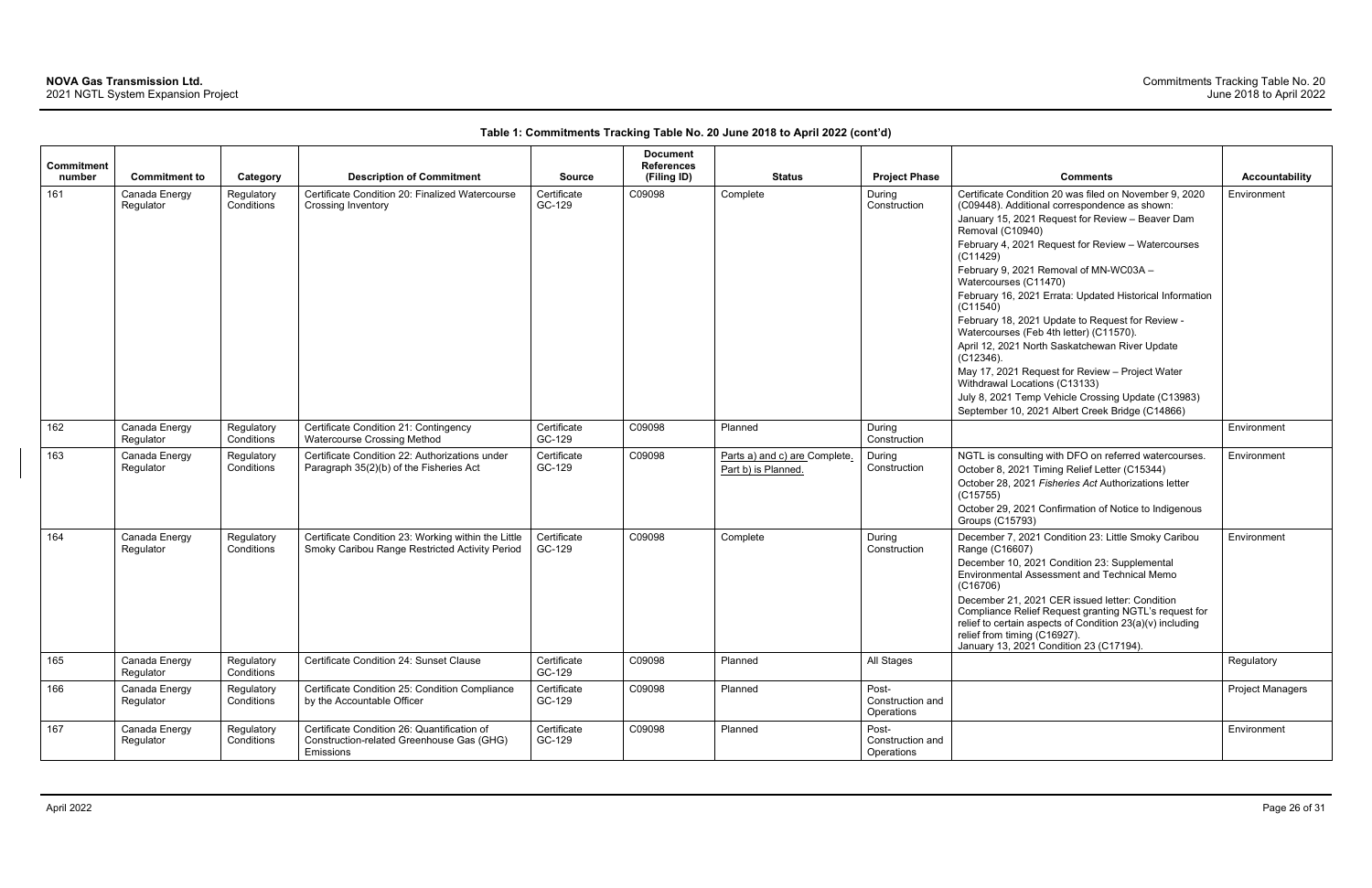| <b>Comments</b>                                                                                                                                                                                 | <b>Accountability</b>                                                   |
|-------------------------------------------------------------------------------------------------------------------------------------------------------------------------------------------------|-------------------------------------------------------------------------|
|                                                                                                                                                                                                 | <b>Indigenous Relations</b>                                             |
|                                                                                                                                                                                                 | Supply Chain /<br>Indigenous Relations<br><b>Business</b><br>Engagement |
|                                                                                                                                                                                                 | Project Manager                                                         |
|                                                                                                                                                                                                 | Environment                                                             |
|                                                                                                                                                                                                 | Environment                                                             |
|                                                                                                                                                                                                 | Environment                                                             |
|                                                                                                                                                                                                 | Environment                                                             |
|                                                                                                                                                                                                 | Environment                                                             |
| Certification Condition 35 (a) was filed on February 23,<br>2021 (C11623).<br>June 23, 2021 Condition 35 Progress Report No. 1<br>(C13705).<br>December 22, 2021 Progress Report No. 2 (C16947) | Indigenous Relations<br>/ Environment                                   |
|                                                                                                                                                                                                 | Project Manager                                                         |
|                                                                                                                                                                                                 | Project Manager                                                         |
|                                                                                                                                                                                                 | Environment                                                             |

| Commitment<br>number | <b>Commitment to</b>       | Category                 | <b>Description of Commitment</b>                                                                             | <b>Source</b>                | <b>Document</b><br><b>References</b><br>(Filing ID) |         | <b>Status</b> | <b>Project Phase</b>                    | <b>Comments</b>                                                                                                                                                                                 | Accountability                                                        |
|----------------------|----------------------------|--------------------------|--------------------------------------------------------------------------------------------------------------|------------------------------|-----------------------------------------------------|---------|---------------|-----------------------------------------|-------------------------------------------------------------------------------------------------------------------------------------------------------------------------------------------------|-----------------------------------------------------------------------|
| 168                  | Canada Energy<br>Regulator | Regulatory<br>Conditions | Certificate Condition 27: Post-construction<br>Monitoring Plan for Indigenous Peoples                        | Certificate<br>GC-129        | C09098                                              | Planned |               | Post-<br>Construction and<br>Operations |                                                                                                                                                                                                 | Indigenous Relatio                                                    |
| 170                  | Canada Energy<br>Regulator | Regulatory<br>Conditions | Certificate Condition 28: Employment,<br>Contracting, and Procurement Report                                 | Certificate<br>GC-129        | C09098                                              | Planned |               | Post-<br>Construction and<br>Operations |                                                                                                                                                                                                 | Supply Chain /<br>Indigenous Relatio<br><b>Business</b><br>Engagement |
| 171                  | Canada Energy<br>Regulator | Regulatory<br>Conditions | Certificate Condition 29: Pipeline Geographic<br>Information Systems (GIS) Data                              | Certificate<br>GC-129        | C09098                                              | Planned |               | Post-<br>Construction and<br>Operations |                                                                                                                                                                                                 | Project Manager                                                       |
| 172                  | Canada Energy<br>Regulator | Regulatory<br>Conditions | Certificate Condition 30: Post-Construction<br><b>Environmental Monitoring Reports</b>                       | Certificate<br>GC-129        | C09098                                              | Planned |               | Post-<br>Construction and<br>Operations |                                                                                                                                                                                                 | Environment                                                           |
| 173                  | Canada Energy<br>Regulator | Regulatory<br>Conditions | Certificate Condition 31: Caribou Habitat<br>Restoration Implementation Report and Status<br>Update          | Certificate<br>GC-129        | C09098                                              | Planned |               | Post-<br>Construction and<br>Operations |                                                                                                                                                                                                 | Environment                                                           |
| 174                  | Canada Energy<br>Regulator | Regulatory<br>Conditions | Certificate Condition 32: Caribou Habitat Offset<br><b>Measures Implementation Report</b>                    | Certificate<br>GC-129        | C09098                                              | Planned |               | Post-<br>Construction and<br>Operations |                                                                                                                                                                                                 | Environment                                                           |
| 175                  | Canada Energy<br>Regulator | Regulatory<br>Conditions | Certificate Condition 33: Caribou Habitat<br>Restoration and Offset Measures Monitoring<br>Program (CHROMMP) | Certificate<br>GC-129        | C09098                                              | Planned |               | Post-<br>Construction and<br>Operations |                                                                                                                                                                                                 | Environment                                                           |
| 176                  | Canada Energy<br>Regulator | Regulatory<br>Conditions | Certificate Condition 34: Caribou Monitoring<br>Reports                                                      | Certificate<br>GC-129        | C09098                                              | Planned |               | Post-<br>Construction and<br>Operations |                                                                                                                                                                                                 | Environment                                                           |
| 177                  | Canada Energy<br>Regulator | Regulatory<br>Conditions | Certificate Condition 35: Indigenous Working<br>Group for the Little Smoky Caribou Range                     | Certificate<br>GC-129        | C09098                                              | Ongoing |               | Post-<br>Construction and<br>Operations | Certification Condition 35 (a) was filed on February 23,<br>2021 (C11623).<br>June 23, 2021 Condition 35 Progress Report No. 1<br>(C13705).<br>December 22, 2021 Progress Report No. 2 (C16947) | Indigenous Relatio<br>/ Environment                                   |
| 178                  | Canada Energy<br>Regulator | Regulatory<br>Conditions | Order Condition 1: Condition Compliance                                                                      | Order AO-001-<br>XG-001-2020 | C09385-5                                            | Ongoing |               | All Phases                              |                                                                                                                                                                                                 | Project Manager                                                       |
| 179                  | Canada Energy<br>Regulator | Regulatory<br>Conditions | Order Condition 2: Section 58 Facilities and<br>Activities Design, Location, Construction and<br>Operation   | Order AO-001-<br>XG-001-2020 | C09647-2                                            | Ongoing |               | Pre-Construction                        |                                                                                                                                                                                                 | Project Manager                                                       |
| 180                  | Canada Energy<br>Regulator | Regulatory<br>Conditions | Order Condition 3: Environmental Protection                                                                  | Order AO-001-<br>XG-001-2020 | C09647-2                                            | Ongoing |               | Pre-Construction                        |                                                                                                                                                                                                 | Environment                                                           |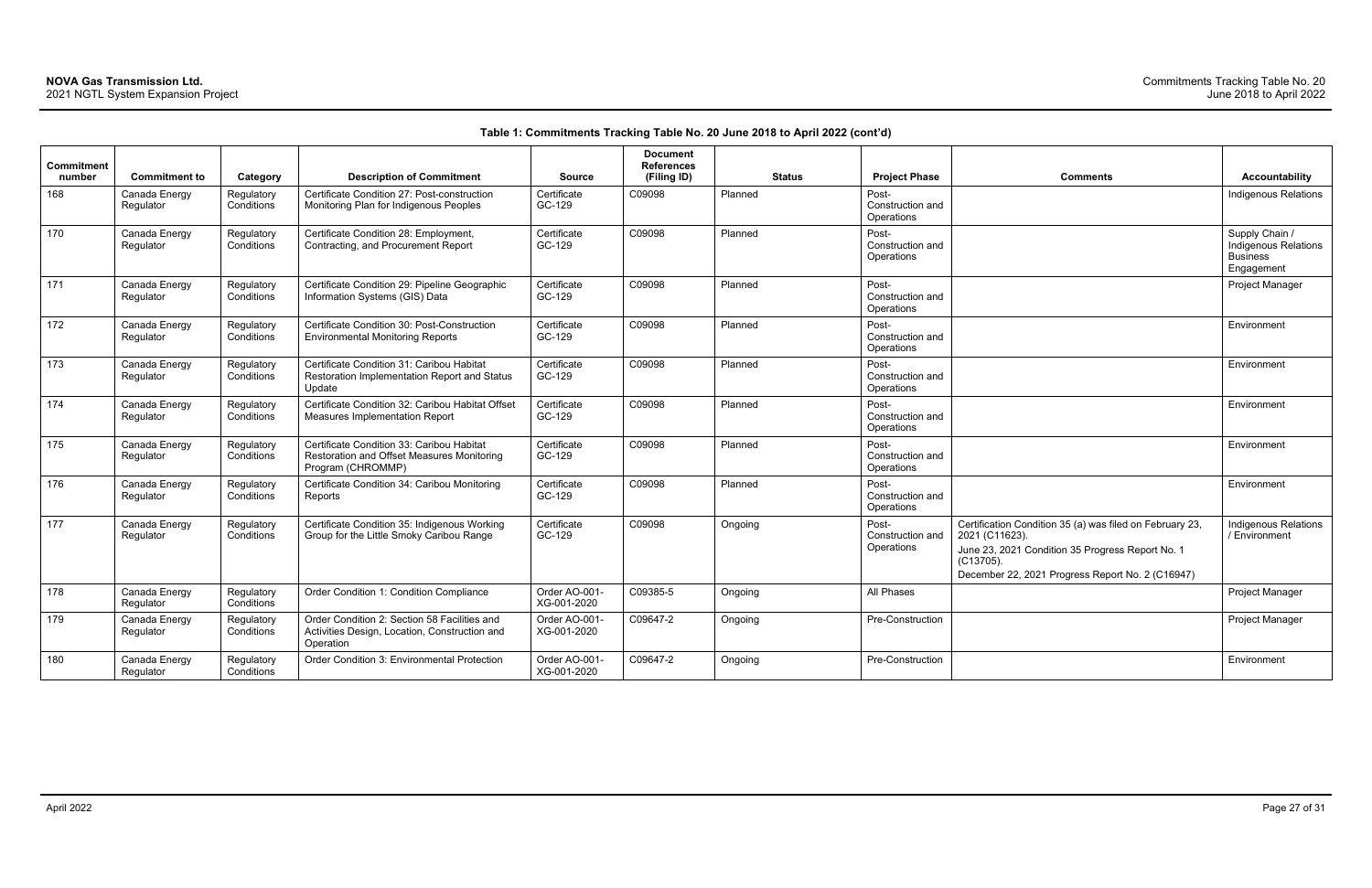| <b>Commitment</b><br>number | <b>Commitment to</b>       | Category                 | <b>Description of Commitment</b>                                                                      | <b>Source</b>                | <b>Document</b><br><b>References</b><br>(Filing ID) |          | <b>Status</b> | <b>Project Phase</b> | <b>Comments</b>                                                                                                                                                                                                                                                                                                                                                                                                                                                                                                                                                                                                            | <b>Accountability</b>       |
|-----------------------------|----------------------------|--------------------------|-------------------------------------------------------------------------------------------------------|------------------------------|-----------------------------------------------------|----------|---------------|----------------------|----------------------------------------------------------------------------------------------------------------------------------------------------------------------------------------------------------------------------------------------------------------------------------------------------------------------------------------------------------------------------------------------------------------------------------------------------------------------------------------------------------------------------------------------------------------------------------------------------------------------------|-----------------------------|
| 181                         | Canada Energy<br>Regulator | Regulatory<br>Conditions | Order Condition 4: Construction Emergency<br>Management Preparedness and Response<br>Planning         | Order AO-001-<br>XG-001-2020 | C09647-2                                            | Complete |               | Pre-Construction     | Order Condition 4(a) was filed via email only on:<br>• August 6, 2020<br>• September 9, 2020<br>• November 25, 2020<br>December 4, 2020<br>December 14, 2020<br>$\bullet$ December 18, 2020<br>• January 20, 2021<br>• May 5, 2021<br>Order Condition 4(b) was filed on:<br>• August 13, 2020 (C07832)<br>• September 10, 2020 (08255)<br>• November 24, 2020 (C09851)<br>• November 30, 2020 (C10000)<br>December 11, 2020 (C10360)<br>December 18, 2020 (C10509)<br>• May 5, 2021 ERP for Swartz Creek filed with Cond.9<br>(Filed Via Email)<br>• May 7, 2021 (C12996)<br>• May 28, 2021 Timing Relief Request (C13310) | Safety<br>Representative    |
| 182                         | Canada Energy<br>Regulator | Regulatory<br>Conditions | Order Condition 5: Environmental Protection<br>Plan (EPP) for Section 58 Facilities and<br>Activities | Order AO-001-<br>XG-001-2020 | C09647-2                                            | Complete |               | Pre-Construction     | Order Condition 5 was filed on August 14, 2020<br>(C07842). NGTL submitted an update to the Section 58<br>EPP on February 1, 2021 (C11358).<br>July 13, 2021 Updated EPP (C14059)<br>August 23, 2021 (C14599)                                                                                                                                                                                                                                                                                                                                                                                                              | Environment                 |
| 183                         | Canada Energy<br>Regulator | Regulatory<br>Conditions | Order Condition 6: Outstanding Traditional Land<br>and Resource Use Investigations                    | Order AO-001-<br>XG-001-2020 | C09647-2                                            | Complete |               | Pre-Construction     | Order Condition 6 was filed on August 19, 2020<br>(C07968).                                                                                                                                                                                                                                                                                                                                                                                                                                                                                                                                                                | Indigenous Relations        |
| 184                         | Canada Energy<br>Regulator | Regulatory<br>Conditions | Order Condition 7: Camp Management Plan                                                               | Order AO-001-<br>XG-001-2020 | C09647-2                                            | Complete |               | Pre-Construction     | Order Condition 7 was filed on September 17, 2020<br>$(C08400)$ .                                                                                                                                                                                                                                                                                                                                                                                                                                                                                                                                                          | Workforce<br>Accommodations |
| 185                         | Canada Energy<br>Regulator | Regulatory<br>Conditions | Order Condition 8: Additional Temporary<br>Construction Camp(s)                                       | Order AO-001-<br>XG-001-2020 | C09647-2                                            | Complete |               | Pre-Construction     | Order Condition 8 was filed on September 17, 2020<br>$(C08407)$ .                                                                                                                                                                                                                                                                                                                                                                                                                                                                                                                                                          | Workforce<br>Accommodations |
| 186                         | Canada Energy<br>Regulator | Regulatory<br>Conditions | Order Condition 9: Programs and Manuals -<br>Safety                                                   | Order AO-001-<br>XG-001-2020 | C09647-2                                            | Complete |               | Pre-Construction     | Order Condition 9 was filed on October 20, 2020<br>(C09011).<br>February 1, 2021 Construction Safety Manual - Dismal<br>Creek (C11383).<br>May 5, 2021 Construction Safety Manual - Swartz Creek<br>and GPM-10 valve and launcher site (Filed via email with<br>Cond. 4 ERP).<br>May 28, 2021 Timing Relief Request (C13310)                                                                                                                                                                                                                                                                                               | Safety<br>Representative    |
| 187                         | Canada Energy<br>Regulator | Regulatory<br>Conditions | Order Condition 10: Construction Monitoring<br>Plan for Indigenous Peoples                            | Order AO-001-<br>XG-001-2020 | C09647-2                                            | Complete |               | Pre-Construction     | Order Condition 10 was filed on November 6, 2020<br>(C09434).                                                                                                                                                                                                                                                                                                                                                                                                                                                                                                                                                              | Indigenous Relations        |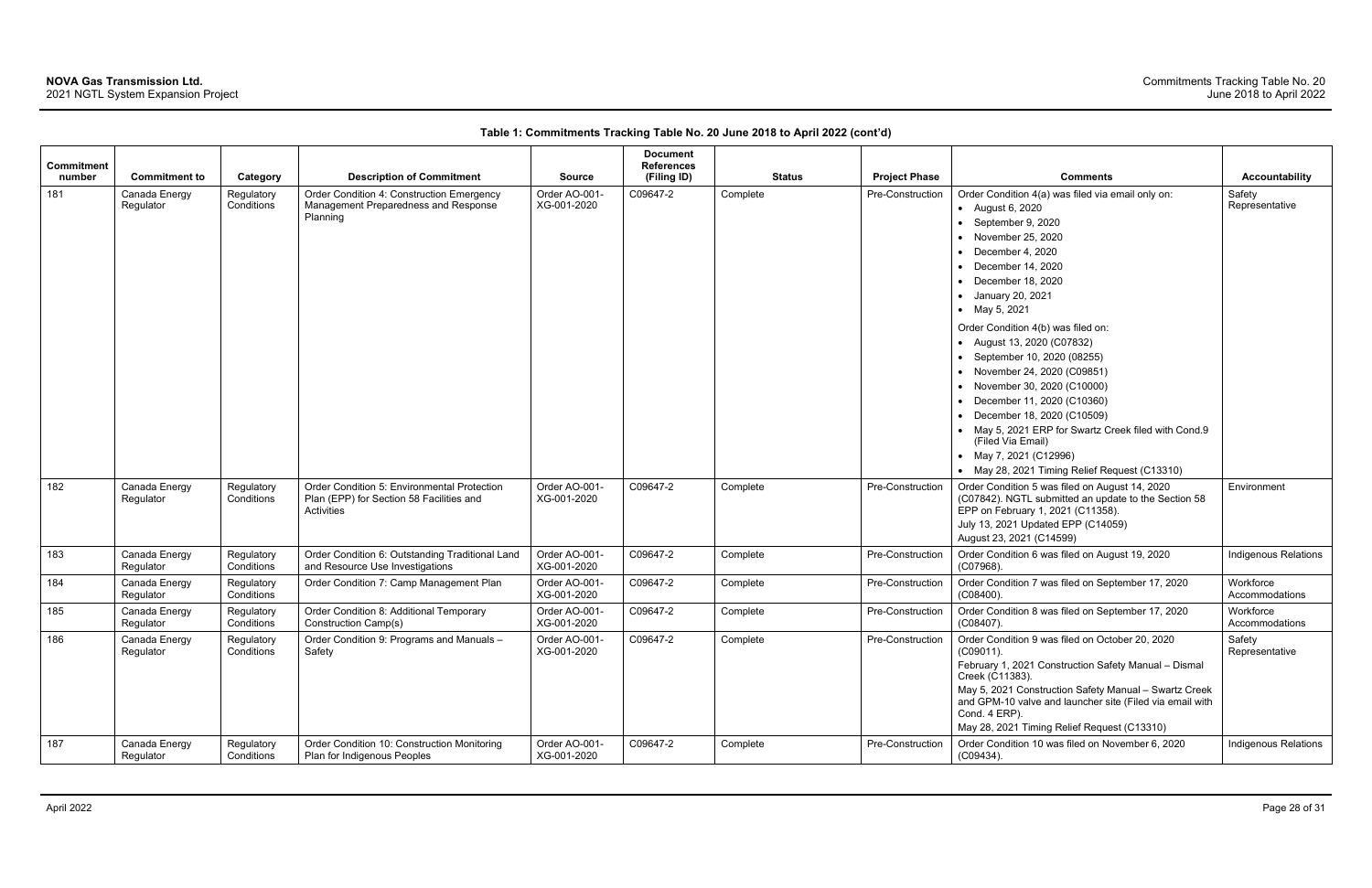| <b>Commitment</b><br>number | <b>Commitment to</b>       | Category                 | <b>Description of Commitment</b>                                            | <b>Source</b>                | <b>Document</b><br><b>References</b><br>(Filing ID) | <b>Status</b> | <b>Project Phase</b> | <b>Comments</b>                                                                                                                                                                                                                                                                                                                                                                                                                                                                                                                                                                                                                                                         | Accountability                                                                 |
|-----------------------------|----------------------------|--------------------------|-----------------------------------------------------------------------------|------------------------------|-----------------------------------------------------|---------------|----------------------|-------------------------------------------------------------------------------------------------------------------------------------------------------------------------------------------------------------------------------------------------------------------------------------------------------------------------------------------------------------------------------------------------------------------------------------------------------------------------------------------------------------------------------------------------------------------------------------------------------------------------------------------------------------------------|--------------------------------------------------------------------------------|
| 188                         | Canada Energy<br>Regulator | Regulatory<br>Conditions | Order Condition 11: Report on Engagement with<br><b>Indigenous Peoples</b>  | Order AO-001-<br>XG-001-2020 | C09647-2                                            | Complete      | Pre-Construction     | Order Condition 11 was filed on November 6, 2020<br>$(C09434)$ .<br>Order Condition 11 Update was filed on May 6, 2021<br>(C12977).<br>Order Condition 11 Update was filed on November 5,<br>2021 (C15989)                                                                                                                                                                                                                                                                                                                                                                                                                                                              | <b>Indigenous Relations</b>                                                    |
| 189                         | Canada Energy<br>Regulator | Regulatory<br>Conditions | Order Condition 12: Employment, Contracting,<br>and Procurement Plan Update | Order AO-001-<br>XG-001-2020 | C09647-2                                            | Complete      | Pre-Construction     | Order Condition 12 was filed on September 22, 2020<br>(C08480)<br>March 2, 2021 Response to ANSN Letter (C11778)<br>May 3, 2021 Ruling No. 1 Response (C12816)<br>August 19, 2021 Ruling No. 2 Response (C14550)<br>September 24, 2022 Updated Prime Contractor's<br>Aboriginal Participation Plans (C15091)                                                                                                                                                                                                                                                                                                                                                            | Supply Chain /<br><b>Indigenous Relations</b><br><b>Business</b><br>Engagement |
| 190                         | Canada Energy<br>Regulator | Regulatory<br>Conditions | Order Condition 13: Heritage Resource<br>Clearances                         | Order AO-001-<br>XG-001-2020 | C09647-2                                            | Complete      | Pre-Construction     | Order Condition 13 was filed on October 7, 2020<br>(C08789)<br>June 4, 2021 Condition 15 and 13 Response to<br>Compliance Letter No. 11 (C13415)<br>June 16, 2021 Bi-monthly Report No. 1 (C13581)<br>August 9, 2021 Bi-monthly Report No. 2 (C14382)<br>October 7, 2021 Bi-monthly Report No. 3 (C15307)<br>December 8, 2021 Bi-monthly Report No. 4 (C16616)<br>February 9, 2022 Bi-monthly Report No. 5 (C17641)<br>April 8, 2022 Bi-monthly Report No. 6 (C18491)                                                                                                                                                                                                   | Environment                                                                    |
| 191                         | Canada Energy<br>Regulator | Regulatory<br>Conditions | Order Condition 14: Commitments Tracking<br>Table (CTT)                     | Order AO-001-<br>XG-001-2020 | C09647-2                                            | Complete      | Pre-Construction     | Order Condition 16 CTT was filed on:<br>1. September 23, 2020 (C08481)<br>2. October 22, 2020 (C09072)<br>3. November 23, 2020 (C09829)<br>4. December 22, 2020 (C10565)<br>5. January 22, 2021 (C11138)<br>6. February 23, 2021 (C11620)<br>7. March 22, 2021 (C12090)<br>8. April 23, 2021 (C12546)<br>9. May 25, 2021 (C13237)<br>10. June 23, 2021 (C13683)<br>11. July 22, 2021 (C14184)<br>12. August 23, 2021 (C14598)<br>13. September 22, 2021 (C15041)<br>14. October 22, 2021 (C15634)<br>15. November 23, 2021 (C16266)<br>16. December 22, 2021 (C16948)<br>17. January 24, 2022 (C17347)<br>18. February 23, 2022 (C17829)<br>19. March 22, 2022 (C18258) | All                                                                            |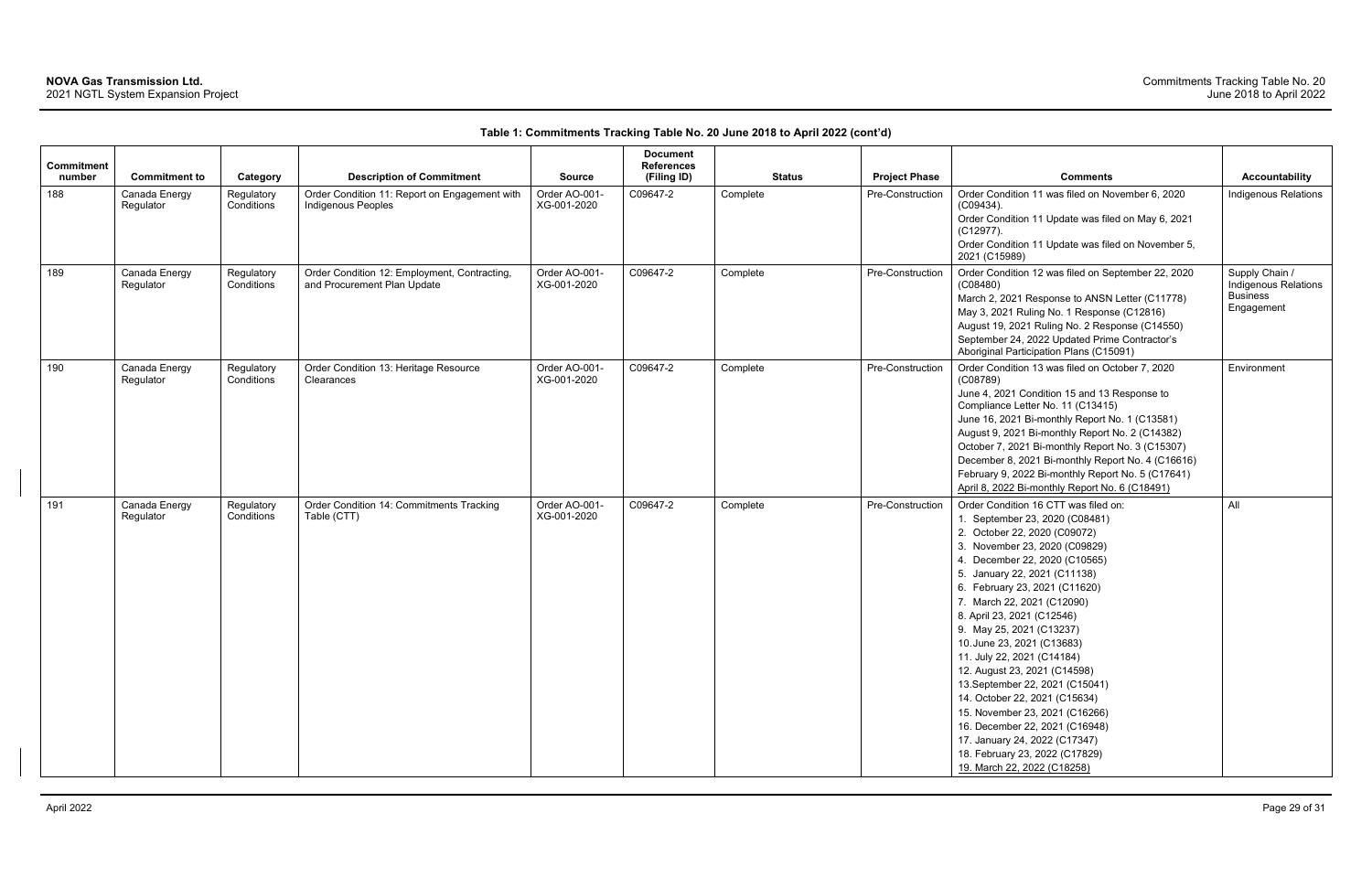| <b>Commitment</b><br>number | <b>Commitment to</b>       | Category                 | <b>Description of Commitment</b>                                                | <b>Source</b>                | <b>Document</b><br><b>References</b><br>(Filing ID) | <b>Status</b> | <b>Project Phase</b>   | <b>Comments</b>                                                                                                                                                                                                                                                                                                                                                                                                                                                                                                                                                                                                                                                                                                                                                                                                                                                                                                                                                                                                                                                                                                 | Accountability                              |
|-----------------------------|----------------------------|--------------------------|---------------------------------------------------------------------------------|------------------------------|-----------------------------------------------------|---------------|------------------------|-----------------------------------------------------------------------------------------------------------------------------------------------------------------------------------------------------------------------------------------------------------------------------------------------------------------------------------------------------------------------------------------------------------------------------------------------------------------------------------------------------------------------------------------------------------------------------------------------------------------------------------------------------------------------------------------------------------------------------------------------------------------------------------------------------------------------------------------------------------------------------------------------------------------------------------------------------------------------------------------------------------------------------------------------------------------------------------------------------------------|---------------------------------------------|
| 192                         | Canada Energy<br>Regulator | Regulatory<br>Conditions | Order Condition 15: Emergency Management<br><b>Continuing Education Program</b> | Order AO-001-<br>XG-001-2020 | C09647-2                                            | Complete      | Pre-Construction       | Order Condition 15 was filed on September 22, 2020<br>(C08482)                                                                                                                                                                                                                                                                                                                                                                                                                                                                                                                                                                                                                                                                                                                                                                                                                                                                                                                                                                                                                                                  | Emergency<br>Management / Public<br>Affairs |
| 193                         | Canada Energy<br>Regulator | Regulatory<br>Conditions | Order Condition 16: Construction Schedule                                       | Order AO-001-<br>XG-001-2020 | C09647-2                                            | Complete      | Pre-Construction       | Order Condition 16 was filed on November 6, 2020<br>(C09434)<br>May 11, 2021 Swartz Creek and GPM-10 Construction<br>Schedules (C13032)<br>September 8, 2021 Construction Schedule Update<br>(C14842)                                                                                                                                                                                                                                                                                                                                                                                                                                                                                                                                                                                                                                                                                                                                                                                                                                                                                                           | <b>Project Managers</b>                     |
| 194                         | Canada Energy<br>Regulator | Regulatory<br>Conditions | Order Condition 17: Construction Progress<br>Reports                            | Order AO-001-<br>XG-001-2020 | C09647-2                                            | Ongoing       | During<br>Construction | Order Condition 17 was filed on:<br>1. December 16, 2020 (C10461)<br>2. December 31, 2020 (C10655)<br>3. January 18, 2021 (C11012)<br>4. February 2, 2021 (C11394)<br>5. February 16, 2021 (C11542)<br>6. March 2, 2021 (C11752)<br>7. March 16, 2021 (C12015)<br>8. April 6, 2021 (C12266)<br>9. April 18, 2021 (C12437)<br>10. May 3, 2021 (C12800)<br>11. May 17, 2021 (C13132)<br>12. June 1, 2021 (C13346)<br>13. June 16, 2021 (C13574)<br>14. July 5, 2021 (C13903)<br>15. July 19, 2021 (C14129)<br>16. August 3, 2021 (C14319)<br>17. August 16, 2021 (C14501)<br>18. August 31, 2021 (C14722)<br>19. September 16, 2021 (C14962)<br>20. October 1, 2021 (C15215)<br>21. October 18, 2021 (C15517)<br>22. November 2, 2021 (C15876)<br>23. November 17, 2021 (C16173)<br>24. December 2, 2021 (C16409)<br>25. December 16, 2021 (C16840)<br>26. January 6, 2022 (C17029)<br>27. January 18, 2022 (C17256)<br>28. February 2, 2022 (C17545)<br>29. February 17, 2022 (C17755)<br>30. March 3, 2022 (C18001)<br>31. March 17, 2022 (C18197)<br>32. April 1, 2022 (C18410)<br>33. April 20, 2022 (C18669) | <b>Project Managers</b>                     |